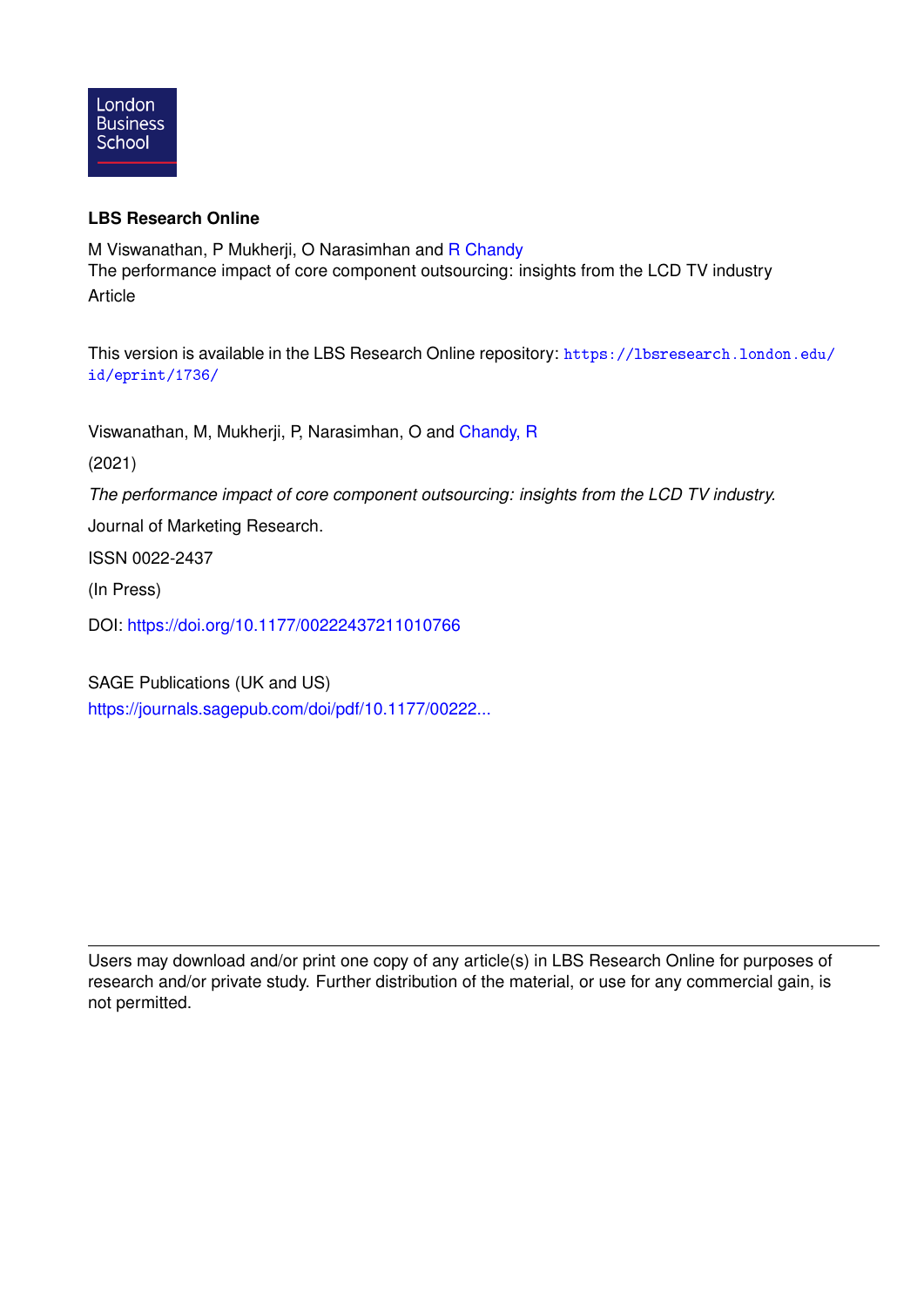### **The Performance Impact of Core Component Outsourcing: Insights From The LCD TV Industry**

Madhu Viswanathan

[\(madhu\\_viswanathan@isb.edu\)](mailto:madhu_viswanathan@isb.edu)

Prokriti Mukherji

[\(prokriti.mukherji@kcl.ac.uk\)](mailto:prokriti.mukherji@kcl.ac.uk)

Om Narasimhan

[\(o.narasimhan@lse.ac.uk\)](mailto:o.narasimhan@lse.ac.uk)

Rajesh Chandy

[\(rchandy@london.edu\)](mailto:rchandy@london.edu)

Madhu Viswanathan is assistant professor at Indian School of Business, Hyderabad, India Prokriti Mukherji is a lecturer in marketing at Kings College, London, Om Narasimhan is the Professor of Marketing and Deputy Head of Department, London School of Economics. Rajesh Chandy holds the Tony and Maureen Wheeler Chair at the London Business School, where he is a Professor of Marketing. We would like to thank conference participants at AMA, San Diego, Marketing Science, Vancouver, and UTD-FORMS for helpful comments and Stephanie Lenway and Tom Murtha for generous use of their data.

\_\_\_\_\_\_\_\_\_\_\_\_\_\_\_\_\_\_\_\_\_\_\_\_\_\_\_\_\_\_\_\_\_\_\_\_\_\_\_\_\_\_\_\_\_\_\_\_\_\_\_\_\_\_\_\_\_\_\_\_\_\_\_\_\_\_\_\_\_\_\_\_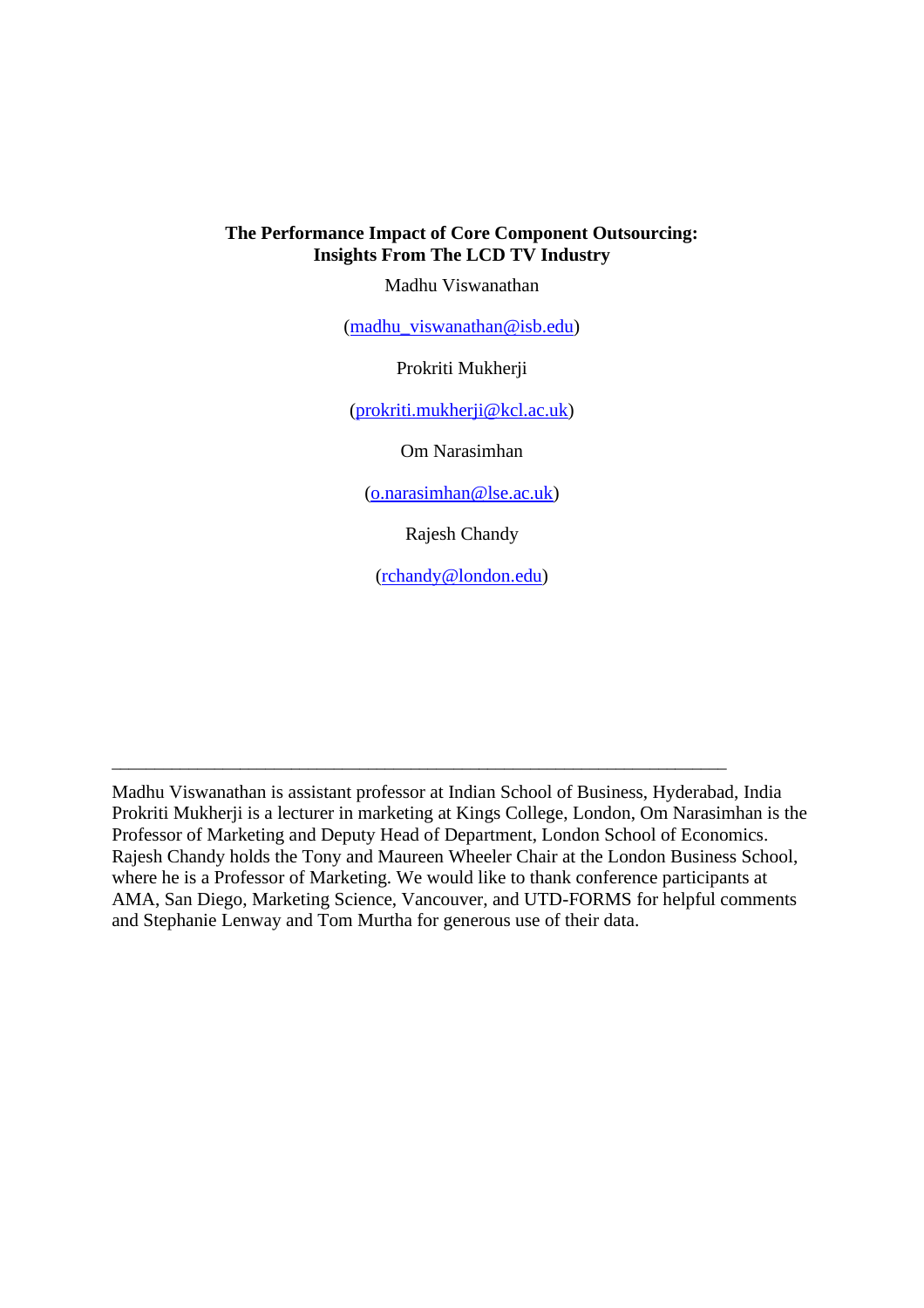### **The Performance Impact Of Core Component Outsourcing: Insights From The LCD TV Industry**

#### **ABSTRACT**

Firms in technology markets often outsource the manufacture of core components – components that are central to product performance and comprise a substantial portion of product costs. Despite the strategic importance of core component outsourcing, there is little empirical evidence (and many conflicting opinions) about its impact on consumer demand.

We address this gap with an examination of panel data from the flat panel television industry, across key regions globally. Results from our estimation indicate that core component outsourcing reduces the firm's ability to be on the technological frontier; this hurts demand, because our estimates suggest that consumers care about firms being on the frontier. On the other hand, such outsourcing also reduces costs. Finally, we find that outsourcing increases the intensity of competition in the marketplace. We assess these (often opposing) effects, and conduct thought experiments to quantify the performance impact of core component outsourcing.

*Keywords*: High technology markets; outsourcing; technology frontier.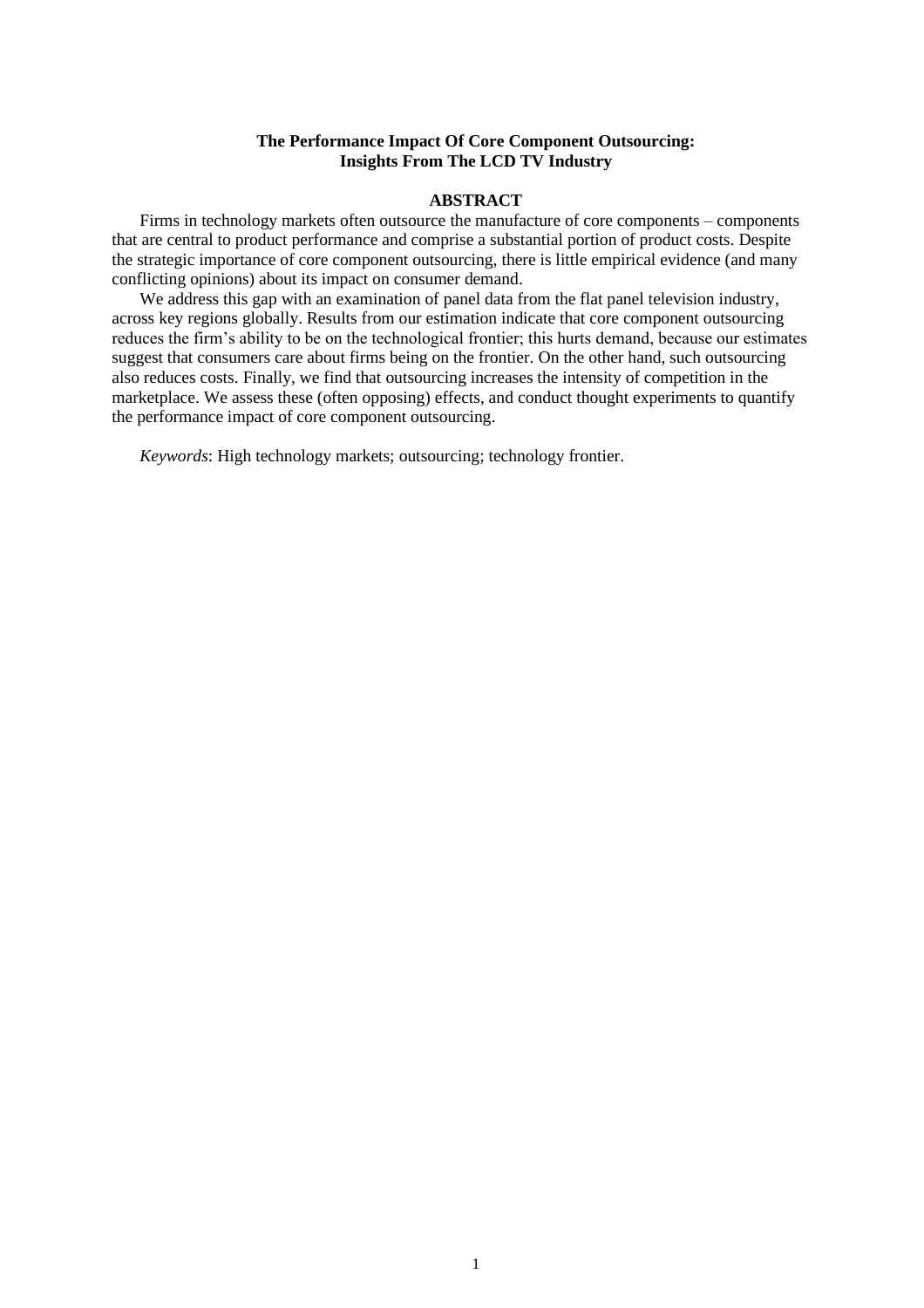#### **INTRODUCTION**

In 2004, Sony was the third largest selling brand of LCD TVs in the United States by market share<sup>1</sup>. Remarkably, none of the core components of the TV (such as the LCD screen) was manufactured by Sony; all were outsourced from other firms. Similar stories on core component outsourcing (defined as sourcing from outside suppliers, components that are central to product performance and comprise a substantial portion of the costs of these products) are common in other industries, including electronics, pharmaceuticals, automotive, and food and beverage production (Tully 1994; Varadarajan 2009).

Nevertheless, some fundamental questions about this practice remain unanswered. From a marketing viewpoint, perhaps the most fundamental concern is the impact of outsourcing on consumer demand. There is a fair amount of theoretical literature, along with some empirical evidence, that has suggested that outsourcing can help reduce costs [\(Anderson and Weitz,](http://www.emeraldinsight.com/doi/full/10.1108/00251740610641454)  [1986;](http://www.emeraldinsight.com/doi/full/10.1108/00251740610641454) [Roodhooft and Warlop, 1999\)](http://www.emeraldinsight.com/doi/full/10.1108/00251740610641454). There has been almost no empirical examination of the countervailing conjecture that core component outsourcing can lead to a reduction in innovation, and a decline in brand value and differentiation (e.g., Bettis et al. 1992; Quinn and Hilmer 1994). Reflecting these opposing forces is a strand of the literature that counsels more sanguinity about the likely effects of core component outsourcing, suggesting that the cost reduction afforded by core component outsourcing would allow firms to focus resources on other (e.g., non-product) aspects of their marketing strategies (Helper and Sako 1995; Nishiguchi 1994).

Most of the above has been, at best, conjecture. As Bengston (2008, p. 373-74) notes, "Despite the popularity of outsourcing there are few systematic and large-scale studies [on] the actual effect of outsourcing on firm performance. The few results are furthermore contradictory." Indeed, those firms that do not outsource core components often have strong opinions about the wisdom of their decision. For example, Yoon Boo Keun, president of Samsung's TV business (which does not outsource any of its LCD screens) believes that outsourcing core components such as the LCD screen for LCD TVs is "tantamount to abandoning your brand" (*BusinessWeek* 2010). His counterparts from Panasonic, and Toshiba, each of whom have outsourced this core component to others such as Samsung, presumably did not share his sentiments. Diametrically opposing views on the performance impact of core component outsourcing seem common.

It is not entirely surprising that studies looking at the impact of outsourcing on consumer demand are relatively scarce. One can, following prior literature, point to two ways that outsourcing can affect demand: a) through a reduction in the firm's costs, and quite possibly final prices; b) through a reduction in the innovation ability of the firm, an attribute which could be of some significance to consumers. However, measuring these effects is another matter altogether, and is fraught with

<sup>&</sup>lt;sup>1</sup> Samsung and Sony entered into an arrangement to jointly produce LCD screens at the end of 2004 and started production soon after the end of our data period (Sony 2005)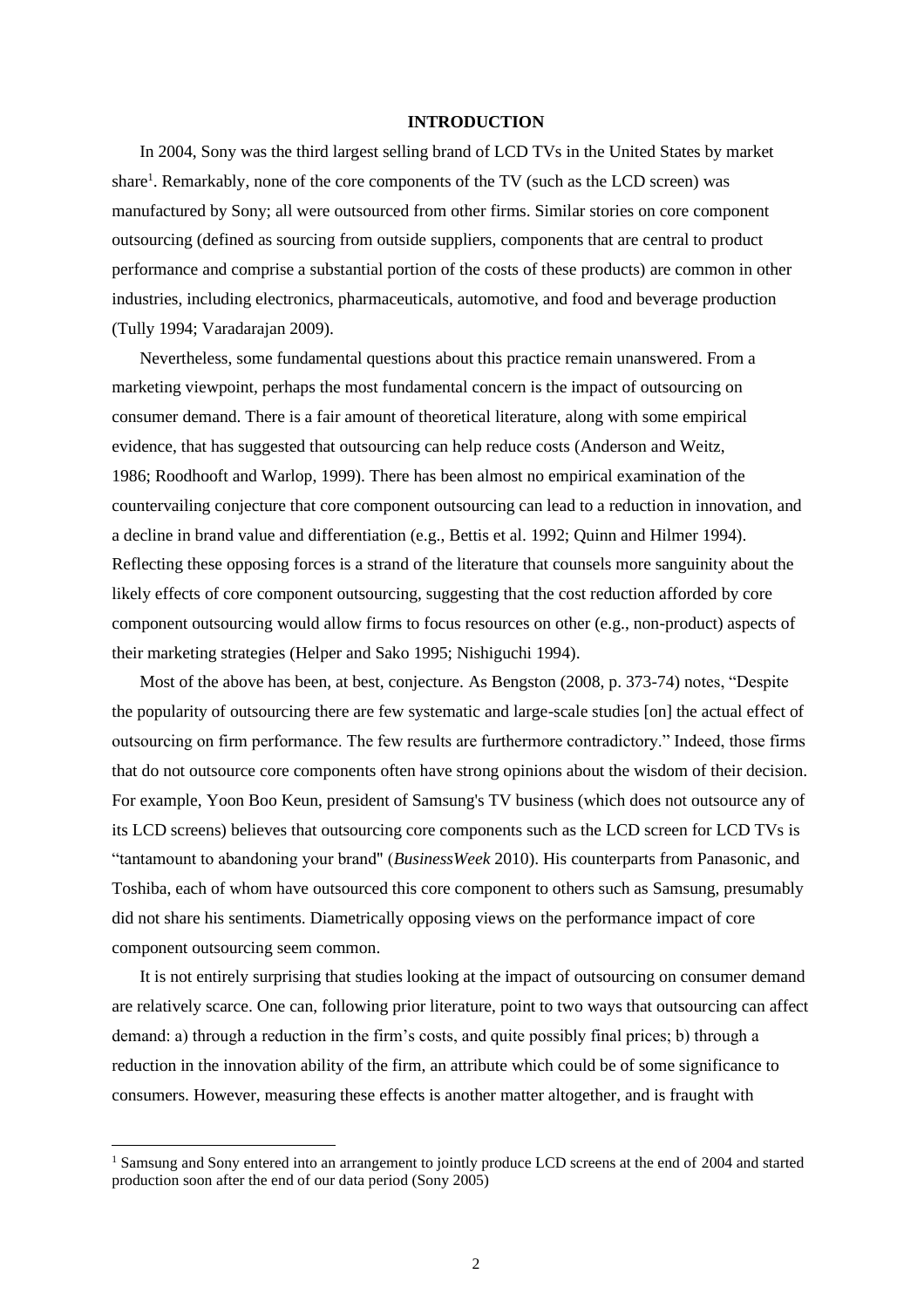significant complications that might help explain the conflicting conclusions in research and practice. Perhaps the most obvious challenge is the fact that any effect on consumers is likely to be indirect. Few customers are aware of the provenance of the components in products they buy, even if these components are central to the performance of these products, and even if these components comprise a substantial portion of the costs of these products. Moreover, firms often use mixed strategies when outsourcing core components: they outsource core components in some of the products within their product lines, and eschew outsourcing in other products within the same product lines. To return to the TV example, only 42% of Philips LCD TVs involved outsourced LCD screens; the others were manufactured in-house. Any comprehensive attempt to assess the impact of core component outsourcing on consumer demand therefore requires a plausible framework to assess the process by which core component outsourcing across different products from the same firm might affect demand. Apart from modeling issues, this, as we will note below, imposes data requirements that are not easy to surmount.

Our paper presents an initial attempt at overcoming these challenges; developing a conceptual framework, putting together a data set with the required characteristics, and implementing an empirical methodology that helps assess the impact of core component outsourcing on various performance outcomes. Specifically, we seek to make three contributions to the literature.

First, we specify and test a process by which outsourcing affects consumer demand. More specifically, we assess consumer response to outsourcing-induced reductions in costs and technological performance, which manifest themselves in the form of (potentially) lower prices and negative brand spillovers due to lowered technological performance.

Second, we explicitly model competitive interactions in our model. Depending on the particulars of the situation, competitive response can either enhance or diminish a firm's profits. Almost none of the prior literature on outsourcing considers the role of competition explicitly. This is a major omission, as it displays a lack of verisimilitude - most industries are fairly competitive, with competitive pressures often cited as a reason for outsourcing. Further, insights from models that do not incorporate competition could lead to erroneous conclusions on the efficacy or otherwise of a firm's outsourcing strategy. Our work explicitly considers strategic behavior on the part of all the firms.

Third, we develop a model that explicitly helps achieve the two contributions above, i.e., we build a detailed model of consumers who choose the product that gives them the highest utility, and a supply side where competing firms make outsourcing decisions and pick prices with a view to maximizing profits. We combine this with a model of how outsourcing affects the marginal cost and technological performance of the firm's products.

We build and test our framework using a unique data set from the flat panel television market spanning three major regions – North America, Europe and Japan, over a two-year period (2004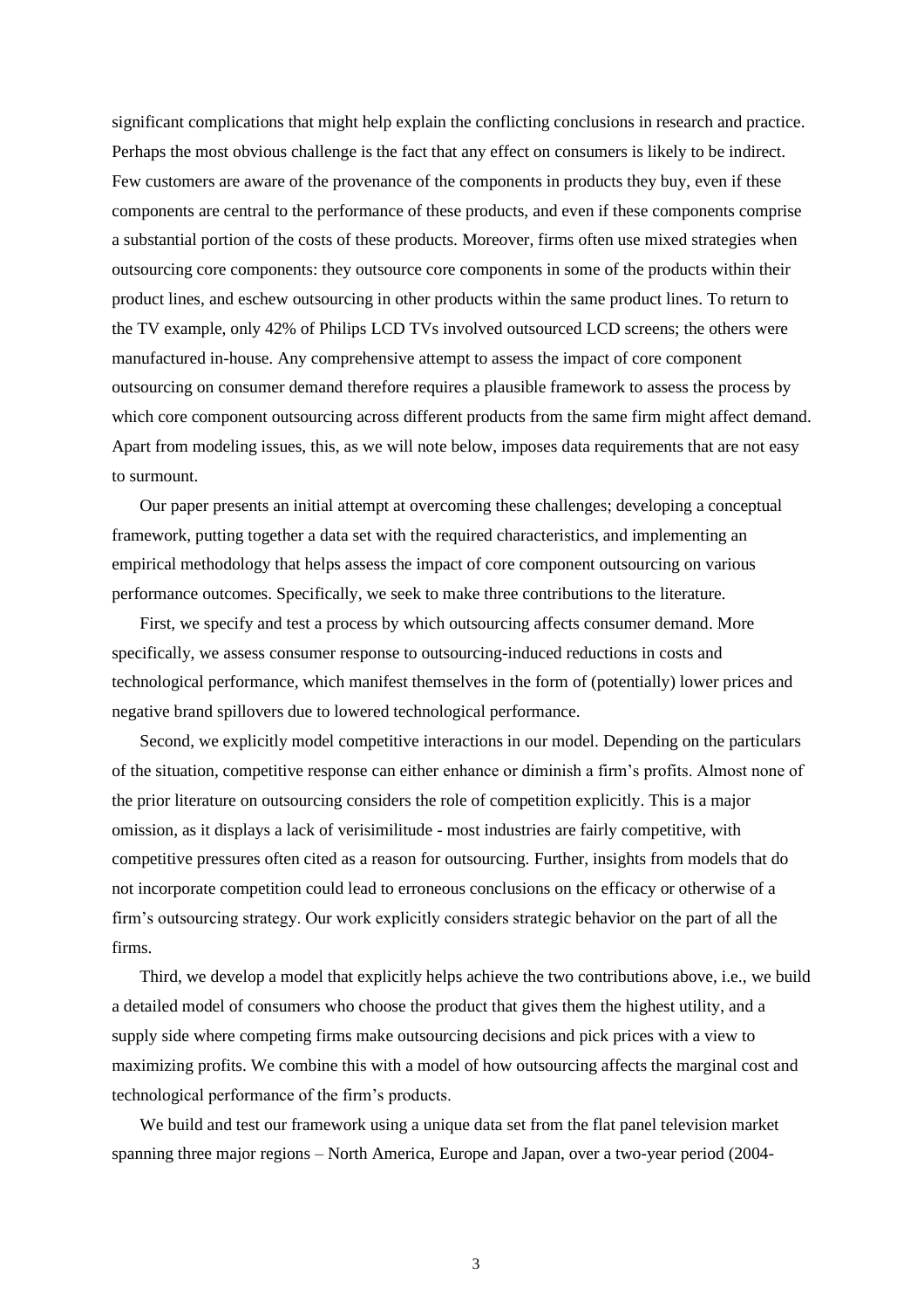2005). Our data contains unusually detailed information on prices and product attributes, as well as on outsourcing decisions for these products. The rich information on product sourcing decisions across many technologies allows us to correct for the possibility that unobserved firm level attributes and unobserved market characteristics can affect both the use of particular sourcing decisions and the outcomes of these decisions.

#### *Conceptualization*

Our conceptual framework consists of three pieces. These can be thought of as covering i) firmlevel effects; ii) consumer effects; and iii) competitive effects.

*Firm-level implications*. The first piece deals with the firm-level implications of the outsourcing decision, and itself has two related components: i) the impact of outsourcing on the firm's technological performance, and ii) the impact of outsourcing on costs. Prior literature suggests the main tradeoff that is at the heart of our paper: outsourcing could reduce technological performance, a negative effect; on the other hand, it could help reduce the marginal costs of the firm, a positive effect.

The negative technology effect could occur for two reasons. First, the notion of absorptive capacity, tied to the resource-based view of the firm, suggests that by outsourcing, firms reduce their ability to develop internal knowledge, reducing their (absorptive) capacity to assimilate external knowledge (Cohen and Levinthal 1990; Fichman and Kemerer 1997; Leiblein et al. 2002). These problems are more acute in high technology industries, where downstream suppliers often control vitally important new technology. Therefore, internalizing these technological capabilities affords firms control and access to the knowledge necessary to build a portfolio of cutting-edge products (Afuah 2001). Second, the transaction cost economics literature suggests the danger of lockout, i.e., suppliers might be unwilling to supply cutting edge technology unless firms pay a premium for it (Teece 1987).

We examine the idea of technological performance through the lens of a *technology frontier*, defined as the most advanced commercial manifestation of a core technology as embodied in products in the market (Anderson and Tushman 1990; Levinthal 1998; Tushman and Anderson 1986). It is important to clarify that the technological frontier is not something that is only a possibility (e.g., manned Mars flights as the frontier for space tourism); it is embodied in a product that is currently available to consumers. Following the discussion above, we suggest that *outsourcing reduces the ability of a firm to attain the technology frontier*.

The positive effect of outsourcing on costs could also occur for two reasons. First, and most obviously, one avoids a large fixed cost expenditure on plant and equipment if one outsources (Bettis et al. 1992; D'Aveni and Ravenscraft 1994; Gilley and Rasheed 2000). Second, a considerable literature has suggested that outsourcing firms can benefit from the high-powered incentives of the market place (Chesbrough and Teece 1996; Monteverde 1995; Teece 1996), leading to lower

4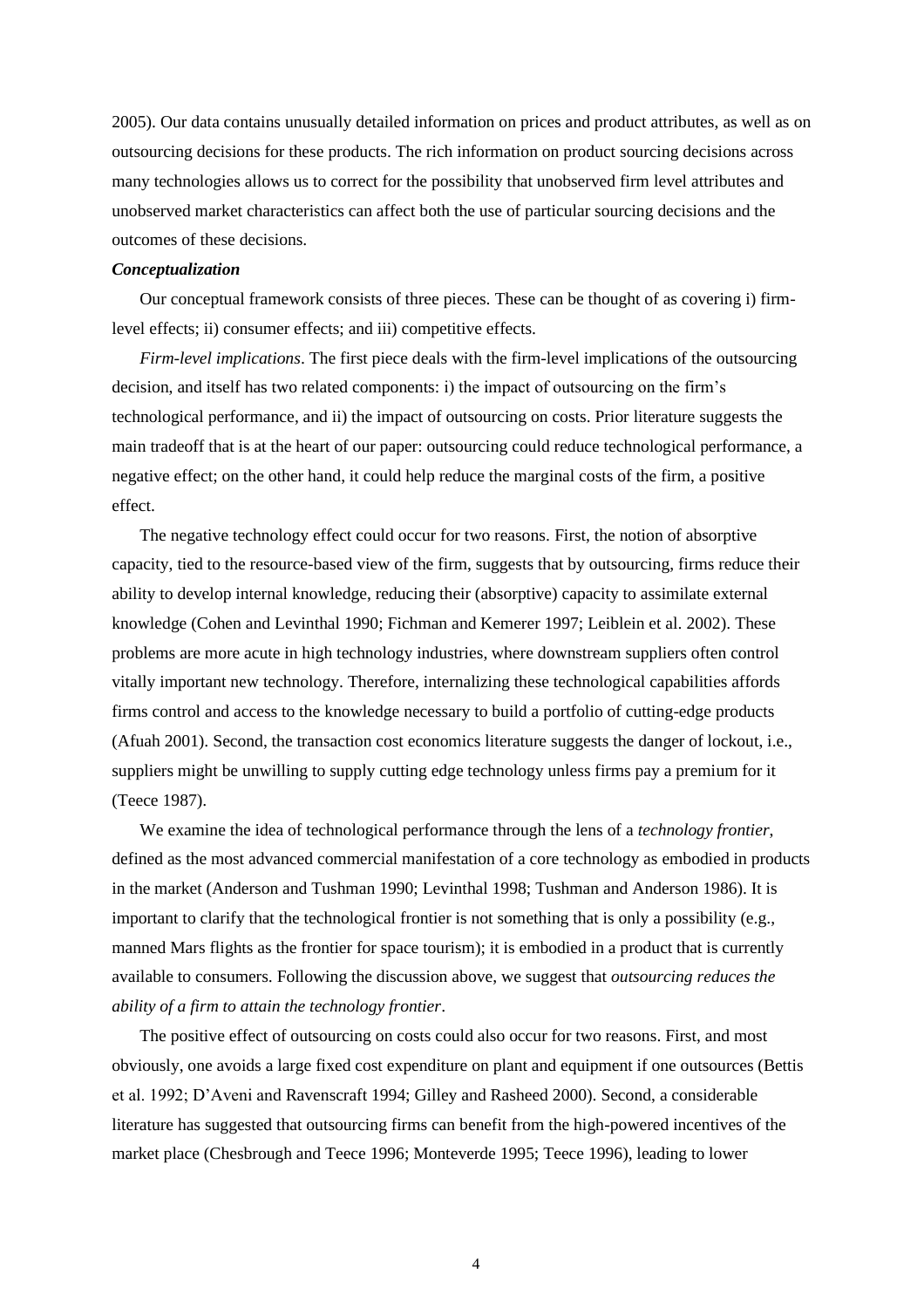marginal cost production and reduce investments in plant and equipment (Bettis et al. 1992; D'Aveni and Ravenscraft 1994; Gilley and Rasheed 2000; Quinn 1992). The latter argument is related to that on core competence (Prahalad and Hammel, 1990), in that a firm could outsource manufacturing to another firm with a greater degree of competence in that function.

Following the argument above, we suggest that *outsourcing reduces marginal costs* and refer to this as the *efficiency effect*<sup>2</sup>. While previous literature has suggested such an effect, our econometric estimation helps us quantify its magnitude, while accommodating a hitherto unaccounted for set of demand and supply side factors.

*Consumer Implications*. The second piece of our framework gets to the heart of our research question and examines the impact of the effects mentioned above on consumer demand. It does so by modeling a consumer with a set of preferences of her own. We argue that a firm's position on the technological frontier positively influences consumer perceptions of its products. More formally, we hypothesize an *aura effect*, whereby consumers use distinctive attributes from one product in a firm's product line to make inferences about other products in its product line (Dacin and Smith 1994; Sullivan 1990). The existence of this effect acts as an inducement for firms to try getting on the frontier.

A rich literature in marketing has suggested that in complex situations where product quality is difficult to ascertain, consumers use other product attributes (such as price and brand name) to infer quality (e.g., Del Rio et al. 2001; Jacoby et al. 1971; Keller 1998, 2001). In high technology markets, a firm's position at the technological frontier is a characteristic that signals the technological edge a firm possesses over its competitors. Firms go to great lengths to advertise and generate positive wordof-mouth for their leading-edge products, e.g., displaying their latest technological breakthroughs in trade shows and industry events to grab the attention of members of the media and of early adopters. Being on the technological frontier creates additional 'buzz' for the firm, leading to a positive reinforcement of the firm's image as a technological leader. These arguments suggest that a firm's position on the technological frontier creates an aura effect that is used by consumers to evaluate products. If a firm's position on the technology frontier offers an aura, then following the arguments in prior literature, we suggest that it should generate positive spillover effects on the overall evaluation (and thus demand) of other products sold by the firm.

*Competitive Implications*. The third piece of our framework is the effect of competition on everything discussed in the first two pieces above, i.e., on the potential costs and benefits of outsourcing. Some prior literature has suggested that competitors' responses to a focal firm's outsourcing strategies might diminish the positive impact of outsourcing for the focal firm (Bettis et al. 1992; Gilley and Rasheed 2000; Quinn 1992). However, to the best of our knowledge there has

<sup>2</sup> Note, however, that nothing in our framework *presupposes* the existence of cost reduction – this is an empirical matter that our data and technique are well-suited to shed light on.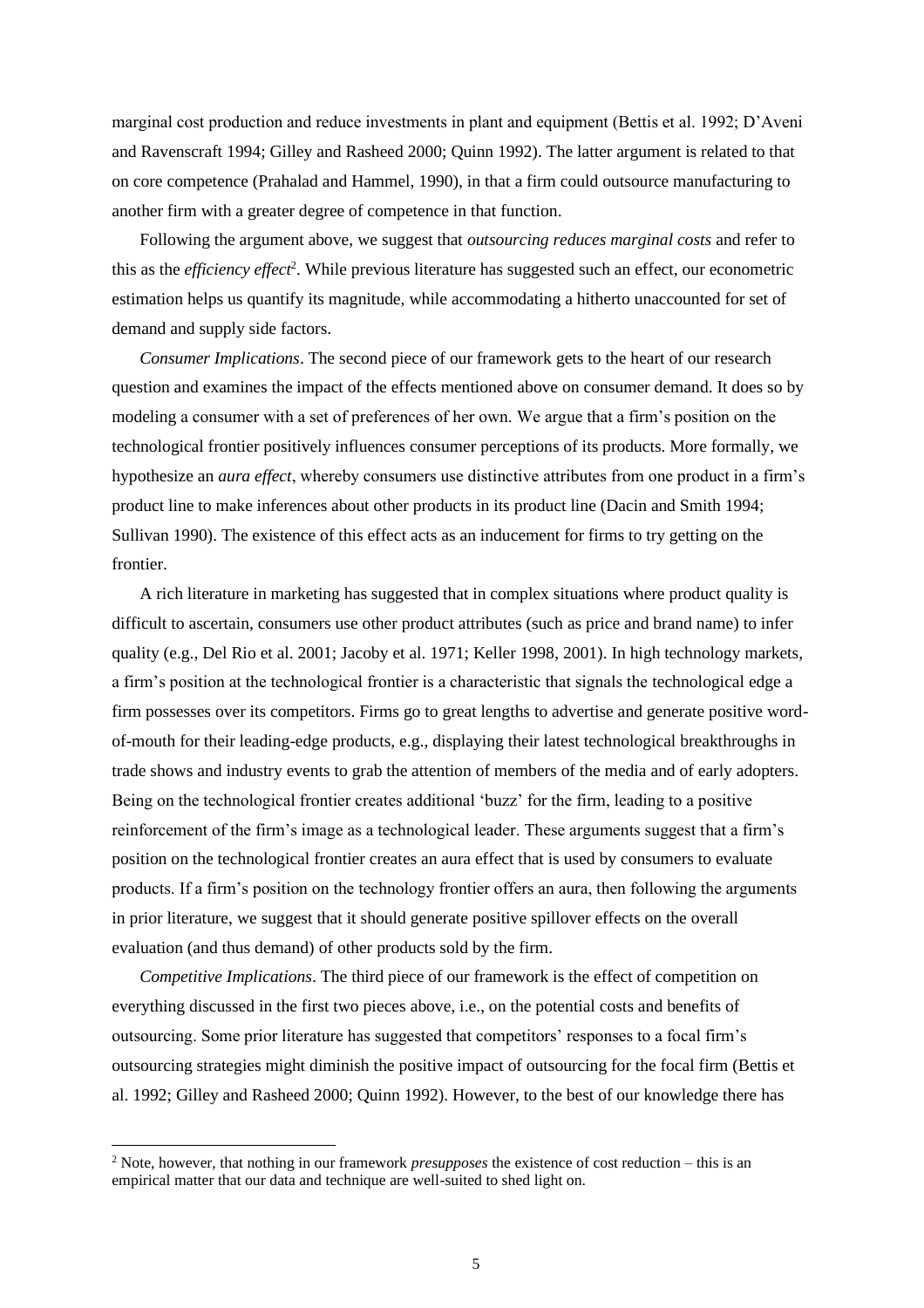been no empirical test of this effect. Clearly, competition matters greatly when consumers pick a product from amongst various alternatives; in a situation of differentiated competition, the response of competitors will directly impact consumer choice, prices, and profits. The magnitude of this effect, which we call the *strategic effect*, is determined by how 'close' competitors are in attribute space. There is a positive aura effect because of which everyone wants to locate at the frontier (minimal differentiation), and a strategic effect from wanting to avoid the intense price competition that ensues as firms get closer to each other in attribute space, which causes firms to move away from the frontier (maximal differentiation). Our econometric specification builds on a game theoretic framework that allows for strategic response by competitors (Berry, Levinson, Pakes 1995).

In sum, our framework suggests three effects of the firm's decision to outsource (or not) core components of its products. The three effects in the case of a move from in-house production to outsourcing are: i) a reduction in the marginal cost of production (*efficiency* effect); ii) a reduction in the likelihood of being on the technological frontier, thus lowering the firm's attractiveness to consumers (*aura* effect); and ii) an impact on prices through the new configuration in product attribute space of the firm relative to its competitors (*strategic* effect). It is the net impact of these effects that determines whether and when the firm is better off making the move to core component outsourcing.

The paper closest to our research question is by Sun and Li (2011), who examine the impact of consumers' onshore and offshore experiences on service duration and customer retention. Firms, in their paper, use a dynamic programing approach to learn about heterogenous consumer preferences, and balance short term costs with long term customer retention to maximize long term profit. Our paper differs from theirs in several ways. First, as we explain above, the competitive implications of outsourcing actions is a key part of our research framework. Second, there are several differences in context between their situation and ours (service centers vs. HDTV market). Chief among them is that consumers in their context get assigned to their representative (product) while consumers in our context have to make an active choice decision. Finally, our focus on outsourcing and demand through its impact on innovation and costs is markedly different from their focus on outsourcing and customer retention due to differences in consumer heterogeneity. While these differences lead to very different conceptual and modeling approaches, they also provide very different (albeit complementary) managerial insights. For instance, Sun and Li have much to say on the dynamics of customer response to the outsourcing decision; our paper is silent on that but speaks to the impact on innovative ability as well as costs, and the competitive response to the outsourcing decision.

Our research is embedded in the LCD TV context; as such, it behooves us to speak to the issue of generalizability. We do so along two dimensions – conceptual and methodological.

Conceptually, our research examines the impact of core-component outsourcing on demand through its impact on price and position on the technology frontier. While our focus on the technology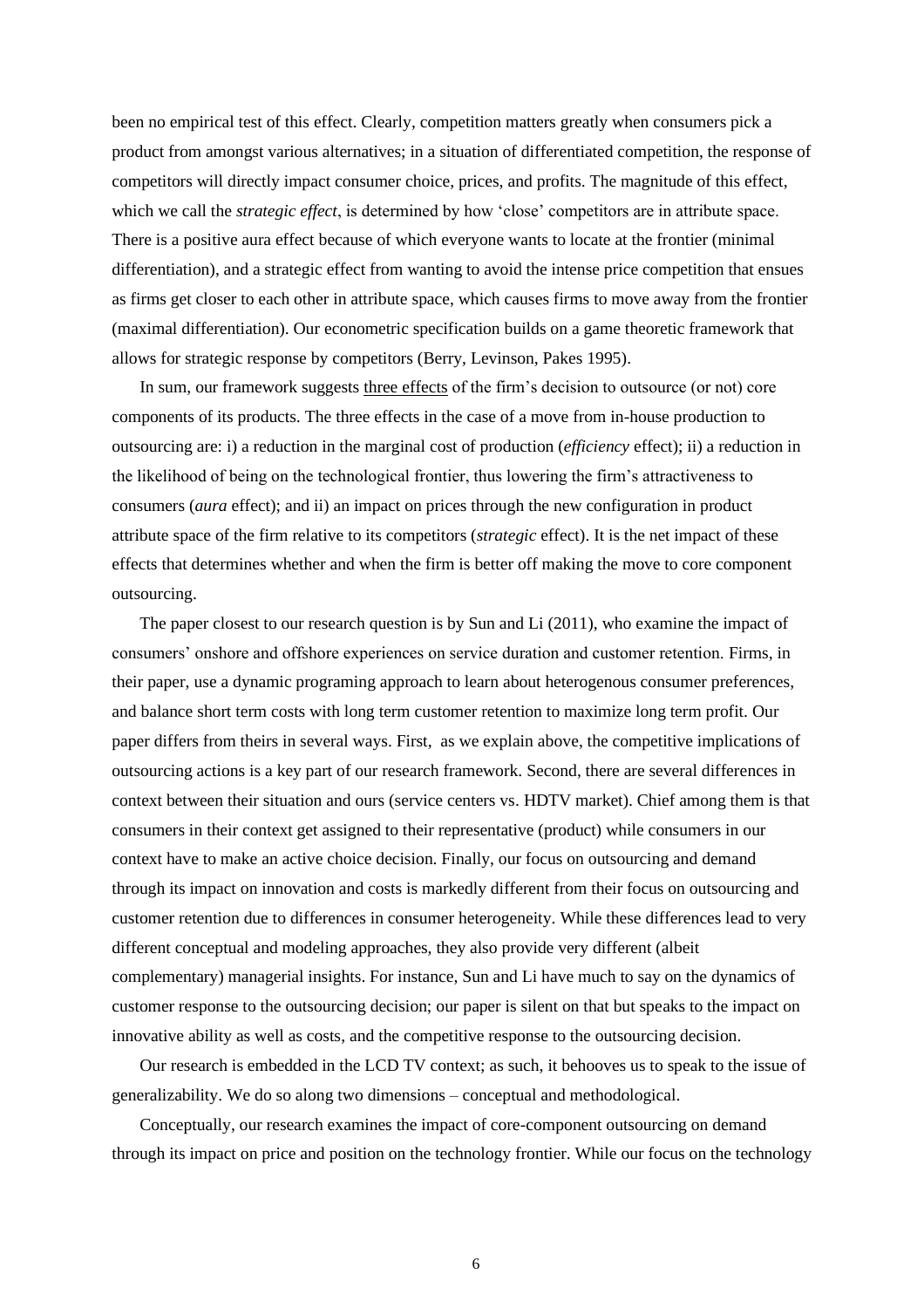frontier is dictated by the industry being studied, it can be applied to other product features, or even something as broad as an overall quality dimension. Similarly, our focus on core-component outsourcing is governed by the variation available in our data but the idea can be extended to both other forms of outsourcing (e.g., OEM outsourcing).

In terms of methodology, it is fair to say that there are pieces of our model that are very particular to the context being studied (e.g., the notion of how outsourcing affects ability to get on the technology frontier), and others that are fairly generalizable (e.g., the demand estimation). This is very similar to most work in the empirical industrial organization tradition, wherein there are contextspecific features overlaid on standard models (e.g., Bresnahan 1989; Gentzkow and Shapiro 2010; Reiss 2011).

*Preview of Results*. Outsourcing comes, not surprisingly, with a significant saving in fixed costs. The number is of the order of \$455 Million for Liquid Crystal Display (LCD) and \$277 Million for Plasma Display Panel (PDP) plants. Further, there is a significant efficiency effect – our estimates suggest that core component outsourcing reduces the marginal cost of production, leading to a cost saving of almost 21% on average*.* On the flip side, we find that outsourcing negatively impacts a firm's ability to get on the technological frontier; it is 17% less likely that a firm will get to the technological frontier if it switches from producing in-house to outsourcing the core components in its products. Our estimation confirms the aura effect due to a firm's position on the frontier, i.e., a firm's proximity to the frontier has a positive effect on demand. More precisely, moving 10" more on the technology frontier results in almost \$3.2 million in additional demand. Finally, we offer novel insights around the strategic effect. For example, we find in one of our thought experiments that if a firm hitherto engaged in production in-house outsources, it hurts the profits of firms that are already away from the frontier, because of enhanced competition due to reduced differentiation. We also analyze a joint venture between Sony and Samsung and find that it would lead to reduced profits for both parties, while benefitting some competitors.

#### **DATA & MEASURES**

#### *Empirical Context*

A comprehensive test of the effects noted above imposes some data requirements; some of these requirements have, as we noted earlier, bedeviled previous attempts at empirical analyses on outsourcing. First, it requires data on core component outsourcing decisions – ideally at the level of each product in the relevant firm's product line. Because the decision to outsource is considered sensitive by many firms, this data is rarely available in a comprehensive manner. Second, it requires data on consumer response to each of the products offered by key firms in the industry. Moreover, because many firms today – especially in the technology sector – produce products for global markets, the ideal data context would also include consumer response across key regions across the globe. Third, it requires comprehensive data on a variety of drivers and outcomes of core component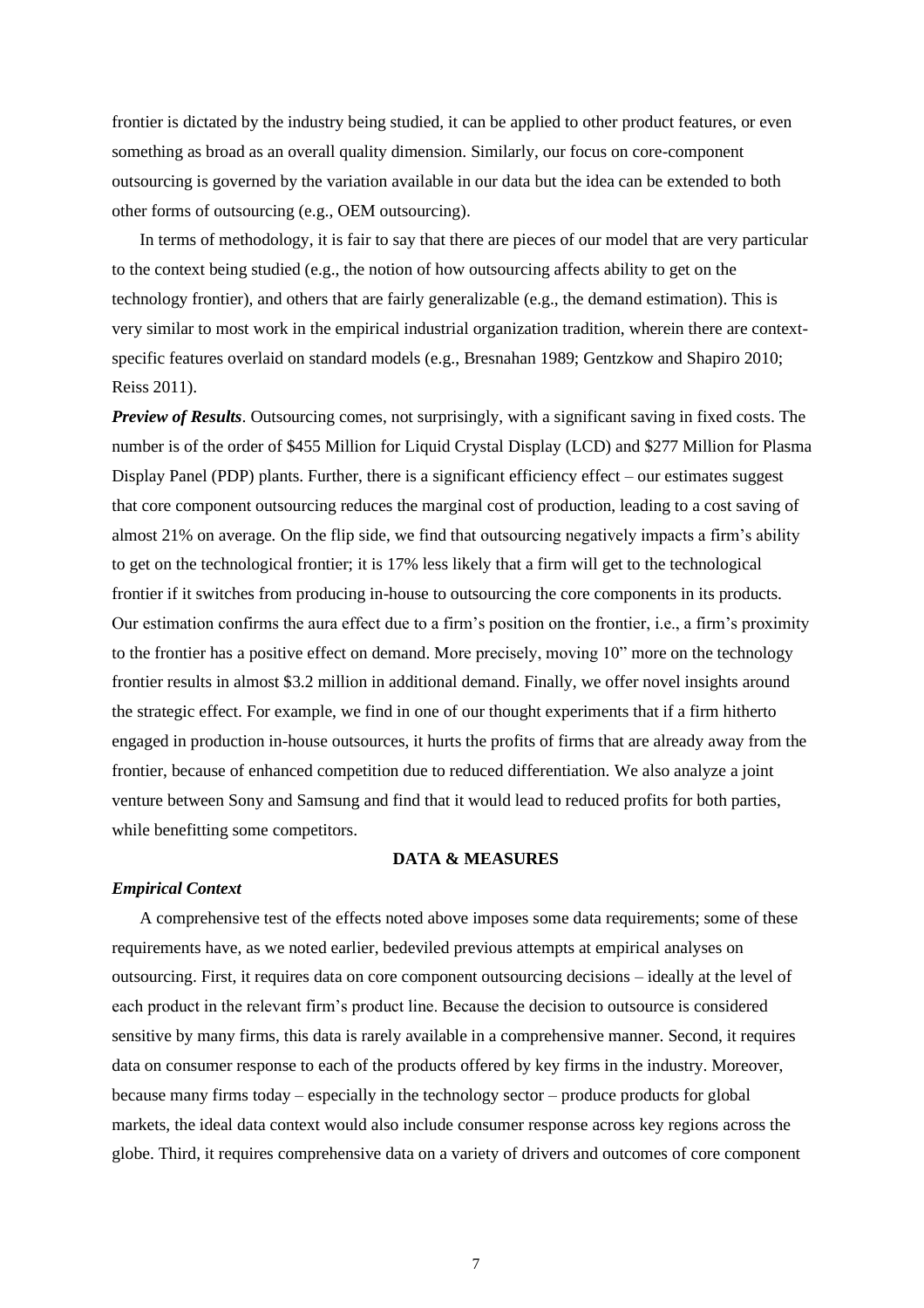outsourcing – in particular on the technology frontier, as well as on prices, brands, and relevant technology characteristics. Moreover, to test the competitive (strategic) effects and the aura effects noted earlier, this data should be available for all key players in the industry and for all products in the respective product lines of these players. Ideally, this data should also be available over multiple points in time, so that heterogeneity due to unobserved brand-level and time-level factors can be accounted for.

An empirical context that fulfills all of the requirements noted above is the global flat panel television market. Additionally, this market is also important from an economic perspective. With revenues of over \$24.2 billion in 2007 (*DisplaySearch* 2007), this market remains one of the largest in consumer electronics, estimated to be \$147 billion in 2020 (*Global Industry Analysts* 2020).

The flat panel television market (in the time period of our data, i.e., 2004-2005) was dominated by Liquid Crystal Display (LCD) and Plasma Display Panel (PDP) technologies. Plasma technology first appeared in the market in 1997. The strength of plasma is the ability to produce large flat panels measuring just four-inches deep with better than 720 progressive resolution capability. The weakness of plasma is that it is expensive to produce, uses phosphors that can cause pixels to age and burn unevenly, and produces a heavy panel that requires a custom installation. LCD technology, plasma's main rival, has been used in high-end projectors for many years.

The manufacture of flat panel displays is a technically challenging, expensive and risky process. For example, the seventh generation of Thin Film Transistor (TFT) LCD fabrication plants required an investment of between \$1.5 billion and \$2 billion per plant (Hart 2008). The investment is risky for a variety of reasons: i) uncertainty about the future demand for LCD and plasma televisions of various sizes, ii) uncertainty about how many competitors will enter the fray and when, and iii) uncertainty about future technological trajectories. The alternative to making these large investments is to outsource production.

The principal groups involved in component manufacturing can be categorized into contract manufacturers like AU Optronics, Quanta Display, and Chunghwa Picture Tubes, and TV manufacturers like Samsung who also supply to rival brands like Sony<sup>3</sup>. The key difference between the groups is that the contract manufacturers generally do not build finished TV sets while the TV manufacturers do. A majority of the contract manufacturers are based out of Taiwan. That said, actual manufacturing locations vary depending on labor costs, with both contract and TV manufacturers operating plants all over the world. Competition is intense in component manufacturing, with contract manufacturers competing not only among themselves but also with TV manufacturers to supply screens to brand owners (*Wall Street Journal* 2004). There are several firms (37 in our data) in the HDTV retail consumer market who compete not only with products in the HDTV segment but also

 $3$  In our data, whenever we observe mutual alliances for manufacturing jointly, we treat the decision as being insourced.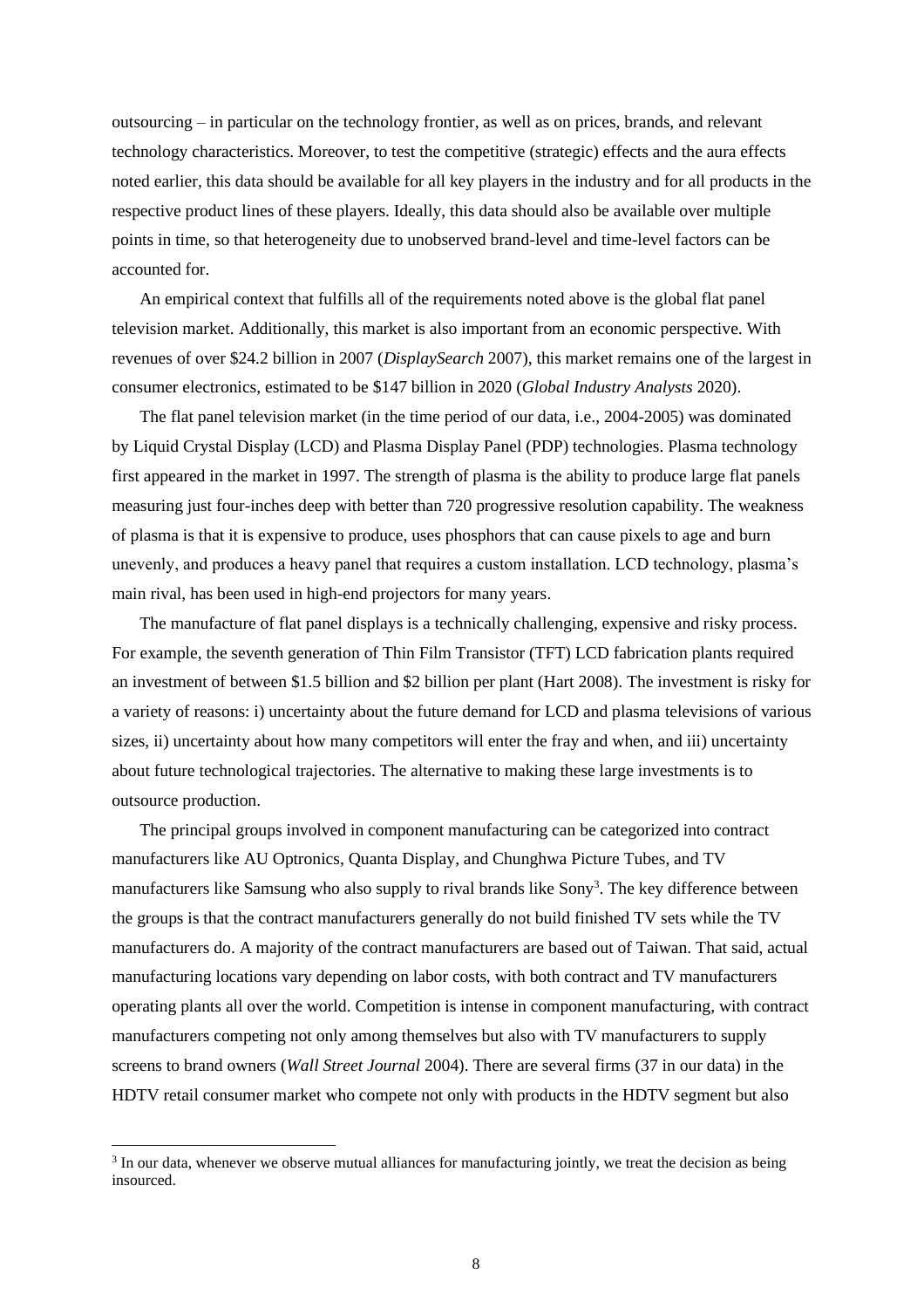with product offerings from other technologies (CRT, RP\_CRT). The availability of several competing products across different sizes and technologies forces firms to be extremely competitive on retail prices (*EPA* 2006).

#### *Data*

Our data, which comes principally from *DisplaySearch* reports, contains average quarterly retail price and sales information at the brand, technology (both LCD and plasma) and size levels for flat panel televisions sold in North America, Europe, Japan, China and an aggregated region referred to as the "Rest of World" (ROW), from October 2004 to October 2005. Details on the variables along with their descriptive statistics are given in Table 1. On the supply side, our data has information on whether the core components (as described in the measures section below) for each of the products in each firm's product line were outsourced or produced in-house. We supplement this core dataset with information on local wage levels, the Consumer Price Index, and outsourcing strategies that firms in our sample used for other technologies.

We construct our dataset by matching shipment and revenues of TVs to prices. These prices roughly coincide with the sales-weighted average of prices paid at the retail point of sale. We arrive at the final sample used for estimation as follows. First, of the five regions (North America, Europe, Japan, China, and Rest of the World) for which we have data, the first three account for over 86% of the revenue from flat panel televisions in our sample period. We therefore restrict our sample to these three regions. Figures 1a and 1b show the quantity sold in these regions by brand and technology. Note that LCD is the more popular technology in all three regions. Within these technologies, Sharp is the largest selling LCD brand in Japan and North America, while it is outsold by Philips in Europe. Similarly, Panasonic is the largest selling plasma brand in Japan and North America, but is outsold by Philips in Europe. Second, while our display sizes range from 10" to 62", the individual shares for each size are often very small. The average market shares across different sizes ranged from a maximum of 0.9% for 12" TVs to a minimum of 0.05% for 42" TVs. We therefore aggregate the individual size level variables into five discrete categories<sup>4</sup>. Third, there are 37 brands in our data, but most of them are small - the eight largest brands account for 75% of the total quantity sold. For ease of estimation, all brands other than these eight largest brands are combined into one composite brand. The average market share of the combined brands was around 0.86%. All this leaves us with 50 unique products (where a product is a combination of brand-technology-size) across markets. Not all products are available in all markets. Table 2 shows the distribution of products across different markets. Tables 3-5 show temporal patterns in products, market share, outsourcing in our data. These

<sup>4</sup> We run a series of robustness checks with different definitions of the product and consequently different data aggregations. In particular, we considered a specification with *no aggregation* on either brand or size, and another with no aggregation on size but aggregation on brand. The results are broadly unchanged and reported in the online appendix.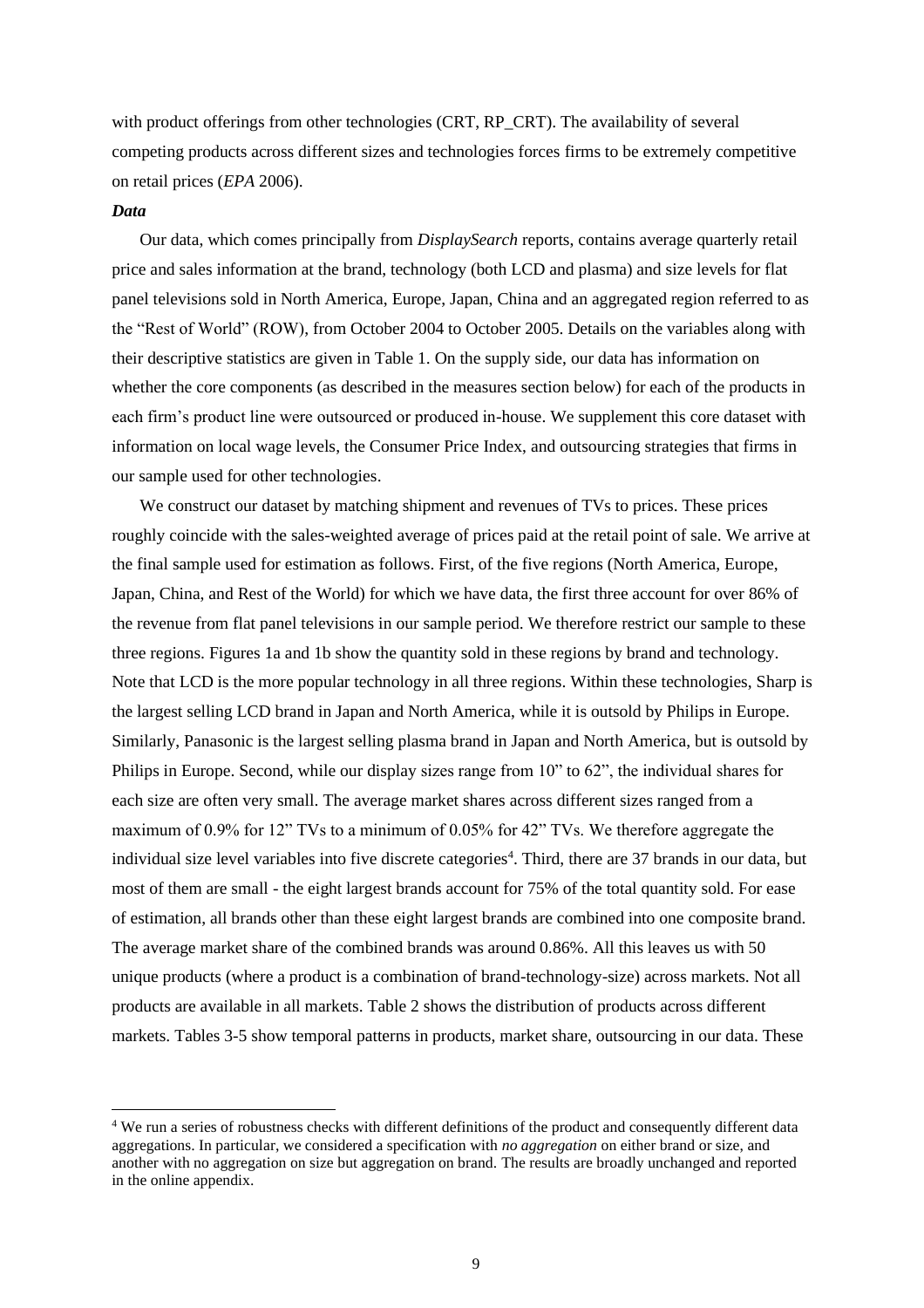tables confirm that there is very little variation in these variables over time. Our final sample for analysis is an unbalanced panel comprising 383 observations.

A final issue relates to the specification of the outside good, which requires a definition of the total market size. We define the total market size as the number of televisions (of any technology, not just LCD and plasma) sold in that market, where a market is a region at a particular time.

### *Measures*

There are two constructs that are central to our research questions. First, since we want to examine the existence and magnitude of the aura effect that accrues to a firm that is on the frontier, we need a measure of the technological frontier for each firm. Second, since we hypothesize that this frontier is affected by whether the firm outsources production or not, we need a measure of core component outsourcing. We now discuss these two measures.

*Technology Frontier*: In many high technology industries, in the short to medium term, the locus of technological performance is along a single central dimension. For example, Christensen (1997) notes that in the disk-drive industry, the primary basis for technological performance improvements was the size of the hard disk (the size of the hard disk shrank from 8.5" to 5.25" to 3.5" to 1.4" over the 1978 to 1993 period, thus moving the technological frontier in the industry accordingly). Other authors (e.g., Tushman and Anderson 1986) have also used a single dimension to describe the technology frontier in an industry (e.g., seat-miles capacity of the most capable plane flown to describe the frontier in the aircraft industry; central processing unit (CPU) speed of the fastest model to describe the frontier in the minicomputer industry).

In the case of flat panel televisions, display size was the primary dimension on which technological performance differed across players during the period we study. As display size increases, it creates new challenges for equipment manufacturers; large glass substrates require special handling technologies because of the tendency of glass to sag when transported horizontally. Large display sizes also cause a shift towards enhanced production technology (more efficient and cost efficient) and new tools and equipment for handling the larger sizes (Hart 2008). While these are 'supply side' reasons for the importance of display size, there exist equally compelling demand side reasons. Firms actively advertise leadership in TV size, and both consumer electronics shows and retailers feature the largest sizes prominently. The biggest (by size) TV product launches at technology trade shows like Consumer Expo Show (CES) often garner a lot of media exposure (e.g., on CNET, CBSnews.com, FoxNews.com and *Engadget*; see CES 2009, CES 2011). This suggests that during the period covered by our data, consumers were likely aware of the largest size currently available, as well as the identity of the firm selling it. Further, while a number of technological attributes such as resolution and refresh rate are cited by industry observers as important determinants of product performance, there was little differentiation between brands on these attributes during the period we study. For instance, on both pixel resolution (number of pixels) and refresh rates, there is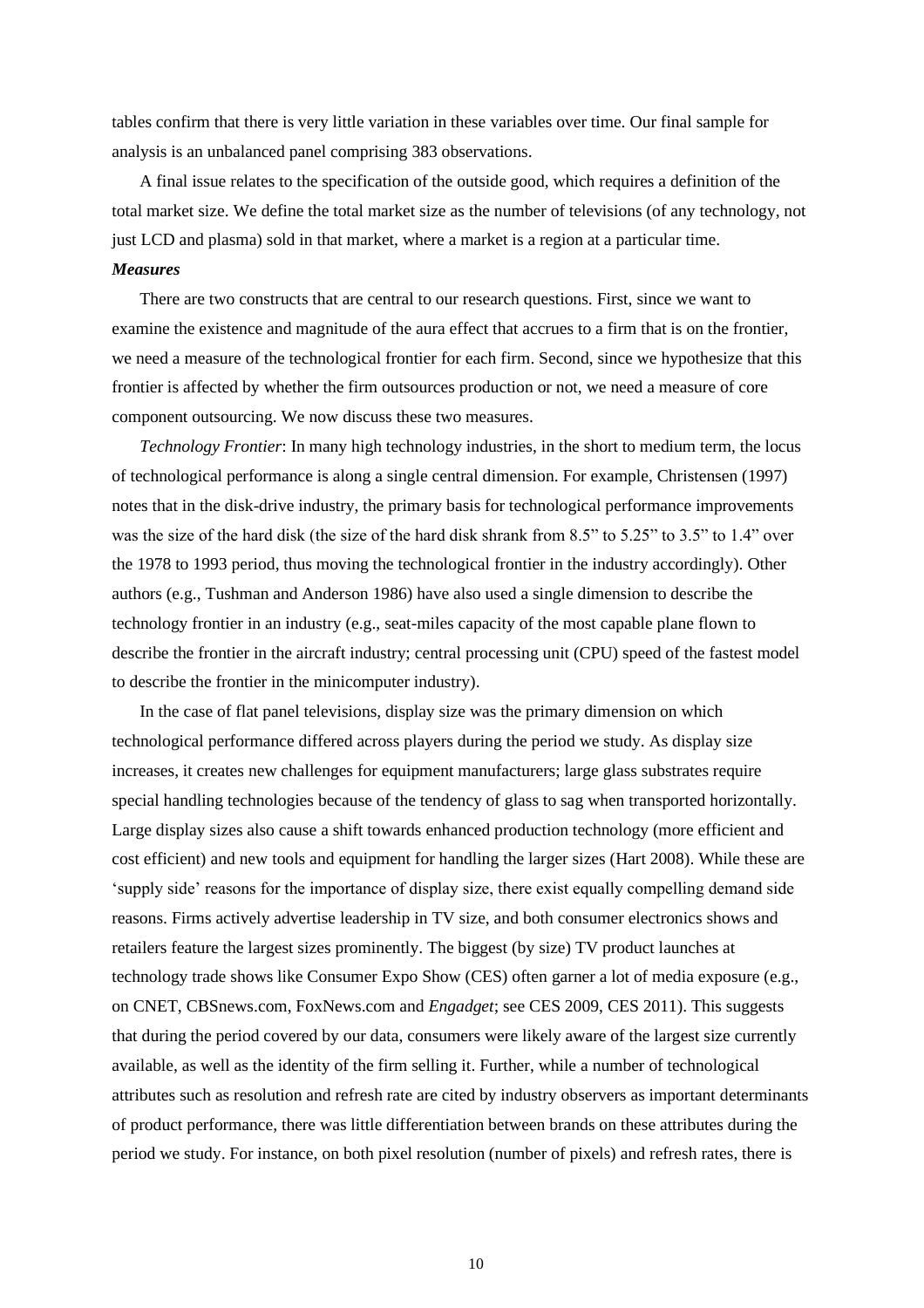almost no variation across firms, region and time<sup>5</sup>. In contrast, size is an important attribute that firms do differ on. Given these demand and supply factors, we define the *TechnologyFrontier* variable as the maximum display size a firm *can* produce, based on supply chain (production data) information. Figure 2 is a snapshot of supply chain data for three brands (Sharp, Samsung and Sony) in period 2 for LCD technology (the sheet for plasma technology is very similar). The highlighted rows represent the technology frontier for that brand for LCD technology. To see how the sheet ties into our definition of a company-specific technology frontier, consider three examples. First, Sharp, which does not outsource out all. Notice in the first three rows that the LCD supplier for all of Sharp's TVs is Sharp itself. Its technology frontier is the biggest size it is currently able to produce, which is 65". Next, consider Samsung, which outsources partially - the LCD supplier for the 15" Samsung TV is BOE Hydis, while the other sizes are made by Samsung itself. The technology frontier for Samsung happens to be 46". Finally, consider Sony, which outsources completely – all of its LCDs are supplied by CMO or Samsung. Its technology frontier is 46", because that is the maximum size it can produce. As is evident, the term sheet is the basis for our definition, and permits a unique measurement of the technology frontier for each firm. The measure has the merit of accurately reflecting the firm's current technological capability, in that we know this is the best the firm can do currently. Additionally, it doesn't vary by market, and is consequently less likely to suffer from market targeting or competitive reasons. Note that this does not preclude the existence of other quality attributes, unobserved to us in the data, that might influence consumer perceptions of the technological frontier. It is important therefore to control for quality that is observed to consumers but unobserved to us, and we do so in our estimation.

Our *TechnologyFrontier* measure indicates the position of each firm on the technological frontier at a particular point in time. Note that the measure is at the *firm* and *technology* level. It is important to emphasize that the technological frontier is defined by what is actually realized in the market and not a notion of a possible goal to reach. Figure 3 shows the variation of different brands on this measure. There are interesting patterns, in that Samsung, Panasonic and LGE are higher on the *TechnologyFrontier* in PDPs than the other firms, while Sharp has the highest position in LCD TVs.

*Core Component Outsourcing*: The data contains detailed information on the ownership structure of the major components of flat panel televisions*.* We are therefore able to identify the owner of the final product (brand owner), as well as the supplier of the core component, namely the display screen. We use this information to create our measure of outsourcing. We operationalize outsourcing at two levels - the product level and the firm level. The product level measure captures the fact that the decision to outsource is taken at the product level. The firm level measure captures the relation

<sup>&</sup>lt;sup>5</sup> As a check, we redid the estimation with pixel resolution as the key technological performance differentiator; the impact of *TechnologyFrontier* turns out to be insignificant. We also ran a specification with our current measure of *TechnologyFrontier*, but with resolution as an additional covariate. This also left our results qualitatively unchanged (see online appendix), with pixel resolution still being insignificant.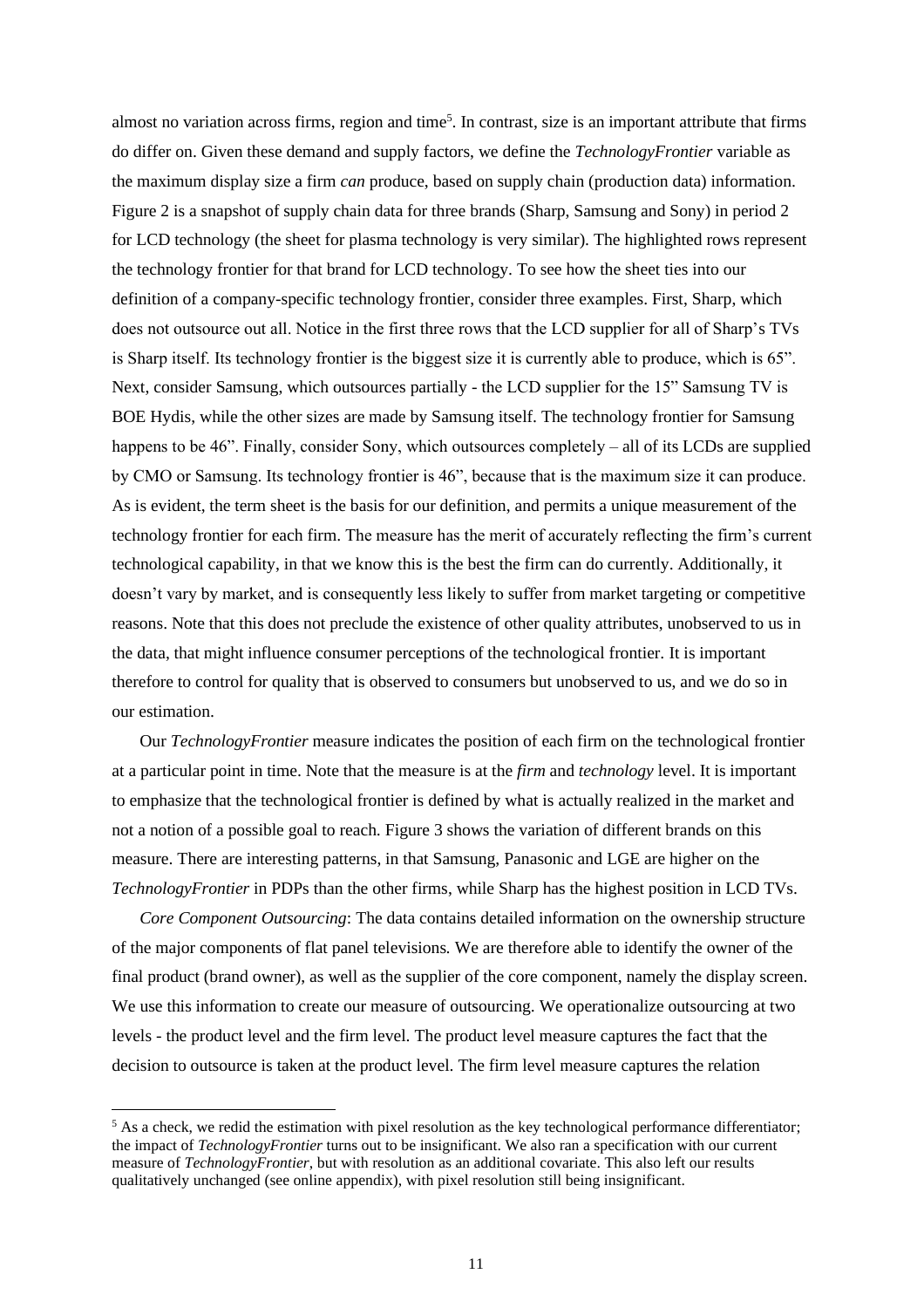between outsourcing and the firm's position on the technology frontier. At the product level, a product is considered to be produced in-house and is assigned a value of 0 if a firm that is the brand owner is also the screen supplier for that product. In instances where the display screen is not manufactured in-house, the measure is assigned a value of 1. For example, Panasonic is the brand owner and display screen manufacturer for its 37" plasma TV and is therefore assigned a value of 0 on the outsourcing measure. Toshiba, on the other hand, puts its brand name on a 37" plasma TV obtained from external suppliers and is assigned a value of 1 on the measure. In cases where the product is manufactured both in-house and externally, we assume that it is outsourced if it has multiple external suppliers.

To obtain the firm level measure of outsourcing, we calculate the average outsourcing of all products produced by that firm at a particular time. In the above example, Panasonic manufacturers all its plasma products in-house and is assigned a value of 0. Toshiba, on the other hand, outsources all its components and is assigned the value of 1.

#### *Model-free Evidence*

We are interested in examining the relationship between outsourcing and demand through its impact on prices and technological ability. Our dataset contains unique information on core component outsourcing at the level of each product in the relevant firm's product line, along with consumer sales, prices, brands, and relevant technology characteristics for key players in three regions across the globe for four quarters. This rich variation allows us to examine the relationship between core component outsourcing, price and the technology frontier. Figures 4a, and 4b show the relationship between our measures of core component outsourcing, price, technology frontier and quantities sold. Greater core component outsourcing is accompanied by lower price (Figure 4a) and lower position on the technology frontier (Figure 4b). The figures in general are consistent with what our conceptual framework would suggest, i.e., we would expect outsourcing to lead to lower costs, manifested in lower prices to the consumer. We would also expect it to lead to lower technological ability, in the form of a lower frontier.

While the figures in general are consistent with our expectations, they don't control for various factors that are likely to be important, such as region, time, brand, technology, or size. They also do not account for the endogeneity problem that arises because both prices and the technology frontier are endogenous. We address these issues in a preliminary fashion with a reduced form specification that is light on assumptions.

#### *Reduced Form Analysis*

As a first step, we address the endogeneity issues along with controls for various factors by estimating a three stage least squares regression (3SLS), with i) quantities sold, ii) prices, iii) *TechnologyFrontier* and iv) *Core Component Outsourcing* as endogenous variables. The four equations in our 3SLS can be usefully thought of as a series of 2SLS estimations. Identification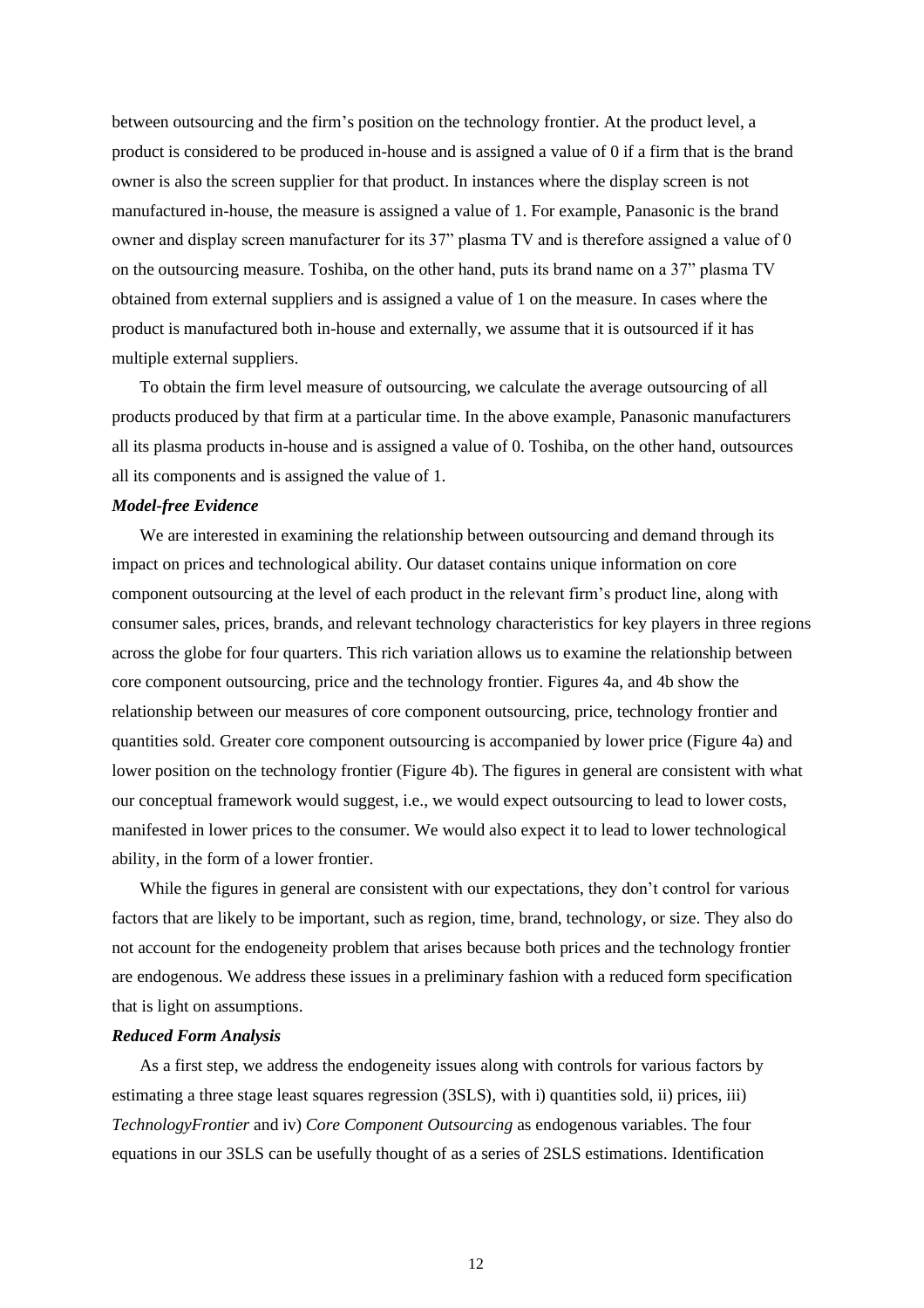requires at least one regressor that affects the endogenous variables exclusively. In our estimation, we assume that raw material costs affect prices but not quantities or the *TechnologyFrontier*, while firms' outsourcing strategies in CRT, RPTV technologies are assumed to affect *Core Component Outsourcing* but not prices, *TechnologyFrontier* and quantities sold. Finally, quantity sold is affected by price and *TechnologyFrontier* but not by *Core Component Outsourcing* directly. Table 6 shows the results of this estimation. *TechnologyFrontier* has a positive impact (0.17, p<0.01) on quantities sold while prices have a negative impact  $(-0.05, p<0.01)$ . More importantly, as hypothesized, both prices and *TechnologyFrontier* are affected negatively by core component outsourcing (-4.85, p<0.01 and -38.22, p<0.01 respectively).

The combination of model-free evidence and reduced form analysis does reinforce our research premise, but it falls short of quantifying the mechanism behind the outcomes observed. Further, the evidence above cannot speak to any competitive effects, since competition was not explicitly modeled. A satisfactory resolution requires a structural model, which we turn to next.

#### **MODEL AND ESTIMATION**

To start with, it is useful to ask what a reasonably complete modeling of the phenomenon we are interested in (i.e., outsourcing and its impact) would entail. Based on our discussion so far, there would have to be i) a modeling of the decision by the downstream firm to outsource; ii) a modeling of the impact of this decision on immediate, firm-specific outcomes, such as marginal costs and technological ability; iii) a modeling of competitive interaction between the firm and others selling the same final product; and iv) a modeling of demand specifying how the end consumer picks between products. In what follows, we describe each of these components of our model in detail. For each component, we discuss the behavioral foundations, link it to an econometric specification, and discuss our estimation strategy, with specific discussion around the use of instrumental variables, when warranted.

Our modeling approach is as follows (see **Figure 5** for a flowchart of the model and estimation strategy). In **stage 1**, firms decide on outsourcing strategies for all their products. They do this by considering the strategy that yields them the highest expected profits<sup>6</sup>. Firms have common knowledge of all factors that affect outsourcing decisions but the econometrician doesn't observe these shocks. The estimation output of this stage is the fixed cost of manufacturing in-house. In **stage 2** (consisting of two parts), the outsourcing strategy chosen earlier results in a realized technology frontier (**2a**) as well as impacts the firm's marginal cost of production (**2b**). At this stage, both demand and cost shocks are realized. These shocks, while observable to firms, are unobservable to the

<sup>6</sup> Firms don't observe individual realizations of demand and cost shocks but are aware of the distribution of these shocks. In addition, firms' outsourcing decisions are affected by two more shocks, one a mean zero measurement shock and two, a firm-technology level structural shock. While firms don't observe the measurement shock they are aware of the firm-technology level structural shock. Our assumptions are consistent with other papers using this methodology (Pakes et al. 2015, Ho et al. 2012, Lee 2013).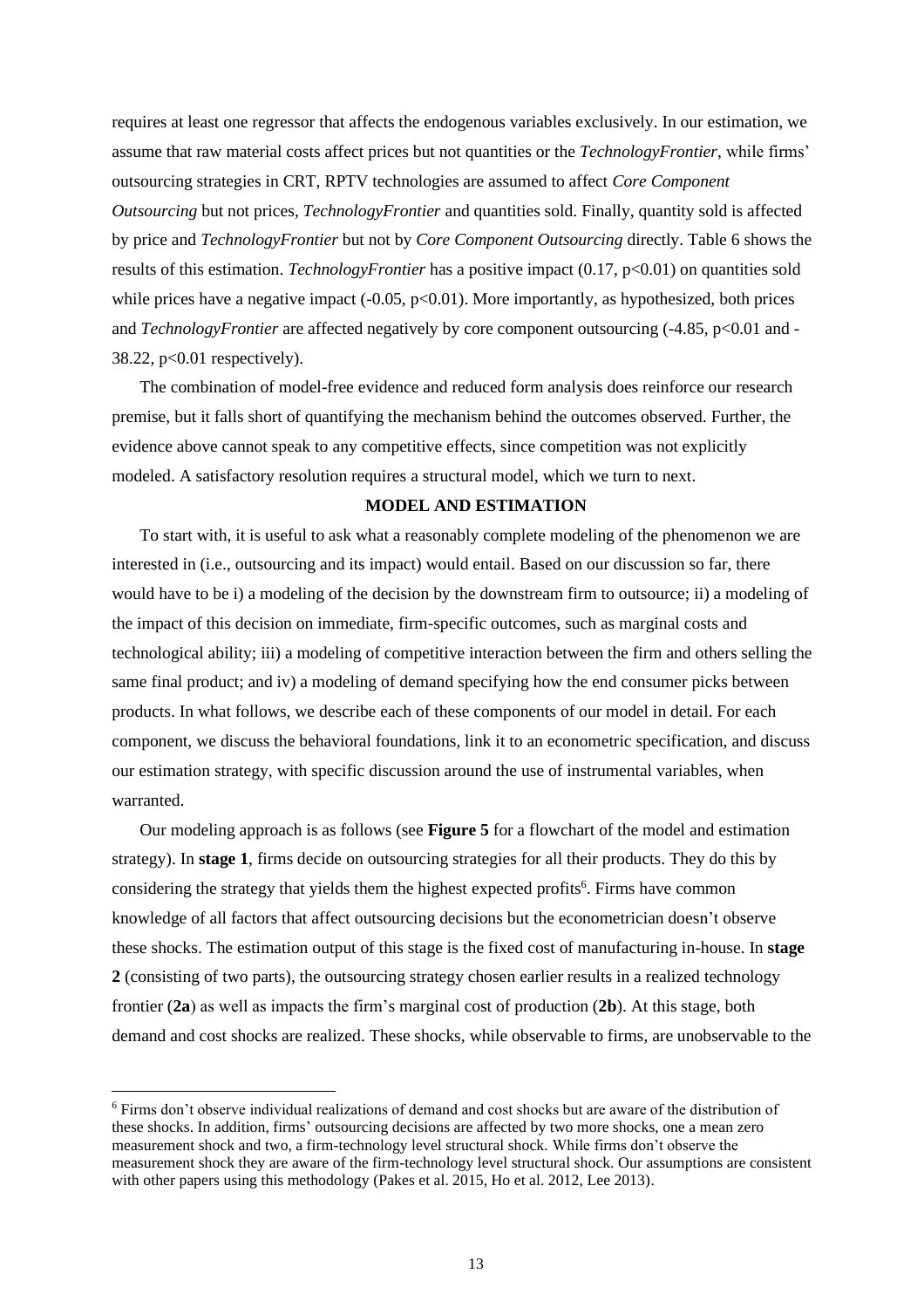econometrician. Mapping on to our conceptual framework, 2b would give us an estimate of the efficiency effect. In **stage 3**, firms set prices, conditional on their outsourcing decision. Finally, in **stage 4**, consumers purchase and 'consume' the product (stage 4 estimation gives us the magnitude of the aura effect). In this stage there are two unobservable variables with respect to the econometrician, a product-time-region level unobservable and a product-level shock. One can think of the first three stages as constituting our supply model, and the fourth stage as specifying the demand model. Note that the model is estimated in reverse order, i.e., stage 4 is estimated first. The estimates from stage 4 are used to obtain both the price-margins and the marginal costs, which are used as inputs in stage 1 to obtain the fixed costs of sourcing. It is important to note here that while we have specified a sequence of stages, we do not model any dynamics in the process. Further, we should clarify that while our sequence has firms deciding on outsourcing, leading to a realization on the technology frontier, it is impossible to unambiguously observe this sequence, or to assess the intended positioning on the technology frontier that decision makers in each firm might have in mind.

Overall, our estimation procedure leads to the estimation of the following number of parameters across the four stages. In Stage 4 (the demand specification) we estimate 18 linear parameters and 5 non-linear parameters; 19 in Stage 3, wherein the firm sets prices; 13 parameters in stage 2 (marginal cost estimation) and 3 parameters in stage 1 (outsourcing decisions).

#### *Identification***.**

Our identification strategy builds on features in our data. Briefly, in Figures 4a and 4b, we show that outsourcing has a negative relationship with both price and technology frontier. As discussed earlier, our reduced form analysis, in the form of a simultaneous 3SLS model treating quantity sold, *TechnologyFrontier*, price and outsourcing as endogenous variables also yields results that are in line with our hypotheses, e.g., that *TechnologyFrontier* has a positive impact on quantities sold while prices have a negative impact. More importantly, both prices and *TechnologyFrontier* are affected negatively by outsourcing.

Formally, identification of parameters of interest occurs through the natural variation in the data between sales, price and outsourcing (this is line with standard identification arguments made in this literature (BLP 1995, Nevo 2001, etc.)). In particular, the coefficients on price  $(\alpha)$  and TechnologyFrontier (*β*) in the demand estimation are identified with the variation in sales along with the variation in price and outsourcing respectively. The inclusion of region, time and brand fixed effects in the estimation absorbs all unobserved quality differences between products and sales, outside of outsourcing and price (Rossi 2014). In our context, outsourcing affects both price and technology frontier in the demand estimation. To separately identify the impact of outsourcing from that of price in the demand model, we require an exclusion restriction. In other words, we need variables that affect price independent of outsourcing's impact on price. These would, in our context, be factors like raw materials and technology used. Finally, the coefficient on outsourcing in the cost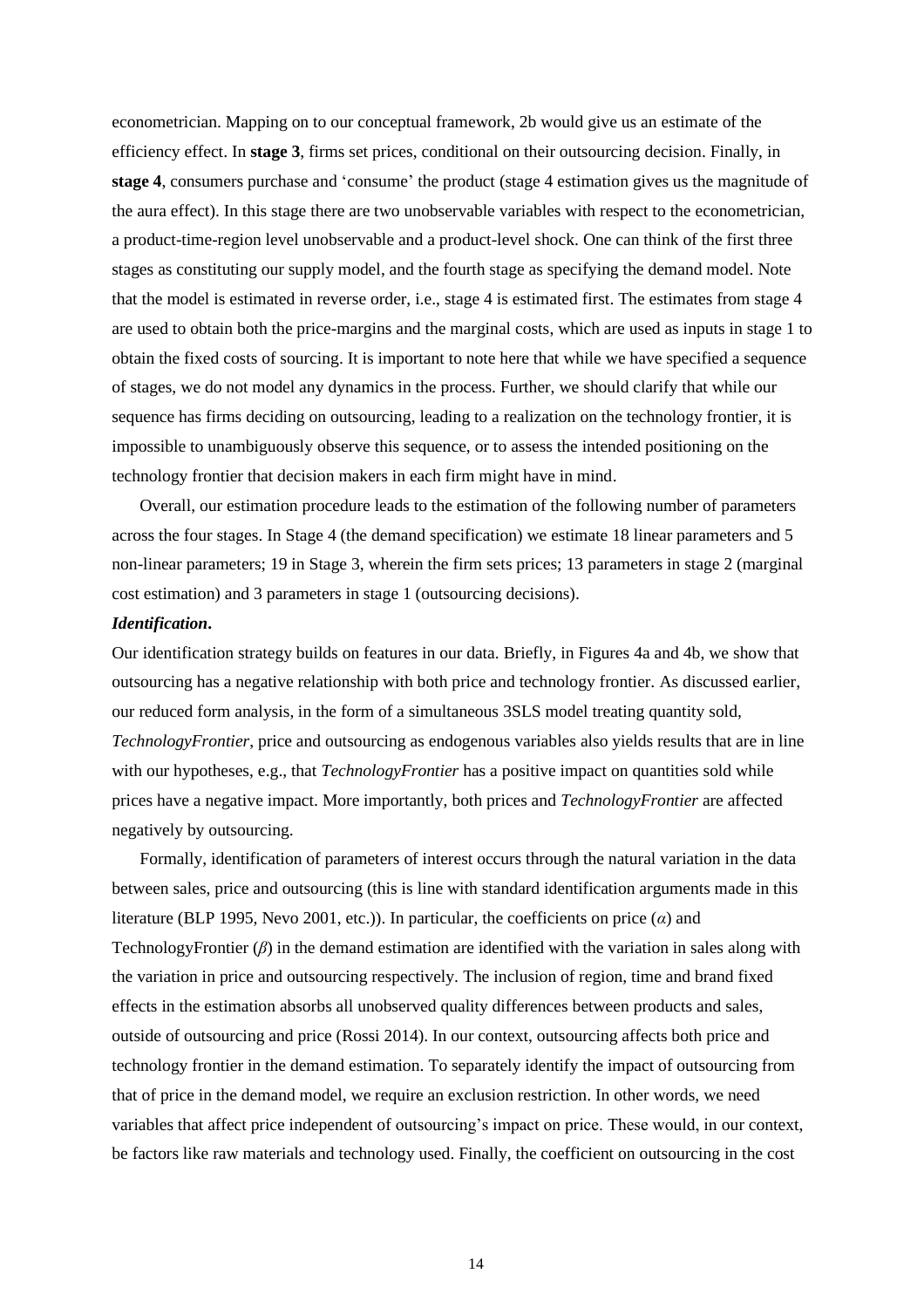equation is identified by the variation of costs with respect to outsourcing, the price elasticity from the demand equation, and the price-cost relationship as defined by our pricing game. While the marginal costs are not directly observable, the variation in marginal costs is a function of the variation in price and quantities sold (marginal costs are obtained as an inversion of these two variables). Our figures suggest that this variation is indeed present. Finally, the fixed costs are identified by the variation in outsourcing both within a firm and across firms along with the structural assumptions on how the game is played (demand, price etc.). Figure G3 (in the online appendix) shows the variation in outsourcing both across and within firms on our measure, and does suggest reasonable variation.

#### *Stage 1: Outsourcing decision*

One can think of the outsourcing decision, at its most basic, as being made with the objective of profit maximization. Focusing on just the cost side, this would entail a firm comparing the cost of procuring the product from outside versus the cost of making it in-house, and picking the lower cost option.

Formally, the problem facing a firm  $j$  with  $\Phi_j$  set of products is given by:

$$
max_{\mathbf{o}_j} \Pi_{jt}(\mathbf{p}, \xi, \epsilon, \mathbf{o}_j, \mathbf{o}_{-j}) = max_{\mathbf{o}_j} (E[\pi_{jt}(\mathbf{p}, \xi, \epsilon, \mathbf{o}_j, \mathbf{o}_{-j})] - C_j(\mathbf{o}_j))
$$
(1)

where  $o_j$  is a vector of outsourcing decision variables with a cardinality that is equal to the number of products in the firm's product line. For example, for a firm with *k* products,  $o_j = \{1, 0, 1, ..., 1\}$  $\boldsymbol{k}$ with

the  $k<sup>th</sup>$  element representing the outsourcing decision of the  $k<sup>th</sup>$  product.  $\boldsymbol{o}_{-j}$  are the outsourcing strategies for all other firms. All the bold faced letters  $(p, \xi, \epsilon)$  are vectors of the corresponding p,  $\xi$ and  $\epsilon$  variables.

Profits depend on products offered, optimal prices as specified through equation (1), the structural error terms and the outsourcing strategies of other firms. The firm makes outsourcing decisions once every time period for each product across all regions for a particular technology (in other words, firms make sourcing decisions conditional on the technology chosen). Further, we assume that firms are aware of each other's objective functions (i.e., the objective functions are common knowledge).

We assume that firms make their outsourcing decisions before the realization of demand and cost shocks. These shocks are in the form of random shifts in demand and supply, e.g., a TV show on nature in Japan that increases demand for high definition TVs, or a sudden increase in oil prices in Japan that raises the cost of production and shipping. These shocks are random, mean zero, and unobservable to the firm (at the time of making the outsourcing decision). The expectation above is over the realization of demand and cost shocks. Let  $v<sub>o</sub>$  denote the difference between the realized profits given by equation (1) and profit expectations. We assume that  $v<sub>o</sub>$ , usefully thought of as capturing measurement error, is unobserved by the econometrician and partially observed by the firm. In addition,  $v_j$ , a structural cost shock, captures firm-technology factors that affect the costs of outsourcing and insourcing; we assume that  $v_j$  is identical across firm-technology combinations,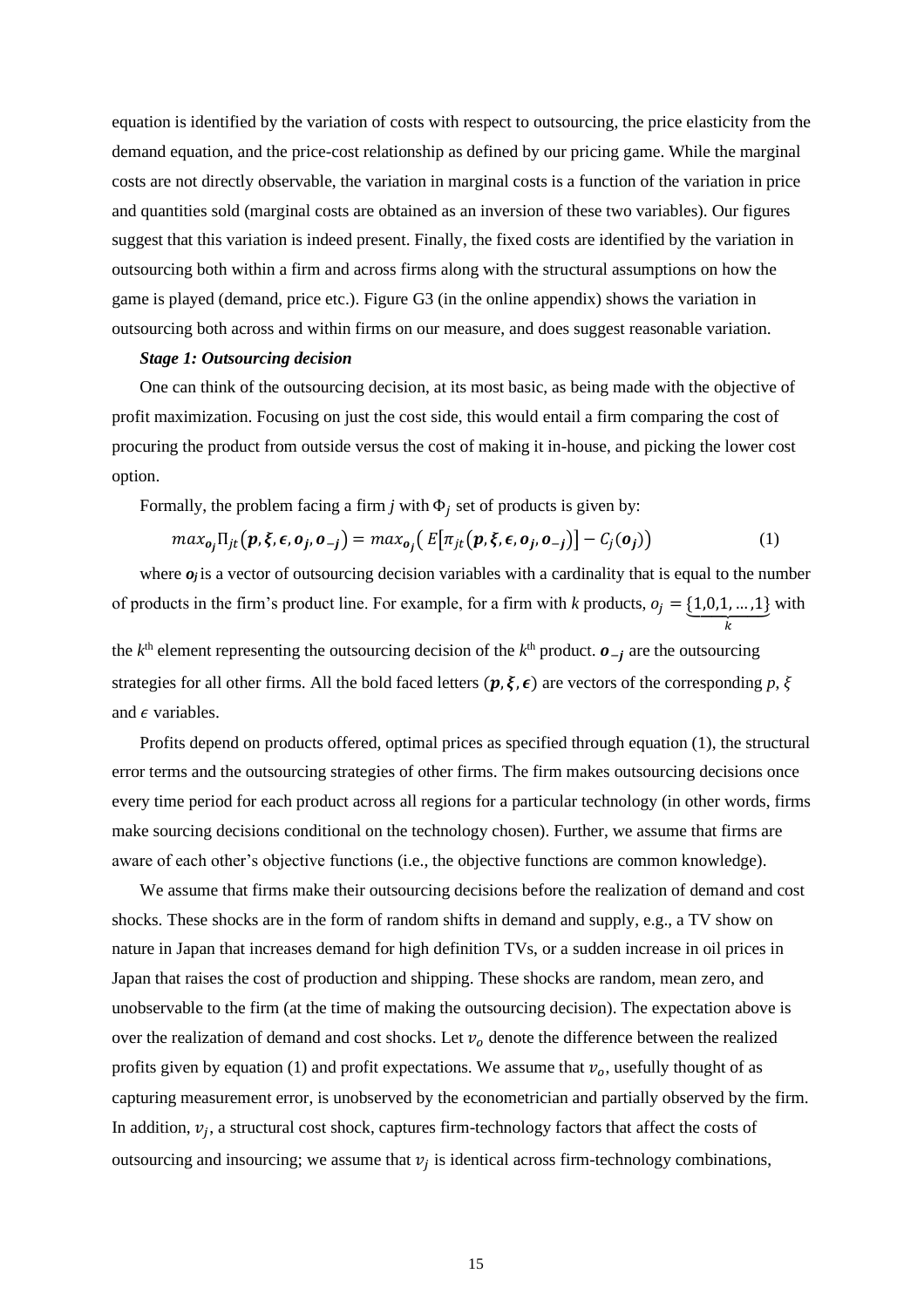observable to the firm but unobserved by the econometrician. Further, all firms are aware of the value of this shock (common knowledge). These assumptions are consistent with other papers using this methodology (Pakes et al. 2015, Ho et al. 2012, Lee 2013). Note that  $v_j$  cannot accommodate private information shocks between firms, or different shocks for outsourcing and insourcing. Further details on assumptions regarding  $v_0$  and  $v_j$  are provided in the online appendix.

Denoting  $r(o_j)$  as the estimate of the observed profit that comes from the demand and cost estimates, the relationship between expected profits and  $r(\boldsymbol{o}_i)$  is given by:

$$
E[\pi_{jr}(\cdot)] = r(o_j) + v_o \tag{2}
$$

Finally, there is a fixed cost, *Fj*, associated with the decision, i.e.,

$$
C_j(\mathbf{o}_j) = \frac{\sum_{k \in \Phi_j} I(o_j^k = 0) F_j}{\sum_{k \in \Phi_j} I(k \in \Phi_j)} + v_j
$$
\n(3)

where  $o_j^k$  represents the  $k^{\text{th}}$  element of vector  $o_j$ . We normalize the fixed cost of outsourcing to zero, which implies that  $F_j$  is the fixed cost associated with insourcing. There are two things to note about our model specification. First,  $r(o_j)$  captures the notion that firms are uncertain about their profits  $\pi_{ir}(\cdot)$ in this stage. Second, the profits of outsourcing one product in the portfolio depend on the outsourcing strategies of other products in the portfolio.

Before we turn to the estimation strategy, it is useful to discuss what the model does and what it does not. What it yields is the fixed cost of outsourcing (to be more precise, it yields the fixed cost of insourcing, or equivalently, the fixed cost savings from outsourcing). We conceptualize the fixed cost as consisting of things like plant and equipment. As such, it depends above all on the technology used. This is in line with industry understanding of such costs; the popular press, in discussing the costs of building new manufacturing plants, emphasizes that the cost is almost entirely determined by the technology that is sought to be used, with very little depending on the identity of the firm building the plant (see the *BusinessWeek* 2005; *Engadget* 2005; *New York Times* 2004). In addition, we allow the fixed cost to vary based on firms' prior experience in a related industry and technology. For example, if Sharp uses LCDs in making calculators, then we allow Sharp to gain those benefits while making LCD TV sets. In sum, we let our fixed costs vary by technology and the firm's experience in a related industry. In LCD, 25% of the firms had related experience in other technologies; this number was 29% in PDP. Our modeling is similar to prior literature, which has generally assumed similar fixed costs across firms conditional on a set of covariates (Bresnahan and Reiss 1991; Seim 2006). Note that to facilitate interpretation and comparison, the fixed cost that we estimate should be treated as the cost of building a plant for insourcing divided by the expected number of years the plant will be functional. Firms incur this cost every period they operate this plant. Firms can calculate the expected profits from operating under a particular sourcing strategy and decide on their sourcing strategy. It is important to note two important assumptions in our model. First, we assume that temporal patterns for anything not explicitly endogenized (e.g., product entry and exits) are assumed to evolve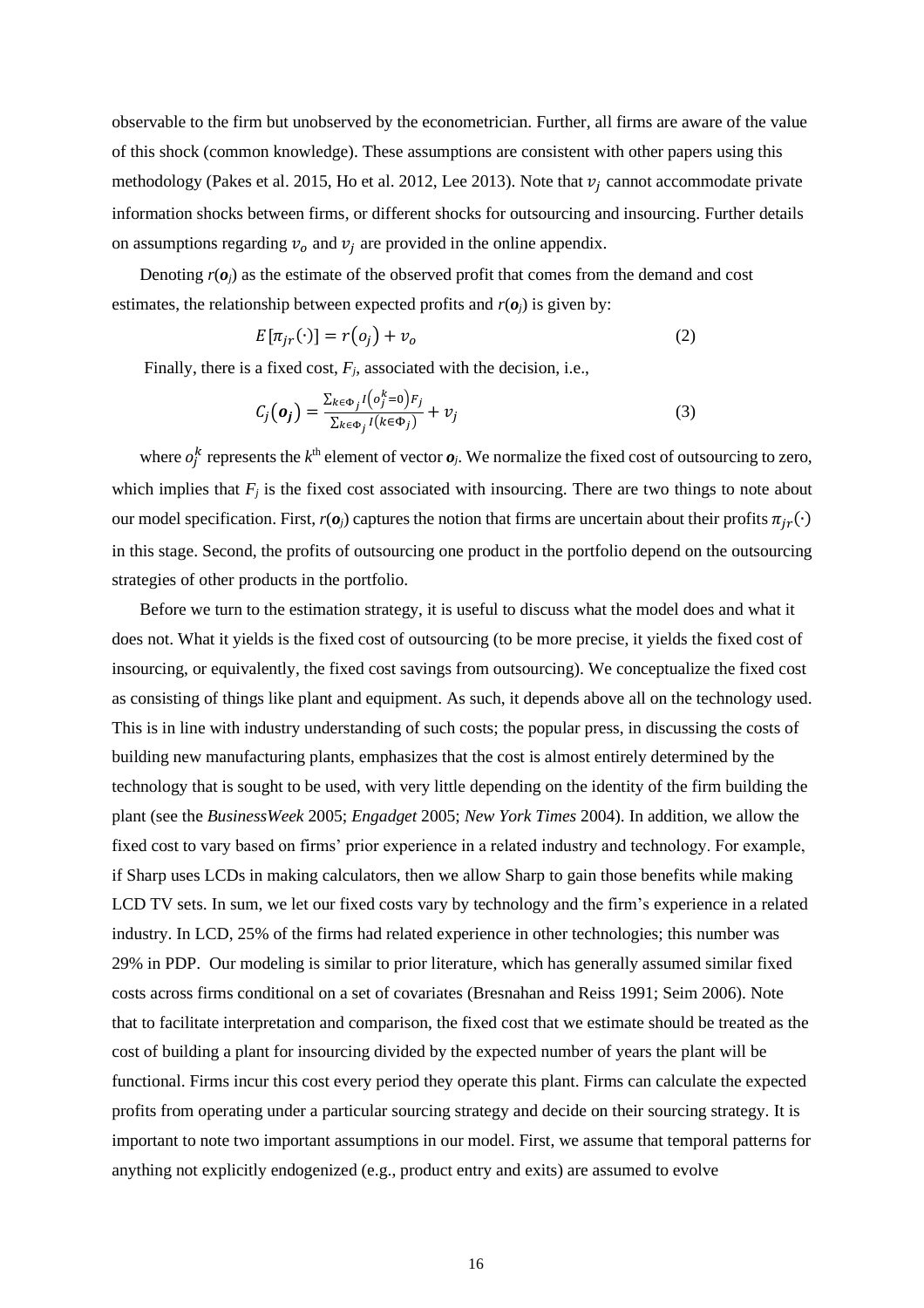exogenously. Second, we assume that firms make decisions on outsourcing every quarter and no long term consequences (dynamics) are incorporated while making these decisions.

It is important to ask (and is a big part of our paper) as to what factors would cause profits to differ between in-sourcing and outsourcing, and why the calculus would differ across firms. The arguments we noted earlier suggest that there are two immediate supply side consequences to outsourcing – a possible reduction in marginal cost (the efficiency effect) and a possible retardation of technological capability, as seen in a lower frontier (manifested in consumer terms in the aura effect). Both of these then feed, through a price setting model, into a demand model that determines final sales, and, given costs, profits. A behavioral foundation for why firms would pick one or the other strategy, therefore, has to suggest differences in these outcomes across firms, and indeed that is what we do shortly.

*Estimation of Outsourcing*: We use a moment inequalities estimator developed in Pakes et al. (2015) to estimate the fixed costs of outsourcing. The estimation is based on a "revealed preference" approach to recovering parameter values, and is ideal for our purposes because it places profit maximization front and center (Crawford and Yurukuglu 2012; Ho et al. 2012; Lee 2013). Briefly, each firm, conditional on other firms' outsourcing strategies, maximizes its expected profits by choosing whether to outsource or not for each product in its product line; any deviation from the observed sourcing decision results in lower profits. This is the necessary condition that is standard in all Nash equilibrium games and leads to a set of moment conditions in the form of inequalities that are the basis of the estimator. For example, if Sony is currently outsourcing production of all its components, the estimation proceeds on the basis that the profits from this strategy exceed that from every other strategy (e.g., a strategy that insources all components, or a strategy that insources some components and outsources others, etc.) that Sony can employ. In general, the procedure uses estimates from the demand, marginal costs and technology frontier equations to compute the new pricing equilibrium and subsequent profits for (outsourcing) decisions that the firm could have taken but chose not to. The difference between the observed decision and counterfactual decisions that are not observed is used to generate moments.

Let  $o_j^k$  represent the current sourcing strategy for firm *j*, where the  $k^{\text{th}}$  product is being outsourced, and  $o_j^{k'}$  the new sourcing strategy for firm *j* where the  $k^{th}$  product is being insourced. Then the following condition must hold:

$$
E[\pi_{jt}(\boldsymbol{p},\boldsymbol{\xi},\boldsymbol{\epsilon},\boldsymbol{o}_j^k)] - C_j(\boldsymbol{o}_j^k) \ge E[\pi_{jt}(\boldsymbol{p}',\boldsymbol{\xi}',\boldsymbol{\epsilon}',\boldsymbol{o}_j^{k'})] - C_j(\boldsymbol{o}_j^{k'}) \qquad (4)
$$

Substituting equations 2 and 3 in equation 4, we get

$$
r(o_j^k) + v_o - \frac{\sum_{k \in \Phi_j} I(o_j^k = 0)F_j}{\sum_{k \in \Phi_j} I(k \in \Phi_j)} + v_j \ge r(o_j^{k'}) + v_{o'} - \frac{\sum_{k' \in \Phi_j} I(o_j^{k'} = 0)F_j}{\sum_{k' \in \Phi_j} I(k' \in \Phi_j)} + v_j
$$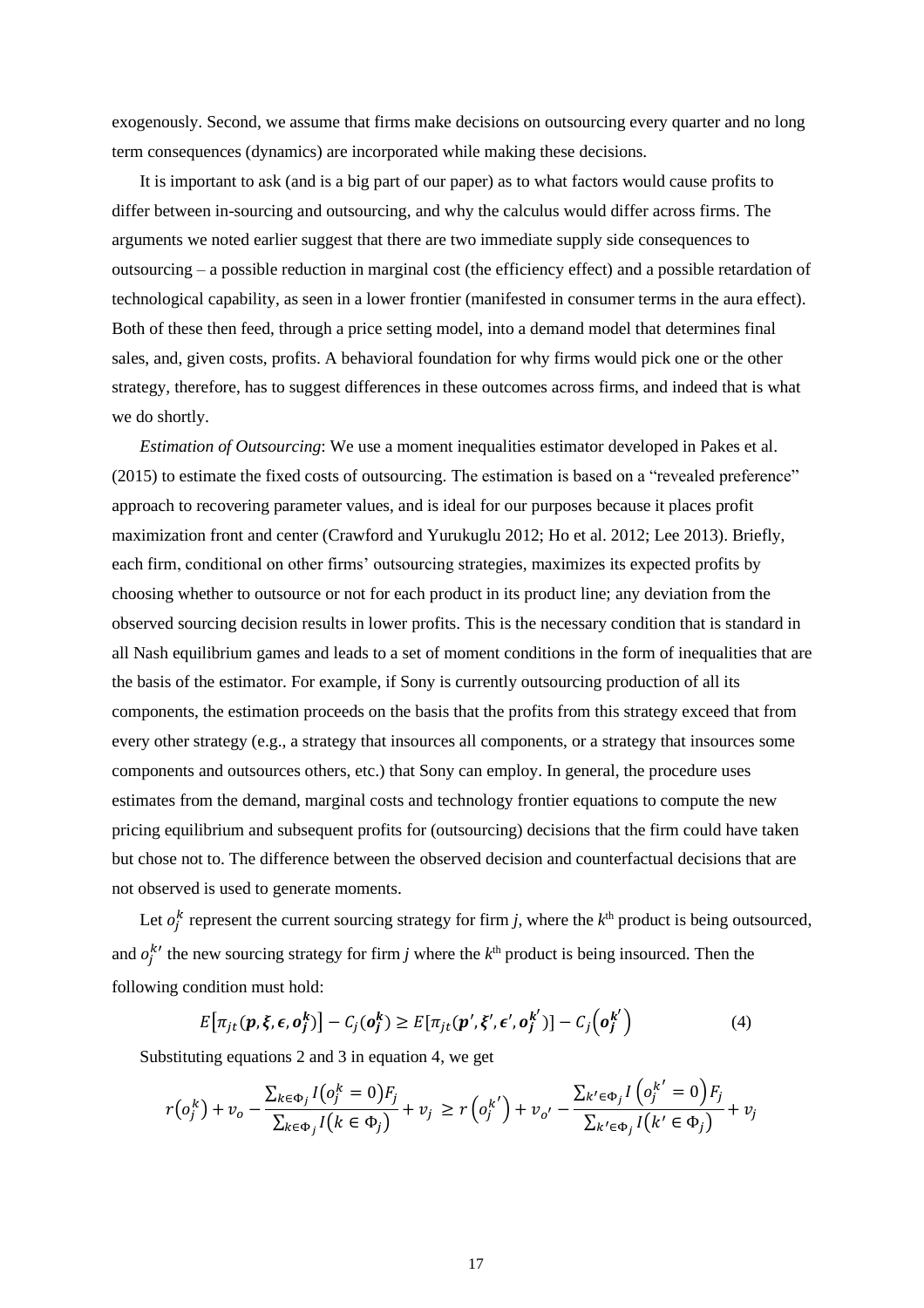$$
F \geq \frac{1}{\left(\frac{\sum_{k \in \Phi_j} l(o_j^k = 0) - \sum_{k' \in \Phi_j} l(o_j^{k'} = 0)}{\sum_{k \in \Phi_j} l(k \in \Phi_j)}\right)} \left(r(o_j^k) - r(o_j^{k'})\right) + \Delta v \tag{5}
$$

Similarly, if firm  $j$  moved from insourcing its  $k<sup>th</sup>$  product to outsourcing, we would get

$$
r(o_j^k) - r(o_j^{k'}) + \Delta v \ge \Delta F \tag{6}
$$

As long as firms have correct expectations on average,  $\Delta v$  will go to 0 as the sample size goes to infinity. Note that  $v_i$  drops out of the equation, as this is a shock at the firm-technology level and is common to strategies within the firm. We obtain moments by exploring all the different sourcing strategies that firms could have utilized but decided not to, and then re-computing the competitive equilibrium for each possible strategy. The expectations are calculated over the distribution of demand and cost shocks. Practically, the demand and cost shocks are obtained from the residuals of the demand and marginal cost equations and the distribution is obtained by simulating 200 times over each draw of demand and cost shocks. For each draw, the competitive equilibrium (prices) is recalculated. Taking the average profits from these 200 simulations gives us one moment condition.

To illustrate the procedure for obtaining the moment conditions and to highlight the complexity involved, consider our earlier example where Sony is currently outsourcing production of all its three products. Changing the outsourcing strategy for Sony for one of its products from outsourcing to insourcing generates one moment. To obtain equation (5) for this one moment involves i) drawing a set of demand and cost shocks for all the products in all the markets, ii) calculating the equilibrium prices and demand estimates based on the drawn demand and cost shocks, and iii) repeating the simulation 200 times and taking the average net profits. Sony has three products and that generates  $2<sup>3</sup>=8$  moments for Sony. We calculate moments similarly for all the other firms in a given time period, obtaining a total of 213 moments. For each moment, we simulate and calculate the profits 200 times, recalculating the equilibrium in each instance. Stacking the 1, …, *J* moments (the signs of equation (6) are reversed before stacking) that are generated together gives us the following equation for estimation:

$$
P_j m(\theta) = \frac{1}{j} \sum_j r(o_j^k) - r(o_j^{k'}) - \Delta F \ge 0 \tag{7}
$$

where  $P_l m(\theta)$  is the vector of moments stacked together. The identified set of parameter values is the set of parameters that satisfy the implied system of inequalities, i.e.,

$$
\Theta_j = argmin_{\theta \in \Theta} | (P_j m(\theta))_- | | \qquad (8)
$$

where  $(·)$  = min  ${·}$ , 0}. If there are no feasible parameters that satisfy all the inequalities, we use a method of moments methodology, minimizing the Euclidean distance by which the inequalities are violated (Ho et al. 2012; Pakes et al. 2015). To sum, the approach yields us estimates of the fixed cost of insourcing. Note that because the moment inequalities contains estimates from the previous three stages, it is necessary to account for the standard error from those stages. We use a sequential procedure that follows prior literature on this methodology (Pakes et al. 2015; Lee et al. 2013; Ho et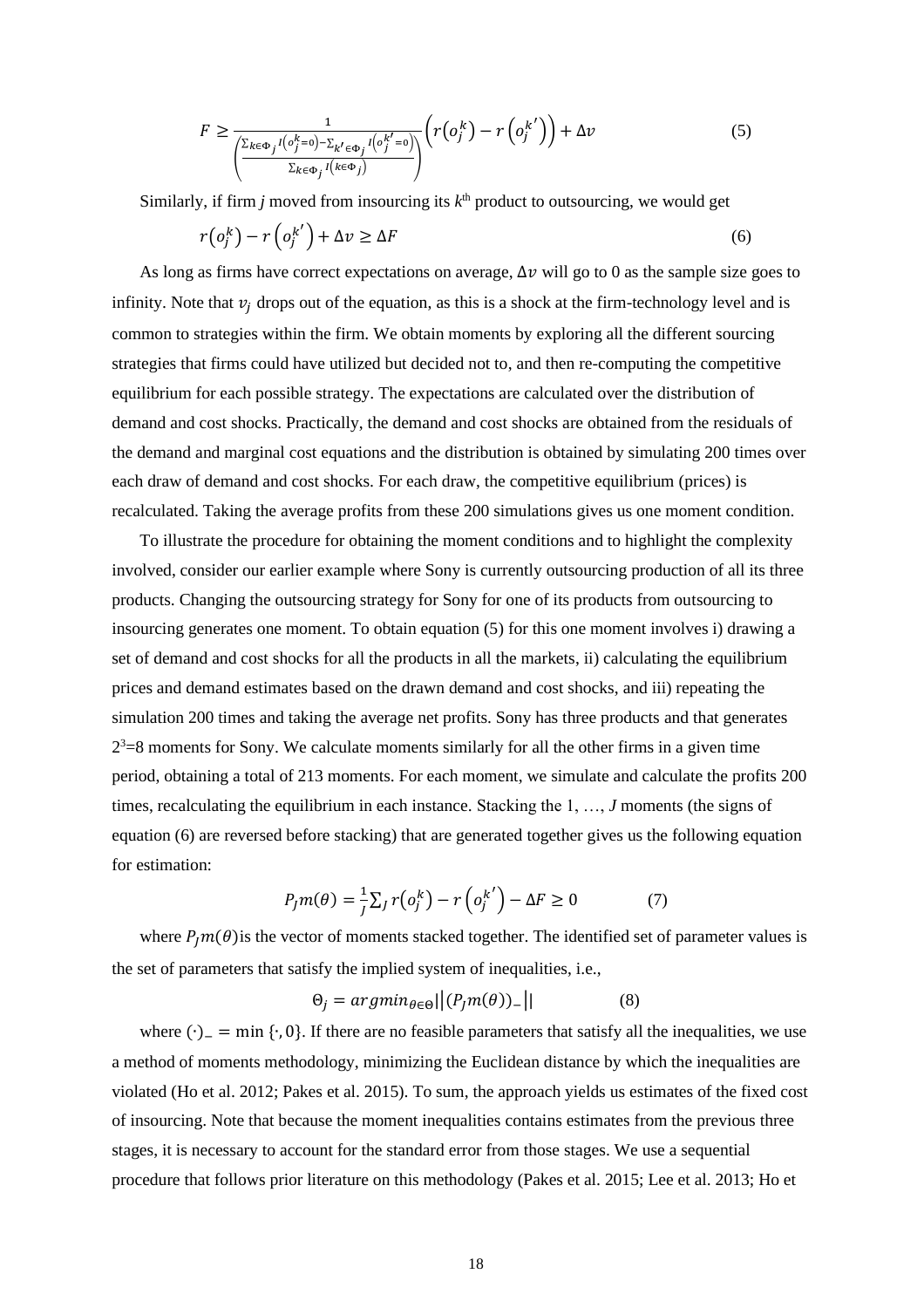al.  $2012$ <sup>7</sup>. Finally, it is important to note that we do not estimate the brand dummies (this poses no problems later for the counterfactual simulations, which do not require estimates of the dummies).

#### *Stage 2: Outcomes of Outsourcing*

There are two outcomes of interest – the effect on marginal cost and the effect on the firm's ability to be on the technological frontier. Before we proceed, it is important to note that firms may target their position on the technology frontier or their intended marginal costs before the outsourcing decision is made, but, since both technology frontier and marginal costs are a function of outsourcing, one can still write down the firm choice as in equation 1. In other words, firms are fully cognizant of the consequences of outsourcing on the technology frontier and marginal costs. In addition to the actions of the firm, in stage 2, both demand and cost shocks are realized. These shocks are now observable to firms - the actual shocks are observable, not just their distribution - but are still unobservable to the econometrician.

*Marginal Cost*: One can think of insourcing as entailing a fixed cost (plant and equipment) plus a marginal cost (labor, electricity, raw materials). The fixed cost has already been estimated via our outsourcing model. The marginal cost needs to be explicitly modeled. It is important to realize that the marginal cost is likely to be firm-specific along two dimensions. First, a firm with higher R&D and operations capabilities, for example, might have a lower marginal cost of production. We capture such unobserved firm capabilities though a firm-specific constant in the marginal cost specification. Second, specifically considering outsourcing, the price at which the product is procured (the equivalent of its marginal cost of production, if one insources) might well vary across downstream firms – a firm with greater bargaining power is likely to get more favorable terms from upstream suppliers. In other words, even the impact of outsourcing on marginal cost may vary across firms. We explicitly model this dimension of firm-specificity by letting the coefficient of the outsourcing variable vary across firms. In addition to firm specific effects, outsourcing can have spillover effects on costs, i.e., outsourcing of one product can affect the marginal costs of outsourcing other products in the portfolio (both in a linear and non-linear fashion). For instance, manufacturing a 62" inch TV could reduce the costs of producing a 48" inch TV due to the nature of the process. These spillovers (economies of scope) need to be accounted for.

Formally, we assume that the marginal cost for a product in region *r* at time *t* is:

$$
mc_{krt} = \gamma_{0j} I\{Brand\ j = 1\} + \gamma_{1j} Outsourcing_{krt} + \gamma_{2} I\{ Tech\ s = 1\}
$$

 $+ \gamma_3 Size_{krt} + \gamma_4 I\{Region r = 1\} + \gamma_{5t} I\{Time t = 1\}$ 

 $+ \gamma_6$ PercentOutsourced<sub>krt</sub> +  $\gamma_7$ PercentOutsourced $k_{\text{krt}}$  +  $\psi_{\text{krt}}$  (9)

<sup>7</sup> We also try an alternative procedure to account for the standard errors (Eizenberg 2014), and find that the confidence intervals obtained are not unambiguously narrower, suggesting that the alternative is not superior. Details on the procedure we use in the paper, as well as the alternative just mentioned, are provided in the online appendix.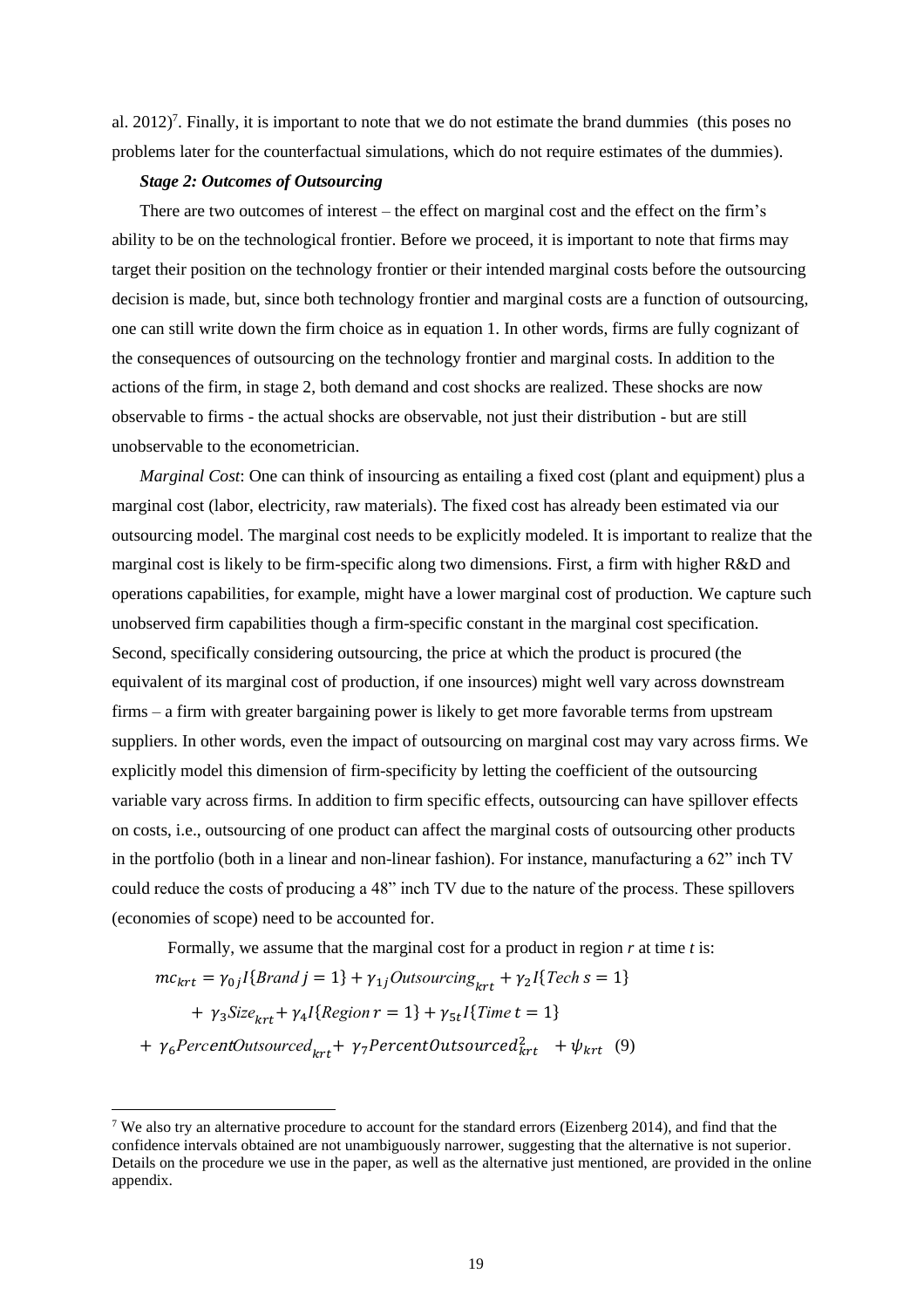*Outsourcingkrt* denotes the outsourcing status (1 being outsourcing while 0 is insourcing) while *Size<sub>krt</sub>* represents the size of product *k* in region *r* at time *t*. *PercentOutsourced<sub>krt</sub>* captures the percentage of outsourcing done by the firm. This variable captures the spillovers that firms can benefit from if they outsource multiple products. *I*{∙} is the indicator function that takes the value of 1 whenever the denoted value is represented. *γ*<sub>1*j*</sub> is the impact of outsourcing on marginal costs; a negative value of  $\gamma_{1j}$  would be evidence of the efficiency effect.  $\gamma_6$  and  $\gamma_7$  capture the spillovers that occur due to outsourcing. Our model accounts for brand, technology, region and time characteristics that could affect the marginal cost. If we let  $\mathbb{Z} = \{Outsourcing, I\{Brand\} = 1\}$ ,  $I\{ Tech\ s = 1\}$ , *Size*,  $I{Region r=1}$ ,  $I{Time t=1}$  denote the vector of observed (to the econometrician) cost characteristics and *γ* the vector of coefficients associated with these characteristics, then the cost characteristics can be thought of as consisting of an observed set *Z* and an unobserved portion *ψ*.

*Estimation of Marginal Cost*: On the supply side, the specification of a Bertrand-Nash pricing game leads to a certain implied price-cost margin, which can be calculated once we have estimates of the demand-side parameters in place. We combine this calculation of the price-cost margin with observed prices to back out costs. We then regress<sup>8</sup> these costs on a set of cost characteristics, as indicated in equation 9 above. Denoting the price-cost margin as *PCMkrt*, we obtain the estimated pricing equation as:

$$
mc_{krt} = p_{krt} - PCM_{krt} = \gamma_{0j}I\{Brand\ j = 1\} + \gamma_{1j}Outsourcing_{krt}
$$

$$
+ \gamma_{2}I\{Tech\ s = 1\} + \gamma_{3}Size_{krt} + \gamma_{4}I\{Region\ r = 1\} + \gamma_{5t}I\{Time\ t = 1\}
$$

$$
+ \gamma_{6}PercentOutsourced_{krt} + \gamma_{7}PercentOutsourced_{krt}^{2} + \psi_{krt} \quad (10)
$$

We model heterogeneity in outsourcing costs by allowing the coefficient of outsourcing *γ*<sub>1j</sub> to vary across brand as  $\gamma_{1j} : N(\bar{y}, \sigma_0^2)$ , where  $\bar{y}$  is the mean cost of outsourcing in the population and  $\sigma_0^2$  captures variation in costs across brands. The model to be estimated is a random coefficients model with randomness on the outsourcing parameter.

*Technology Frontier*: The impact of outsourcing on a firm's ability to be on the technology frontier is likely to vary across firms. For example, some firms might see a higher positive return from outsourcing while others see lower returns. These dissimilarities across firms could arise due to differences in absorptive capacities and internal learning. We explicitly model such firm-specificity in the *TechnologyFrontier* equation; formally, the closeness to frontier for a brand *j* at time *t* is specified as:

$$
TechnologyFrontier_{jt} = \beta_{0j} I\{Brand\ j = 1\} + \beta_{1j} Outsources_{jt} + \beta_{2s} I\{ Tech\ s = 1\} + \beta_{4t} I\{ Time\ t = 1\} + \epsilon_{jt}
$$
\n
$$
(11)
$$

<sup>&</sup>lt;sup>8</sup> We tried an alternate specification which endogenized the outsourcing variable using outsourcing strategies of the same firm in other technological areas, labor costs, etc. as instruments. Our results, shown in the online appendix, are qualitatively unchanged.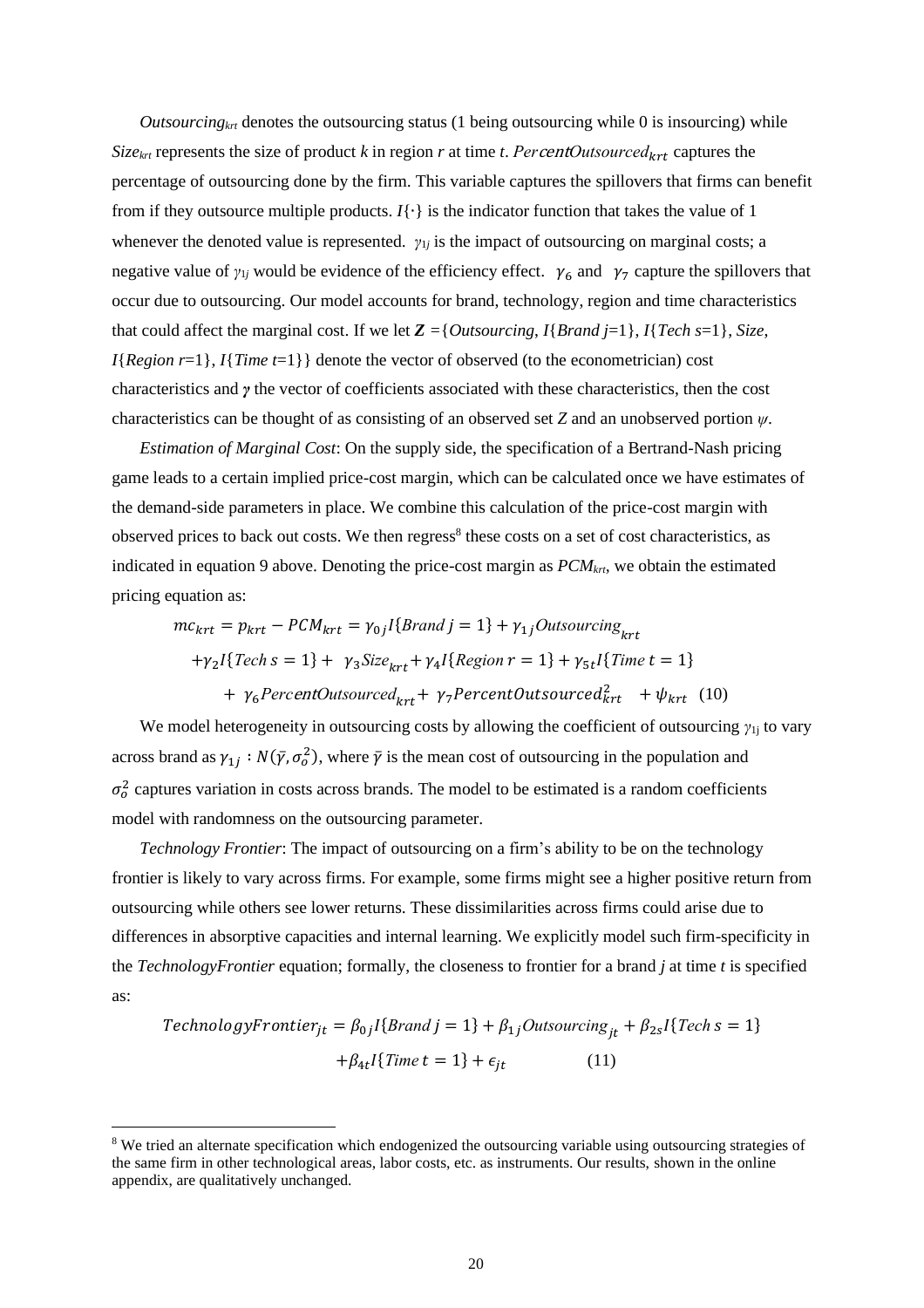where *Outsourcing* is the average measure of brand *j*'s degree of outsourcing at time *t*, *Tech* is an indicator variable that takes the value 1 when the product is LCD and 0 otherwise. Similarly, *Brand* and *Time* are indicator variables that control for brand and time effects. A negative  $\beta_1$  would suggest that outsourcing decreases a firm's ability to get to the technological frontier. We model heterogeneity in the impact of outsourcing on *TechnologyFrontier* by allowing the coefficient of outsourcing  $\beta_{1j}$  to vary across brand as  $\beta_{1j} : N(\bar{\beta}, \sigma_o^2)$ , where  $\bar{\beta}$  is the mean impact of outsourcing in the population and  $\sigma_0^2$  captures variation across brands in the impact of outsourcing on the frontier. It is important to note that in our estimation the *Outsourcing* variable could potentially be endogenous, thereby biasing the results. We turn to this issue next.

*Estimation Of TechnologyFrontier*: We obtain the relationship between *TechnologyFrontier* and outsourcing through an instrumental variable (IV) regression. The use of an IV regression is to address potential endogeneity concerns arising from the fact that unobserved factors could influence observed outsourcing decisions. For example, firms that invest in R&D capabilities are likely to be closer to the frontier than those that don't and are also more likely to insource. Thus R&D capability is likely to be correlated with both the *Outsourcing* variable and the *TechnologyFrontier* variable, leading to a potential bias in our estimates if this factor is unaccounted for<sup>9</sup>. We tackle this using two sets of instruments, namely, the number of outsourced products in other categories, and the CPI and local wage levels in the different regions<sup>10</sup>.

As always, it is important to justify the use of these instruments. We first give an intuitive reasoning for the validity of the instruments, followed by an empirical justification for them. The first set of instruments is the number of outsourced products at the firm level, in technologies not in our data. This includes the total number of products outsourced in rear projection LCD, Liquid Crystal on Silicon (LCoS) and Digital Light Processing (DLP) displays. We assume that the number of outsourced products in LCD and Plasma is correlated to the number of outsourced products in other technologies due to common firm-specific factors (e.g., tendency to outsource) but uncorrelated to the technology frontier. These technologies use different components, often made by a different set of core component manufacturers located in different geographical areas. This reduces the likelihood of there being common shocks to all these technologies, implying that we need to worry less about violating the independence assumption. Similarly, our second set of instruments, CPI and local wage levels, captures the cost-side determinants of outsourcing and is highly correlated with shifts in the labor market. Note that we explicitly include dummies for time, quarter, and technology, to avoid the issue of possible omitted variables that may be correlated with the instrument (Murray 2006).

<sup>&</sup>lt;sup>9</sup> It is important to note here that firms know the true relationship between outsourcing and technology frontier while econometricians don't. The omitted variable bias correction is for econometricians to obtain the true estimate of the relationship that firms use when making the outsourcing decision. Further details on the assumptions involved are provided in the online appendix.

<sup>&</sup>lt;sup>10</sup> The CPI and wage rates for different countries are obtained from the United States Bureau of Labor Statistics.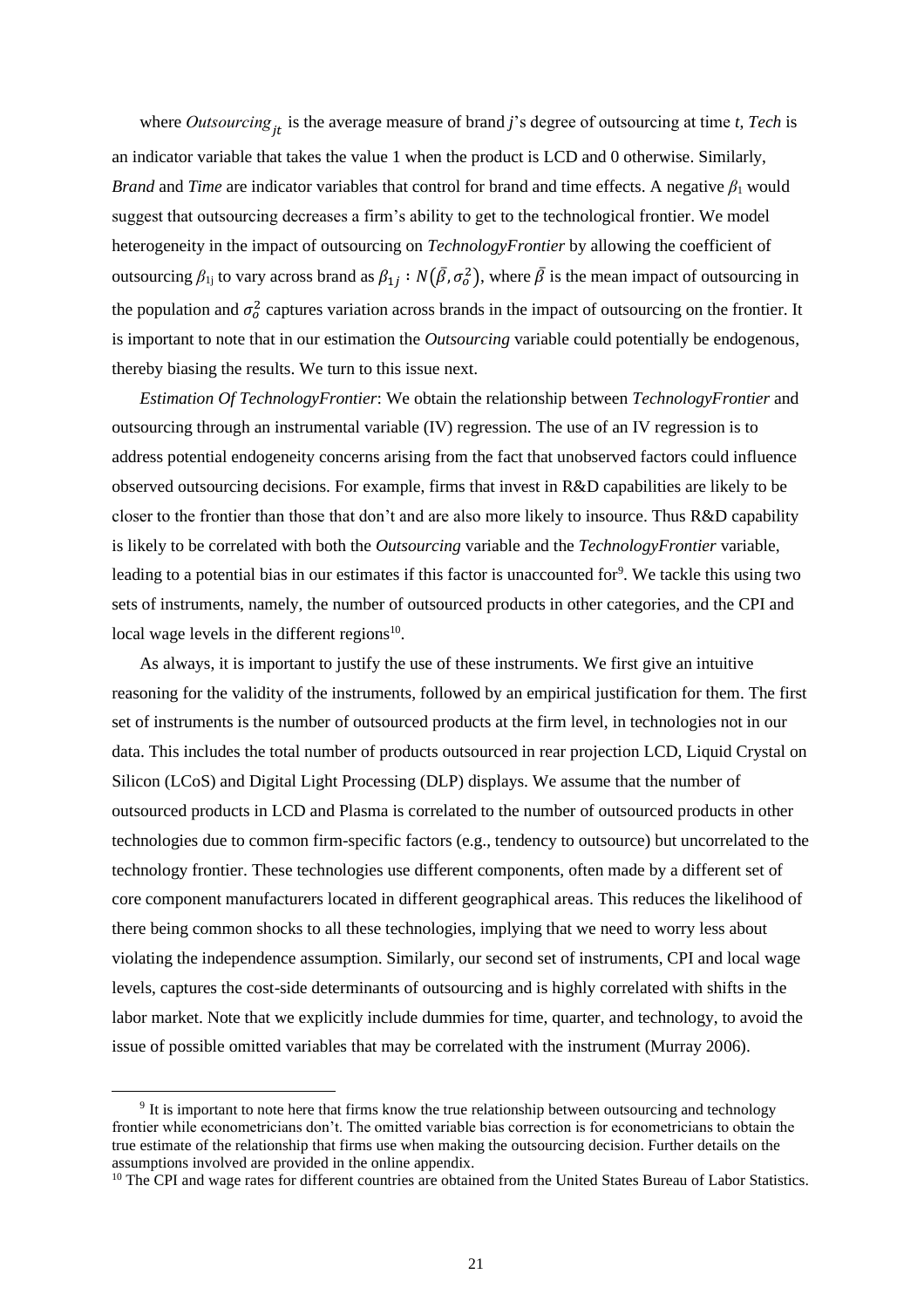Empirically, establishing the credibility of instruments requires us to demonstrate their validity and test for their weakness. The standard test for validity is the *J*-test for over identifying restrictions, which tests whether all instruments are exogenous assuming that at least one of the instruments is exogenous. The intuition behind the test is that different sets of instruments should, if they are valid, lead to roughly similar estimates. The null is that the set of instruments is valid - we find that the null is not rejected for our set of instruments  $(p > 0.1)$ , suggesting instrument validity. To check robustness, we also ran the regressions with different subsets of instruments, and the results were broadly similar. Having established validity, we next check for weakness of the instruments (i.e., is the explanatory power of the instruments sufficient to allow inference). To do this we look at the first stage results in Table E2 in the online appendix. The  $R^2$  for this regression is 0.87, suggesting a good fit, and the F-test rejects the weak instruments hypothesis ( $p > 0.1$ ). While this is the standard set of tests usually done, Murray (2006) recommends the use of a test by Stock and Yogo (2005). This is a conservative test for weak instruments that uses the first stage *F* statistic. The intuition is that instruments are defined to be strong if the *F* statistic is large enough that the relative bias in an IV regression is at most (say) 10%. The key to the Stock and Yogo test, therefore, is the definition based on relative bias, which in turn implies different critical values for the *F* statistic (see Table 1 in Stock et al. 2002). If the actual value exceeds this threshold, then the instruments are strong, else the instruments are weak. Our test (Table E2) exceeds the threshold at all levels of bias, suggesting that our instruments are strong. To sum, our instruments seem to be both valid and not weak.

#### *Stage 3: Pricing Model*

Our pricing model is one of differentiated Bertrand competition between multi-product firms, i.e., firms simultaneously choose retail prices for the entire range of products they manufacture. Prices are chosen to maximize joint profits over the entire product line for each firm. We specify the maximization problem and the associated first order conditions for a television manufacturer below.

Suppose there are *j* firms, each of which produces some subset,  $\Phi_j$ , of the  $k=1, ..., K$  different products of televisions. The profits of firm *j* are:

$$
\pi_{jrt} = \sum_{k \in \Phi_j} (p_{krt} - mc_{krt}) M s_{krt}(p) - C_j \tag{12}
$$

where  $s_{krt}(p)$  is the market share of product *k*, which is a function of the prices of all brands, *M* is the size of the market, and  $C_i$  is the fixed cost of production (the same as in equation 1).

The first order conditions are

$$
s_{krt}(p) + \sum_{l \in \Phi_f} (p_{lt} - mc_{lt}) \frac{\partial s_{lt}(p)}{\partial p_{kt}} = 0 \quad \forall \ k \in \Phi_r \tag{13}
$$

 $\Phi_r$  is the set of all products in region *r*. Written in matrix form, the price-cost margins for the manufacturer are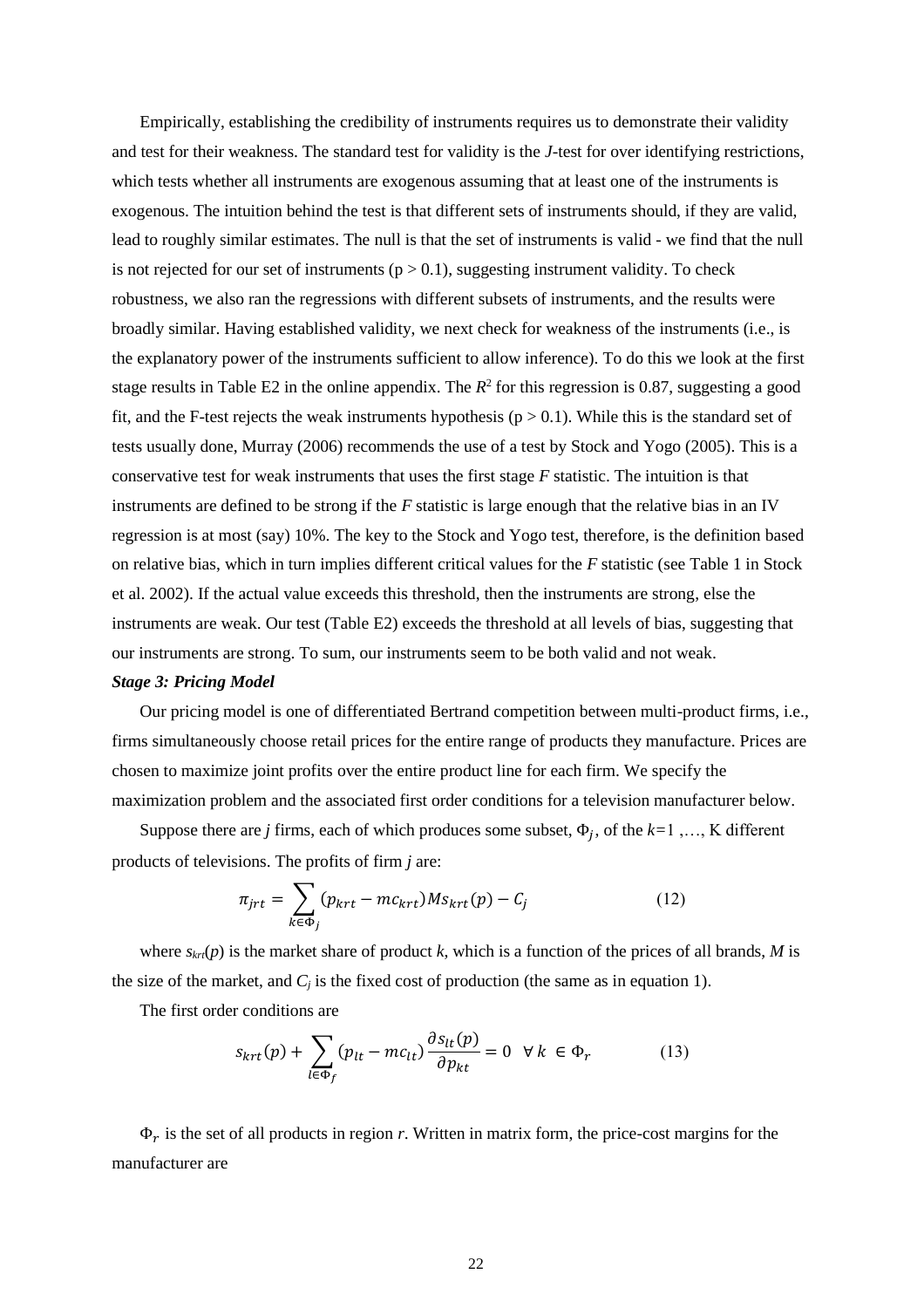$$
PCM_{rt}^j \equiv (p_{rt} - mc_{rt}) = -(T_j \cdot \Delta_{lt})^{-1} s_{rt}(p) \tag{14}
$$

The characters in bold are vectors and  $\Delta_{lt}$  is a matrix of marketing response to price, with

$$
\Delta_{lt} = \frac{\partial s_{lt}(p)}{\partial p_{kt}} \qquad \forall k, l \in \Phi_r \tag{15}
$$

and  $T_i$  is the ownership matrix indicating the ownership structure of brand  $j$  given by:

$$
T_j(k,l) = 1 \qquad \forall k, l \in \Phi_j \tag{16}
$$

The price response matrix  $\Delta_{lt}$  is calculated as in Villas-Boas (2007).

*Estimation Of Pricing Model*: The price-cost margin (*PCM*) for each product is obtained from equation 14. In particular, we first use the demand estimates to obtain the predicted market shares and implied elasticities. Substituting the predicted market shares and elasticities along with the ownership matrix in equation 14 gives the *PCM*. Because the market shares and elasticities are values calculated from estimated quantities, it is important to incorporate the standard error of the estimates in the calculation. We do this using the delta method.

#### *Stage 4: Consumer Demand*

We model the demand side in as disaggregate a fashion as possible, while accounting for unobserved differences across consumers. Our approach follows Berry, Levinsohn and Pakes (1995) (hereon, BLP) in specifying a discrete choice random coefficient model of consumer utility. Each consumer chooses among different products to maximize her utility in each period. A product is defined as a combination of brand, size, and technology, e.g., an LCD television set made by Sony of size 32".<sup>11</sup> Formally, the utility of consumer *i* choosing a product *k* from region *r* at time *t* is:

$$
U_{ikrt} = \alpha_{0i} + \beta_{0j} I\{Brand\ j = 1\} - \alpha_i Price_{krt} + \beta_{2i} Size_{krt} + \beta_{3i} I\{ Tech_{krt} = 1\}
$$

$$
+ \beta_{4i} Technologyfrontier + \beta_{5r} \{ Region\ r = 1\}
$$

$$
+ \beta_{6t} \{ Time\ t = 1\} + \xi_{krt} + \epsilon_{ikrt} \qquad (17)
$$

$$
i = 1, ..., I; k = 1, ..., K, r = \{ NA, Europe, Japan\}, t = 1, ..., T
$$

where *I*{∙} is the indicator function and represents membership in a set A, i.e.,

$$
I\{x\} = 1 \text{ if } x \in A
$$

### $= 0$  otherwise

 $\beta_{0j}$  is consumer *i*'s time-invariant intrinsic brand preference; *Price<sub>krt</sub>* is the retail price of product *k* under region *r* at time *t*, with  $\alpha_i$  the price sensitivity of consumer *i*; *Size<sub>krt</sub>* and *Tech<sub>krt</sub>* represent the size and technology used in product *k* in region *r* at time *t*; *TechnologyFrontierkrt* is the technology frontier of product *k* in region *r* and time *t*; the *Region* and *Time* dummies account for region-specific differences and seasonal variations on consumer choice; and the  $\beta$  coefficients measure the marginal impact of the relevant covariate on consumer utility (note, in particular, that a significant positive

<sup>&</sup>lt;sup>11</sup> We perform a series of robustness checks (see online appendix) with various product definitions (e.g., different sizes and a more comprehensive set of brands). The results, while differing in magnitude, seem broadly consistent, suggesting that our product definition is relatively innocuous.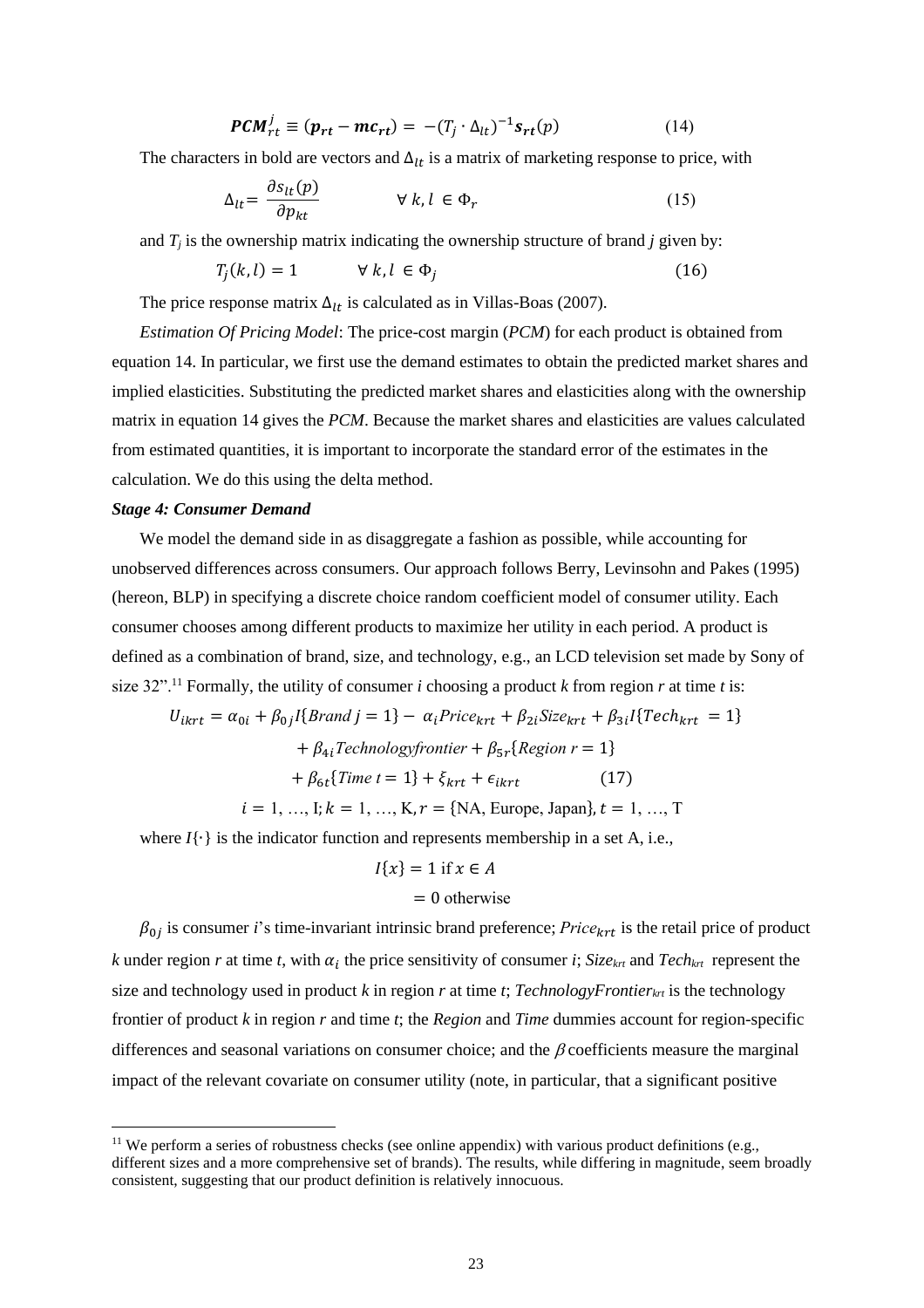value for  $\beta_{4i}$  would imply the existence of an aura effect). Finally,  $\xi_{krt}$  is the mean of the random part of the consumer's unobserved preference for product *k* under region *r* at time *t*, observed by both manufacturers and consumers but unobserved by the econometrician, and  $\epsilon_{ikrt}$  is an individual specific random error term that follows an IID type 1 extreme value distribution.

We model heterogeneity in consumer preferences by allowing i) the price sensitivity  $\alpha_i$  to vary across consumers as  $\alpha_i : N(\bar{\alpha}, \sigma_p^2)$ , where  $\bar{\alpha}$  is the mean price sensitivity in the population and  $\sigma_p^2$  captures variation in price sensitivity, and ii) consumer valuation of size, technology and *TechnologyFrontier* to vary as  $\beta_{2i} : N(\overline{\beta_2}, \sigma_{size}^2), \beta_{3i} : N(\overline{\beta_3}, \sigma_{technology}^2), \beta_{4i} : N(\overline{\beta_4}, \sigma_{closefront}^2),$ where  $\overline{\beta_2$ ,  $\overline{\beta_3}$ ,  $\overline{\beta_4}$  are the mean consumer valuations for size, technology and *TechnologyFrontier* respectively and  $\sigma_{size,}^2 \sigma_{technology}^2$ ,  $\sigma_{closefront}^2$  capture the variation in valuation. To sum, the demand side parameters to be estimated are  $(\bar{\alpha}, \bar{\beta}_2, \bar{\beta}_3, \bar{\beta}_4, \beta, \sigma_p^2, \sigma_{size}^2, \sigma_{technology}^2, \sigma_{closestront}^2)$  where  $\beta =$  $\{\beta_{0j}, \beta_5, \beta_6\}$  is the vector of coefficients without heterogeneity.

*Estimation Of Demand*: We use the BLP (1995) procedure to obtain the demand parameters specified above. Briefly, we first solve for the mean utility numerically using a contraction mapping. This yields a linear equation relating mean utility to the product preference dummies, prices, and other exogenous variables. As pointed out in the literature, the prices set by firms are likely to depend on unobserved product attributes ( $\xi_{krt}$  in equation 1), which means that price is effectively an endogenous variable, and we need to instrument for it to obtain consistent estimates. The standard BLP (1995) procedure involves an instrumental variables (IV) regression, with the residuals from the regression used as the residuals in a GMM estimation.

*Price Instruments*<sup>12</sup>: Recall that the term  $\xi_{krt}$  in equation 1 represents unobserved demand shocks. It is highly likely that these time-varying shocks are correlated with the chosen prices, thus creating a potential endogeneity bias. We use two alternative sets of instrumental variables for the price of a product to control for this endogeneity.

First, following Hausman (1997) and Nevo (2001), we use prices of the product in other regions as instruments. The assumption we make here is that after controlling for brand-specific means and demographics, region-specific shocks are independent across regions (but are allowed to be correlated within regions). Prices of product *k* in two regions will be correlated due to the common marginal cost, but due to the independence assumption will be uncorrelated with market-specific demand shocks. Specifically, for the price of a given product *k* in region *r* at time *t*, we use the average price across other regions, for that product for that quarter. For example, the instrument for the price of a

<sup>&</sup>lt;sup>12</sup> We tried an alternate specification that endogenized both the price and the technology frontier variable. We used the outsourcing strategies of firms in other technologies as an instrument for Technology Frontier. Our results remain qualitatively unchanged (see online appendix).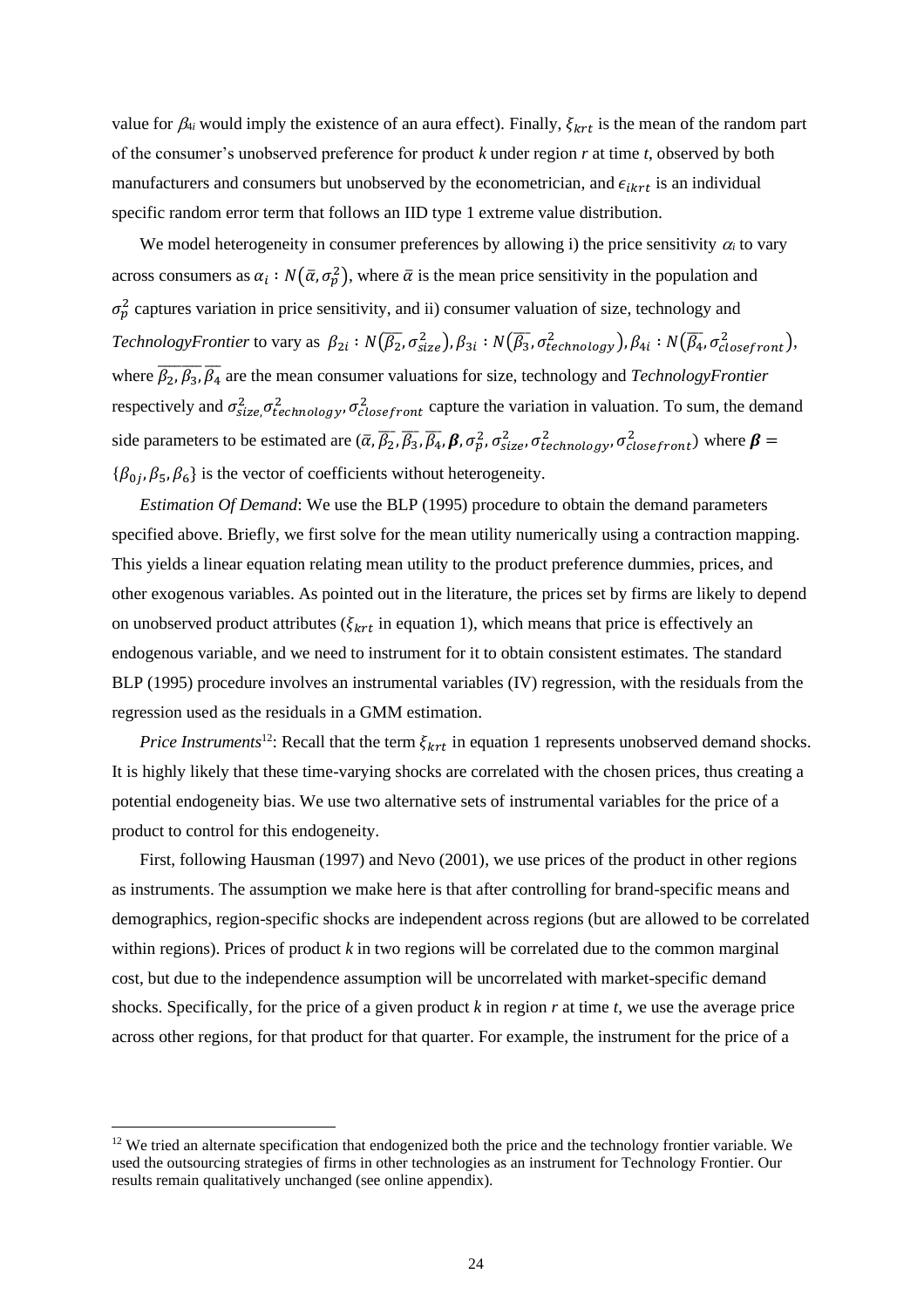Sony 32'' LCD in Quarter 1 of 2005 in North America would be the average of the prices of the same TV in Q1 2005 across Japan and Europe.

The weaknesses of such Hausman-style instruments have been the subject of much discussion in the literature (Nevo 2001). In our context, the main worry would be the presence of common shocks that affect all the regions simultaneously; this would increase the unobserved valuation of all TVs in all regions, violating the independence assumption. While determining the plausibility of these instruments is an empirical issue (that we address shortly) it helps to give an intuitive rationale for why we feel these instruments are appropriate in our case. First, the regions show very different demand patterns, with different preferences for both technologies and brands across regions (e.g., the market shares of brands vary, as does the relative preponderance of LCD vs. PDP). Indeed, we model demand explicitly taking these differences into account. Second, it is reasonable to believe that wellestablished brands are less susceptible to systematic demand shocks, and those are the only kinds of brands we have in our sample.

The second set of instruments we use is cost shifters that are uncorrelated with the demand shock. We use the cost of TV screens, software interface component, labor and distribution costs to come up with a cost estimate. The rationale for cost shifters as demand side instruments is that changes in cost affect supply and are therefore correlated to price, but are uncorrelated to the demand for the product. For example, an increase in the cost of TV screens is bound to affect the supply (number of TVs produced) and the price for TVs, but it is unlikely to affect the demand for TVs (other than through price).

As before, empirically establishing the credibility of instruments requires us to demonstrate their validity and test for their weakness. Following Nevo (2001), we test different subsets of these instruments for validity, using the *J*-test for over identifying restrictions. We find that even though the test is rejected for the complete set (a common occurrence as specified in Nevo (2001)), it is not rejected for different subsets of instruments; even stronger evidence is the fact that the demand coefficients estimated from the complete set of instruments are very similar to those estimated from the various subsets, leading us to conclude that our original set of instruments is valid. To check if our instruments are weak, we look at the first stage results in Table E1 in the online appendix. The  $R^2$  for this regression is 0.92, suggesting a good fit, and the *F*-test rejects the weak instruments hypothesis ( $p < 0.01$ ). Finally, the *F* statistic at different values of relative bias exceeds the thresholds set by Stock and Yogo (2005), further buttressing the finding that our instruments are not weak.

#### *Robustness Checks*

Our framework consists of a number of models, each of which comes with its own assumptions, whether in the creation of measures or in the minutiae of estimation. While we have tried to justify our assumptions in the model description, it is nevertheless important to check how robust our models are to the relaxing of some of these assumptions. We list here the variety of robustness checks we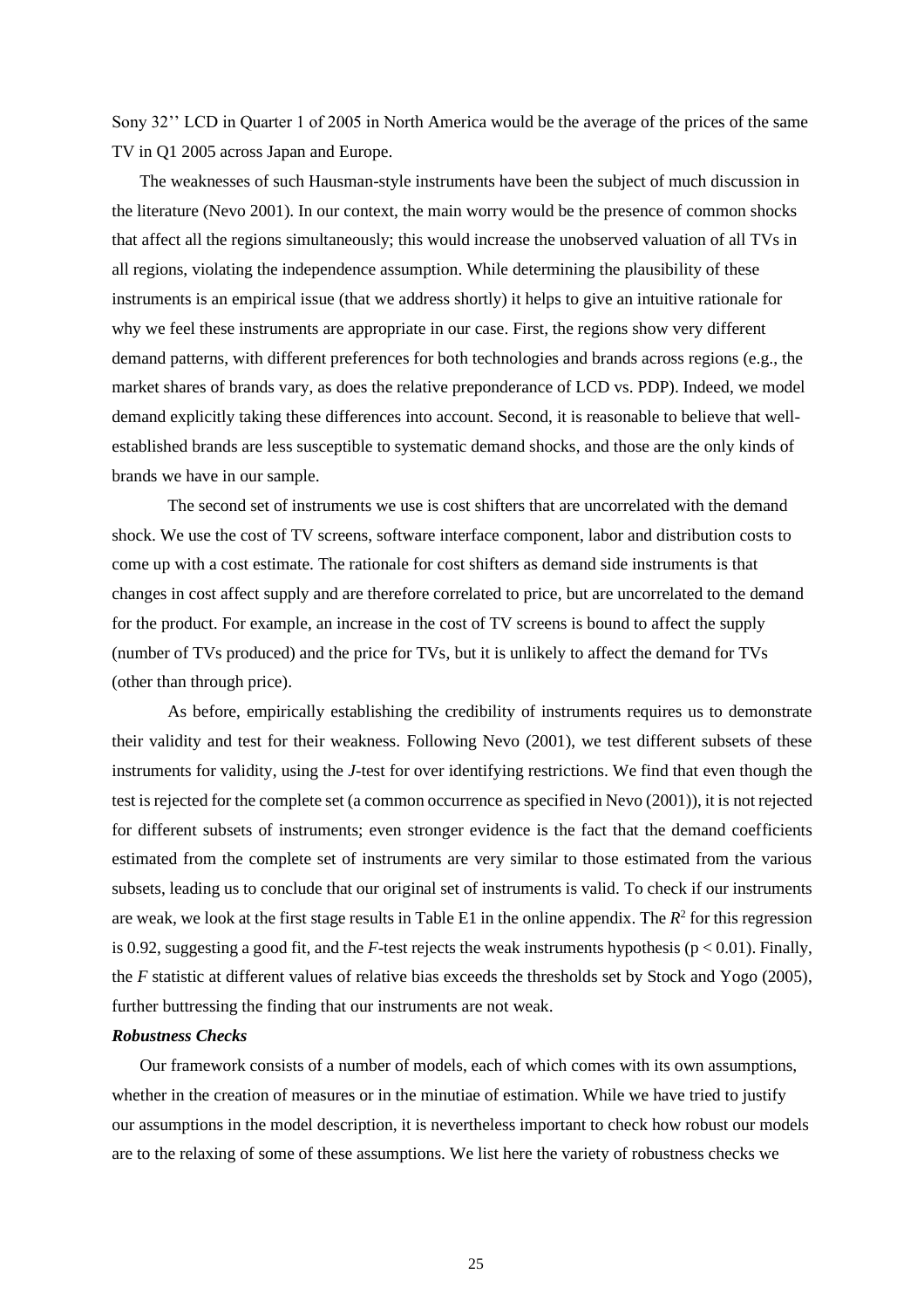have performed, relegating details to the online appendix. All of the checks below yield substantively similar conclusions to those reported in the main body of the paper.

*Demand*

• Different definitions of 'product': In particular, we try out different size combinations and a more comprehensive set of brands (e.g., actual size definitions with sizes ranging from 12 to 65 inches)

• Different definitions of technology frontier (in particular, we examined the industry's technological progress on alternate dimensions like resolution and combinations of resolution and size)

• Different sets of instruments (akin to the *J*-test, we redid our estimates with various subsets of instruments)

• Alternative specifications incorporating various interactions and alternate functional forms (e.g., we tried interactions of *TechnologyFrontier* with technology and size,

interactions of size and technology with region, and logarithmic specifications of size) *Outsourcing & TechnologyFrontier*

• Specification with various interactions (e.g., we tried interactions of outsourcing and technology)

• Different definitions for outsourcing

• Different sets of instruments (akin to the *J*-test, we redid our estimates with various subsets of instruments)

#### *Marginal Cost*

• Various interactions and alternate functional forms (e.g., we tried interactions of outsourcing and technology, outsourcing and size, a linear model, and a random effects model).

• Alternate pricing game specification – Stackelberg leader-follower game instead of the Bertrand pricing game.

#### **RESULTS**

### *Fixed Costs*

Our results show that the fixed cost of insourcing relative to outsourcing a product line for a year is \$455 Million for an LCD plant and \$277 Million for a PDP plant (Table 7). These numbers pass the face validity test on two counts. First, LCD plants on the whole are viewed as far more expensive than PDP plants - an average LCD plant costs anywhere between \$1 billion to \$3 billion while an average PDP plant costs up to \$700 million (see the *New York Times* 2004; *Business Week* 2005; *Engadget* 2005; Hart 2008). Second, while it is difficult to accurately compare our fixed cost estimates with actual plant level investments (plants produce more than one product and are used for multiple years), institutional evidence seems to suggest that plants generally last about five years, and frequently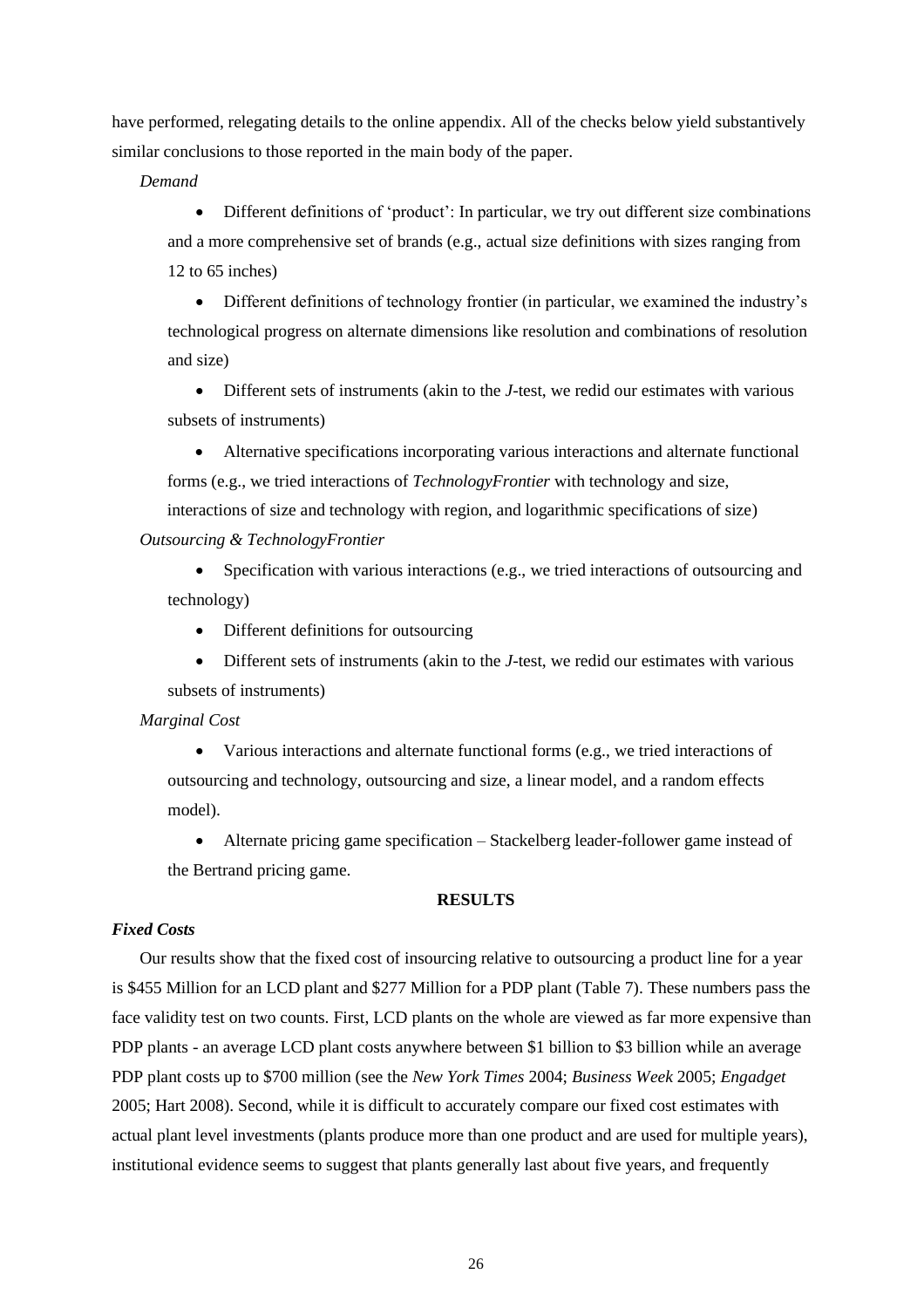produce around three or more product lines (Hart 2008). Given this, the annual cost per product would fall well within the range of numbers that we have estimated above. It is important to note that we arrived at point estimates as opposed to a set estimate that is typical in an inequalities approach. In our case, this is because the identified set collapses to a singleton every time. Briefly, this happens because the estimated lower bound is greater than the estimated upper bound (Pakes et al. 2015 points out that this occurs when the number of inequalities is large).

#### *Technology Frontier*

Recall that one of our main areas of interest was in identifying how outsourcing affects a firm's ability to be on the frontier. Table 8 reports the results of this IV regression. The coefficient on the outsourcing measure is significant and negative  $(-23.70, p<10)$ , suggesting that firms that produce inhouse are more likely to be on the frontier than firms that outsource production of core components. However, there is a fair amount of unobserved heterogeneity around this estimate  $(sd(outsourcing)=24.93, p<01)$ , suggesting that the marginal impact of outsourcing could be very different across firms. For instance, a firm that is two standard deviations to the right of the mean is 70% more likely to be on the frontier than a firm at the mean.

#### *Marginal Costs*

Table 9 gives results for the random coefficient cost regression. The main points to note are the following. First, the cost estimates seem to satisfy face validity considerations - size has a significant positive impact on costs, and LCDs seem to be costlier to produce than equivalent plasma TVs. Second, there is a significant efficiency effect on average; outsourcing reduces costs significantly (- 698.53, p<.01). However, there is little heterogeneity across firms on this dimension. Further, we find no evidence for spillover effects on marginal costs across products within the firm – both *PercentOutsourced* and *PercentOutsourced*<sup>2</sup> are non-significant. (p>.10 and p>.10 respectively). *Consumer Demand*

Table 10 reports the consumer demand results for three different specifications – a simple logit specification, which involves an OLS regression with the difference between log(share) of each of the inside goods and the outside good (i.e.,  $\ln(s/s_0)$ ) as the dependent variable, with no instruments for price and no control for unobserved heterogeneity; a logit estimation with instruments for price but no control for unobserved heterogeneity (denoted logit+IV); and a random coefficients logit model with instruments for price and controls for unobserved heterogeneity (denoted RC logit+IV). The discussion that follows focuses on the most general specification, the random coefficients logit.

An important part of the demand estimation is to check for the aura effect. We find that *TechnologyFrontier* has a positive and significant effect on demand, as hypothesized (0.04, p<.01). In other words, there is a positive aura effect, and the firm's position on the technology frontier can be thought of as acting as a signal of technological ability. Size affects demand negatively, and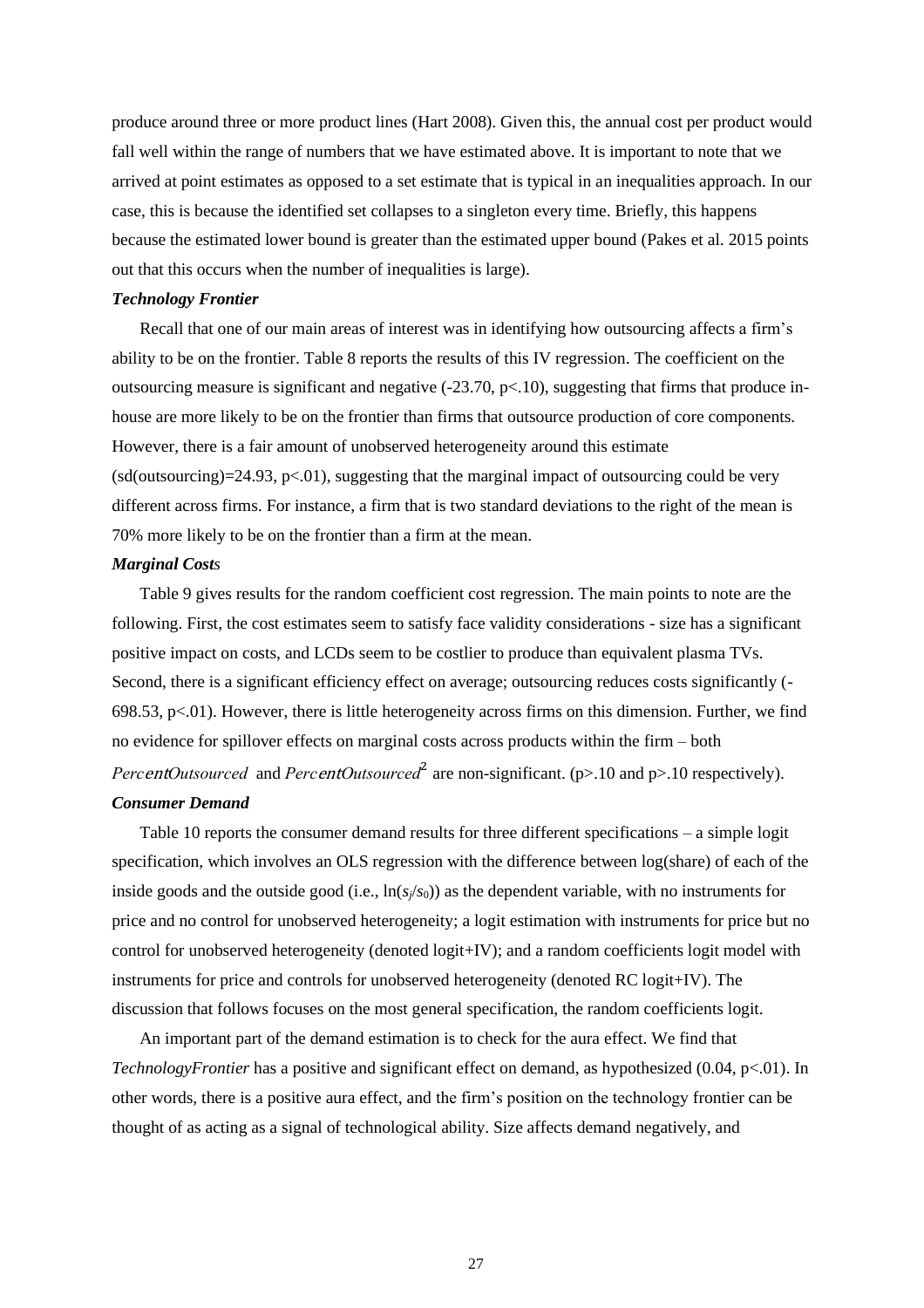customers seem to prefer LCD over plasma<sup>13</sup>. Finally, the price coefficient is significant  $(-0.07,$  $p<0.01$ ), with significant unobserved heterogeneity (S.D. price = 0.03, significant at 1%), indicating different price sensitivity across customers.

#### **UN DERSTANDING THE CONSEQUENCES OF OUTSOURCING**

It important to appreciate that in our framework, profits are the only driver of firms' decisions; firms outsource if profits from outsourcing are higher than profits from insourcing. What drives these profits is an interplay of the *efficiency, aura* and *strategic* effects*.* To understand better how these effects manifest themselves and to get a sense of the magnitudes of various outcomes, we conduct a series of counterfactual thought experiments. Our counterfactual simulations can be used in three ways by managers. First, our framework can be used to assess the consequences of different sourcing strategies on profits, revenue, prices, margins and competitor response. For instance, Sony, which currently outsources, can use our framework to assess the consequences of integrating production on its overall margins and profits, as well as on competitor response. Second, the framework can be used to assess the magnitude of the various effects. For instance, the strategic effect, which measures the impact of competition on the potential benefits and costs of outsourcing and is determined by the relative position of products in attribute space, can only be assessed using counterfactual simulations which allow for different positioning and pricing by competitors. Third, our framework can be used to assess the impact of mergers, joint ventures and collaborations on firm profitability. This counterfactual, unlike the previous thought experiments, allows for competitors to react endogenously and change their outsourcing structure based on competitors' reaction. It is important to note that two limitations of our thought experiments. First, the outsourcing structure of all firms is fixed, which means that we cannot make strong claims about the policy invariance of our estimates. Also, recommendations on whether firms should, in general, outsource or not are difficult to illustrate in our framework, because the consequences of outsourcing depend on who is outsourcing, their current sourcing strategies, and the environment they are likely to face.

#### *Base Case*

Our base case is the equilibrium that currently exists in the market. Using the estimated demand and cost coefficients we re-estimate the new equilibrium retail prices, margins, market shares, and the firm's new position on the technology frontier. From this we compute profits for each firm, separately for LCD and plasma markets. For ease of presentation, we only discuss results for the LCD market. Results for plasma TVs are available from the authors upon request.

Before moving to a discussion of the thought experiments, it is useful to recap the three effects we had discussed earlier. Consider a move from in-house production to outsourcing. First, there is a positive *efficiency* effect, namely a reduction in the cost of production. Second, there is the

<sup>&</sup>lt;sup>13</sup> An argument can be made that consumers in different regions perceive attributes like size, technology, etc. differently. We ran a model which accounted for regional variation in preferences for size, technology, etc. and found no significant regional interaction effects.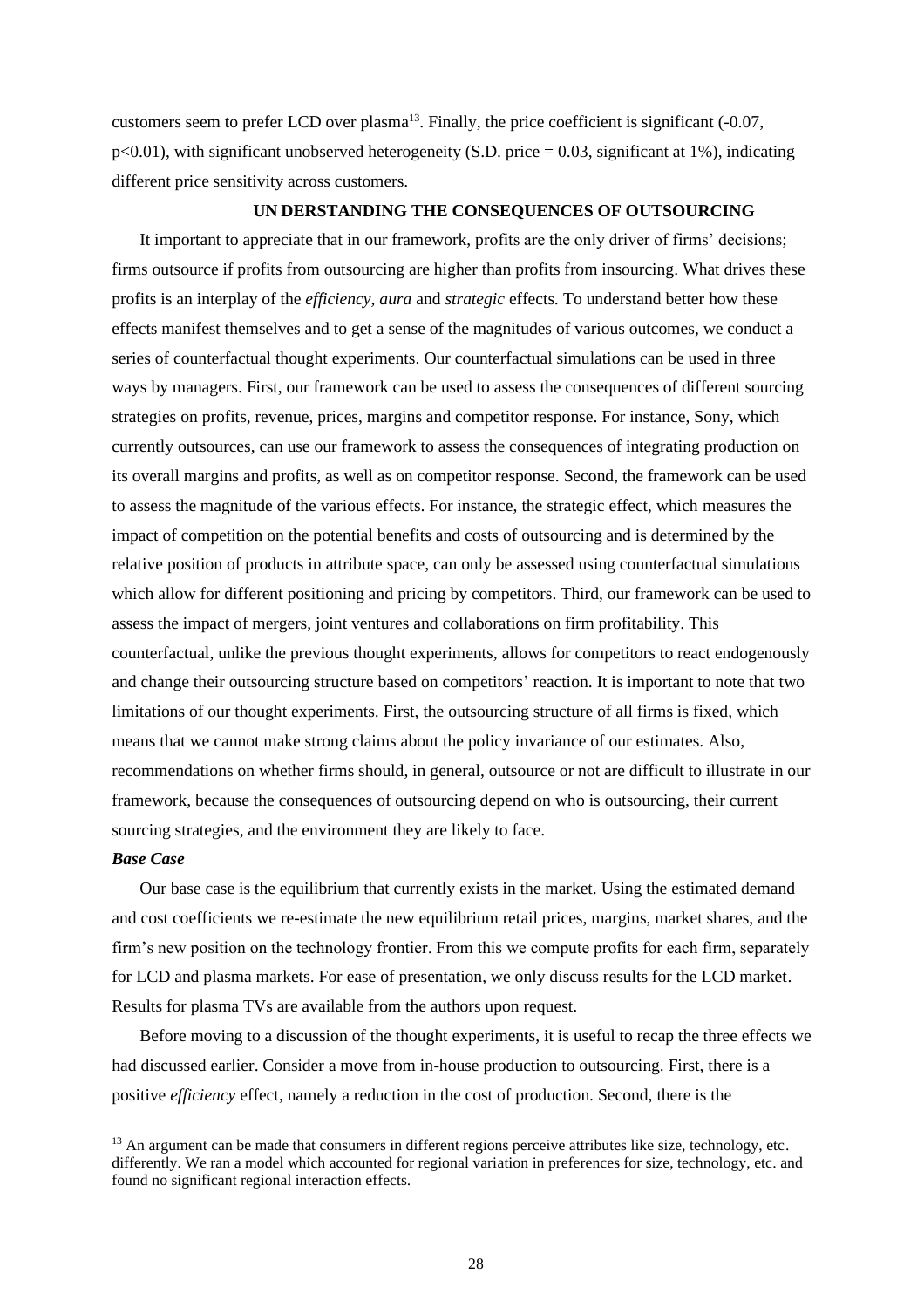intermediate consequence of a reduction in the firm's position on the technology frontier; this in turn leads to a lowering of the firm's attractiveness to consumers, manifested in a negative *aura* effect. Third, there is the *strategic* effect, i.e., if a firm decides to move higher on the technology frontier, it may suffer enhanced competition from rivals who are already at that position on the technology frontier, leading to lower prices. The sign of this effect is more ambiguous, since it depends on the relative configuration of products in attribute space. Note finally that there is also the matter of fixed costs, which are considerably greater when producing in-house. However, because the impact of fixed costs on profits is relatively straightforward, while the three effects are more subtle, we choose to focus on the effects in the thought experiments.

#### *Thought Experiment # 1: When to outsource?*

In this section, we provide readers with an illustration of how firms can use our framework to assess the consequences of outsourcing based on their position on the technology frontier. To do so, we first move all firms to an insourcing strategy to obtain a common baseline and then examined the consequences of outsourcing on firms' profits, competitor response, revenues etc.. We compute equilibrium outcomes when i) all firms outsource their production (scenario 1a), and ii) all firms insource (vertically integrate, scenario 1b) and then use it to identify the impact of outsourcing.

Scenario 1a: All firms outsource production: Equilibrium outcomes are displayed in Table 12. We would expect a positive efficiency effect and a negative aura effect. The strategic effect is idiosyncratic to individual firms – in the aggregate, however, one would expect the strategic effect to become more intense because firms have now come 'closer' to each other on the *TechnologyFrontier* attribute, while remaining unchanged on other attributes (except price)<sup>14</sup>. One can see this by constructing a dispersion measure of the *TechnologyFrontier*. The coefficient of variation for the *TechnologyFrontier* goes from 0.19 in the base case (mean of 43 and standard deviation of 8) to 0.13 (mean of 41 and standard deviation of 5.6). This suggests that i) on average firms are now further away from the frontier than before, and ii) firms are clustered more closely around each other, leading to stronger downward price pressures.

Turning to individual firms, there were two firms that were not outsourcing in the base case – Samsung and Sharp. Looking at their profits, we see that both firms lose from outsourcing. The story behind these profit changes is interesting. Note that both firms experience an *increase* in margins, even though their prices have declined. At the very least, this suggests that the positive efficiency effect outweighs the decline in aura. Now, the only way for a firm to lose profits even with a margin increase is for it to sell a smaller quantity. This is indeed what happens. Samsung and Sharp (as well as Philips and LGE) sell less than they were selling before. In other words, consumers switch away

<sup>&</sup>lt;sup>14</sup> One could argue that this is not a complete picture, because firms could alter their positions along other attributes to perhaps lower the intensity of competition. Accounting for such changes would require us to endogenize all product attributes, a task that is well beyond the scope of this research (and one that has hitherto not been accomplished in the literature).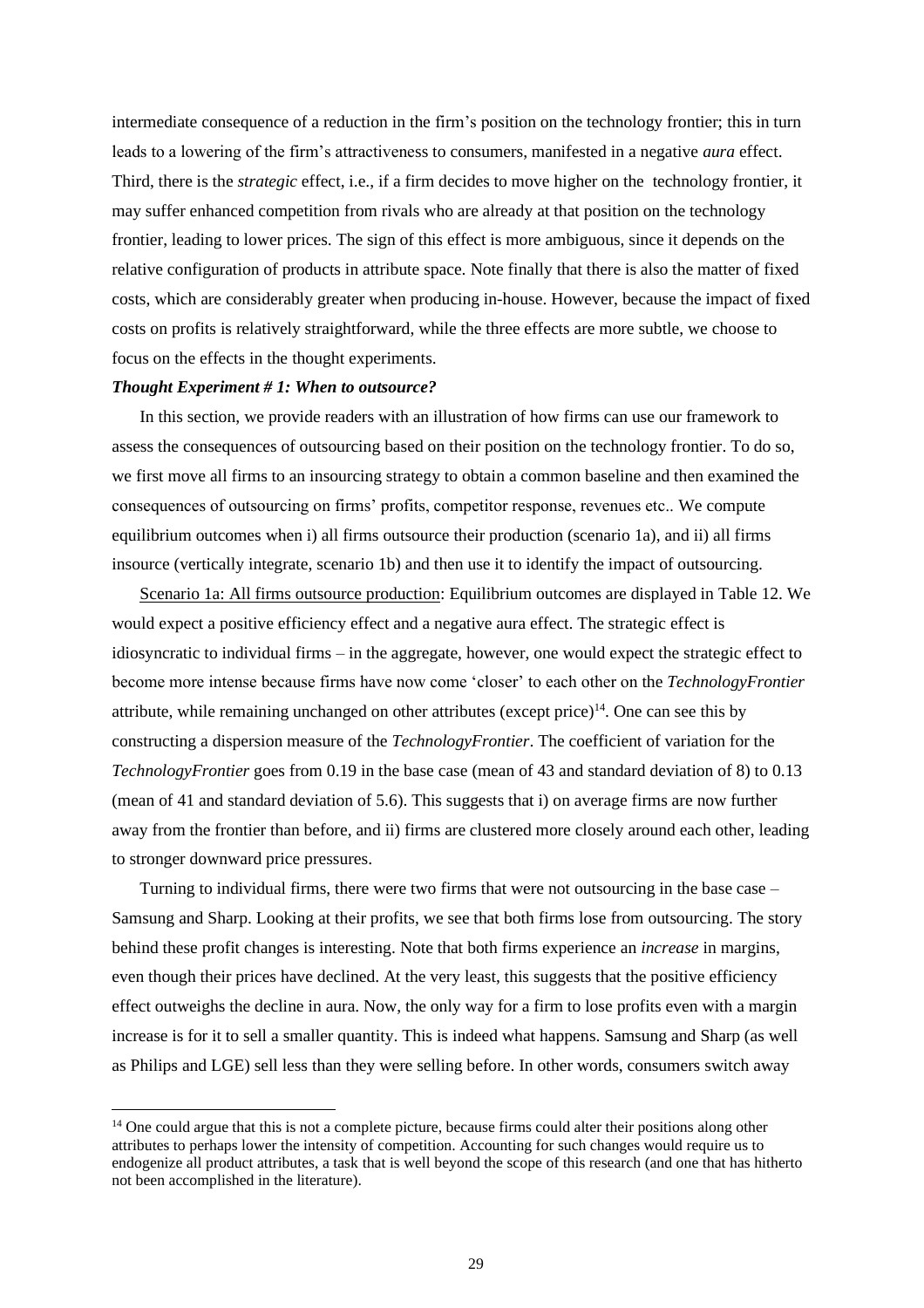from products made by Samsung and Sharp (as well as Philips and LGE) because the price decrease is insufficient to overcome the loss in attractiveness of the products caused by their drop in position on the *TechnologyFrontier* (Samsung drops on the frontier by13.04% while Sharp drops by 16.67%) . Anecdotally, this accords with what one would expect – both Sharp and Samsung have positioned themselves as cutting-edge brands, so a fall for them has a larger proportionate impact on consumer perceptions.

Turning to firms that were already outsourcing, the picture is mixed. Thus, Sony, Toshiba, Panasonic and TTE gain (7%, 6%, 6% and 7%) while LGE loses (7%). Clearly, there is no efficiency effect for any of these firms, since they were fully outsourced to start with. Similarly, there is no change in aura, since their position on the *TechnologyFrontier* is as before. Any change in final prices, therefore, is entirely due to changes in the competitive landscape, or the strategic effect. One can infer that Sony, Panasonic, Toshiba and TTE now face less competitive pressure than earlier, while LGE faces more, due entirely to the movement of other firms along the technology frontier dimension.

Scenario 1b: All firms insource (vertically integrate) production: Equilibrium outcomes are displayed in Table 13. We would expect a negative efficiency effect and a positive aura effect through a higher position on the *TechnologyFrontier*. As before, while the strategic effect is harder to discern for an individual firm, in the aggregate one would expect it to become more intense. The logic is similar to the previous experiment - firms are now 'closer' to each other on the *TechnologyFrontier* dimension, while remaining unchanged on other attributes (except price). The dispersion measure of the *TechnologyFrontier* bears this out - the coefficient of variation goes from 0.16 (mean of 0.86 and standard deviation of 0.14) in the base case to 0.09 (mean of 54 and standard deviation of 5).

Turning to individual firms, first note that Sony, Panasonic, Phillips, Toshiba, TTE and LGE were completely outsourced earlier, so their production structure is changed maximally. While cost goes up for each of them, they also move higher on the *TechnologyFrontier*, by differing amounts, with Sony moving the least (26%) and Panasonic the most (37.5%). Prices increase for all firms. Margins, however, decline for every firm, suggesting that the negative efficiency effect is dominant. Turning to profits, we see that Sony, Panasonic, Toshiba and TTE increase their quantity sold by enough to outweigh the loss in margin, leading to an increase in profits. Phillips and LGE however see a decrease in profits, suggesting that their relatively minor aura gain is not overwhelmed by the adverse efficiency effect.

Sharp and Samsung are the polar opposites of the firms above, in that they were already producing in-house earlier. There is no efficiency effect, since their production strategy is unchanged. There is also no change in their position on the technology frontier, and hence in their aura effect. However, they do experience a strategic effect. This is best illustrated for Sharp in particular, which was already high on the *TechnologyFrontier*. As pointed out earlier, there are more firms higher on

30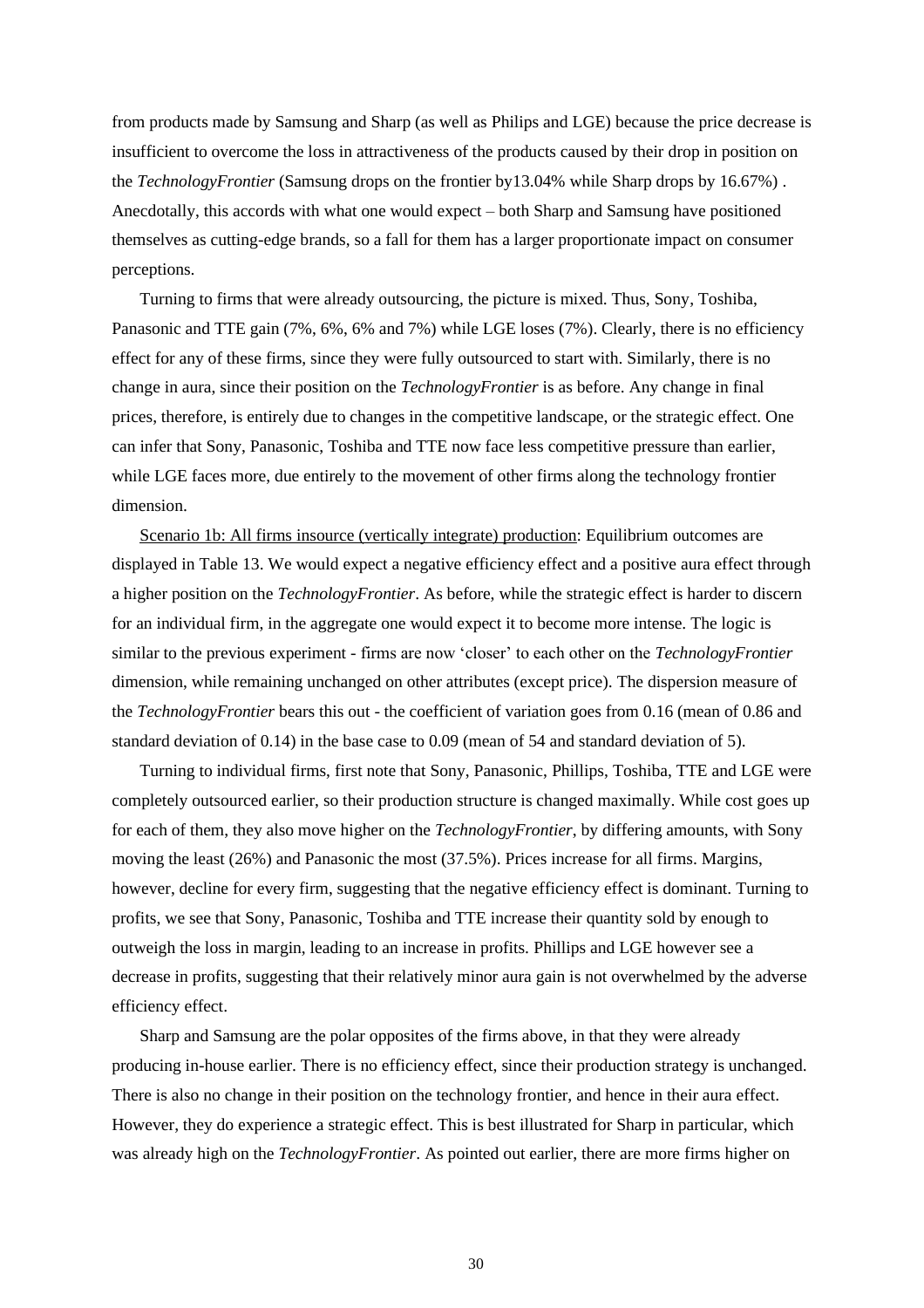the frontier now, which suggests enhanced competition for Sharp. The enhanced strategic effect leads to an 11% decline in its own price and an 11% profit decline.

#### *Putting things together: When to outsource?*

We use the counterfactual results from scenarios 1a and 1b to understand the impact of outsourcing decisions on revenues, profits and competitor reactions based on firms' positions on the *TechnologyFrontier*. Table 14 shows the results from this analysis. First, outsourcing leads to an increase in quantities sold, a decrease in prices and an increase in margins for all firms independent of their position on the technology frontier. However, only firms that are the technology leader are able to compensate for the drop in prices with sufficient revenue to make positive profits. Firms that are neither at the forefront of technology nor at the bottom fare the worst from moving to outsourcing; they are now little differentiated from the competition, leading to increased pricing pressure, lower margins, and lower profits. Table 15 explains the above in terms of the three effects modeled in our paper, namely, *strategic*, *aura* and *efficiency* effects. The shift to outsourcing leads to an 18% decrease in costs (the efficiency effect) for all our firms as they all move from insourcing to outsourcing. However, the impact of the other two effects is different for different firms. Firms on the technology frontier see an increase in demand of 1.13% due to the *strategic* effect and a decrease of 0.85% in demand due to the *aura* effect. On the other hand, firms that are neither at the forefront nor at the bottom see a drop in demand from the aura effect that is bigger than the increase from the strategic effect.

#### *Thought Experiment #2: The Competitive Impact of Sony's Joint Venture Decision*

One of the advantages of using a structural modeling approach is its ability to provide inputs to managerial decision-making in complex scenarios. Of particular interest to us is the outsourcing decision – if one firm decides to outsource, how do other firms react? Our model lets us model their possible reaction on the outsourcing dimension, as well as on prices, while accommodating the strategic, aura and efficiency effects. We illustrate one such application by examining the decision of Sony to jointly produce LCDs with Samsung right around the end of our data period. S-LCD corporation, the joint venture between Sony and Samsung, was formed in April 2004 and started production around October 2005. As of 2012, Sony had sold all its shares in S-LCD to Samsung, suggesting perhaps that the venture was not successful. Our example shows how managers at Sony and Samsung could have used our model to understand the impact of their sourcing strategy.

To conduct this experiment, we need to identify the optimal outsourcing strategies and prices that would be selected in this new scenario. Since our optimization does not specify an outsourcing selection strategy, we have to enumerate all possible outsourcing combinations to arrive at the optimal assortment decision. This is computationally intensive and complex to solve numerically, e.g., the optimal outsourcing choice for each firm in a market with 25 products involves enumerating  $2^{25}$ -1 combinations. Each combination in turn involves solving the optimal outsourcing strategy for each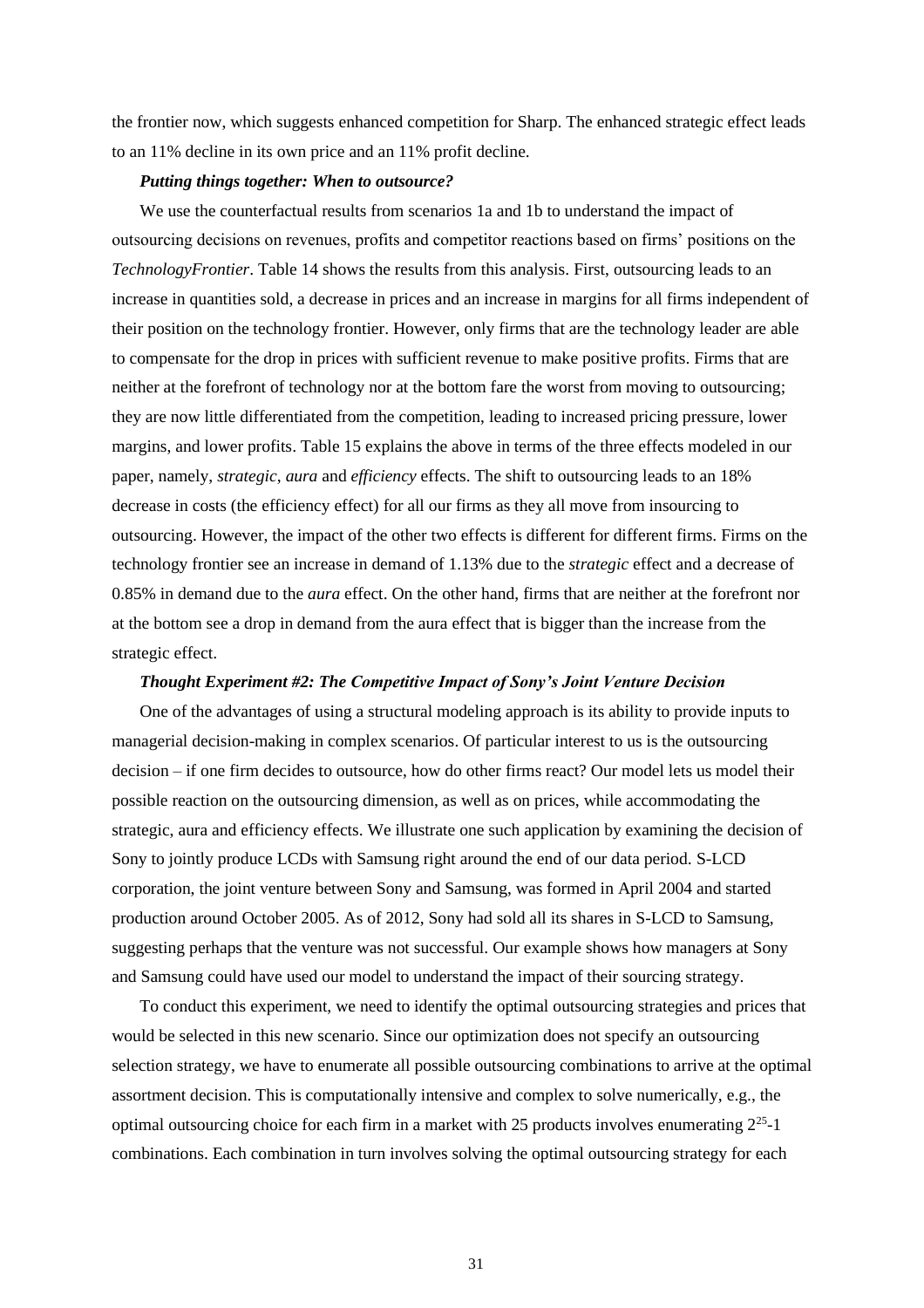firm, and the market prices and demand conditional on this set of optimal outsourcing strategies. Briefly the procedure to identify the optimal outsourcing strategy for all firms conditional on Sony and Samsung forming a joint venture can be outlined as follows:

- **1.** Start with an outsourcing strategy for all firms. In our estimation, we assume that Sony and Samsung are insourcing all their products and restrict our attention to competitors' outsourcing strategies in the LCD market<sup>15</sup>.
	- a. Simulate demand and cost shocks for the outsourcing combination
	- b. Predict demand and cost residuals for the chosen outsourcing strategies
	- c. Compute optimal retail prices using estimated marginal cost and demand parameters
	- d. Compute the profit function given costs and the optimal prices
- **2.** Change the outsourcing strategy for one firm, go back to Step 1 and continue till all the possible outsourcing combinations for all firms are exhausted.
- **3.** The optimal outsourcing strategy is the one that generates the highest profits for all the firms. Table 16 shows the equilibrium results from this thought experiment. First, all firms except Sony and Samsung change their sourcing strategy to outsourcing. In general, all firms except Sony and Samsung see an increase in profits. Firms that outsourced earlier (Panasonic, LGE) see an increase in profits mainly through an increase in demand driven by lower prices, while Sharp that insourced earlier gains from the efficiency effect and is able to increase prices without sacrificing demand. Finally, overall demand for LCDs increases, suggesting market expansion as all firms move closer to the technology frontier.

Looking deeper, Sony moves closer to the frontier and is able to raise prices while Samsung decreases prices. This happens because the strategic effect dominates; all the other firms are "closer" on the *TechnologyFrontier* dimension and are also able to produce cheaper, thanks to outsourcing. Sharp is the biggest beneficiary of this change as it is able to raise prices, increase margins and also increase demand. Summing up, the verdict is clear – given what we knew then, the joint venture did not make sense on profitability considerations, which was perhaps the reason it was eventually dissolved a few years later.

What explains the merger decision of Sony and Samsung, if our model suggests that they would make negative profits from the merger? Our model treats the merger decision as exogenous and looks at the impact of this merger on the equilibrium reactions of competitors as they pertain to outsourcing and pricing, and consequently demand in the counterfactual scenario. In that sense, the merger decision is exogenous to the model. To reiterate, our model focuses purely on the technology and demand aspects of a firm's decision to outsource. These are captured through the notion of the

<sup>&</sup>lt;sup>15</sup> To be accurate, Sony despite having a joint venture with Samsung did not insource all of its products. As of 2012, Sony<sup>15</sup> outsourced roughly 60% of its TV production, while Panasonic and Sharp outsourced roughly one third of its production. Our model (because of a lack of data) cannot capture differences when firm decide to partly insource and outsource data.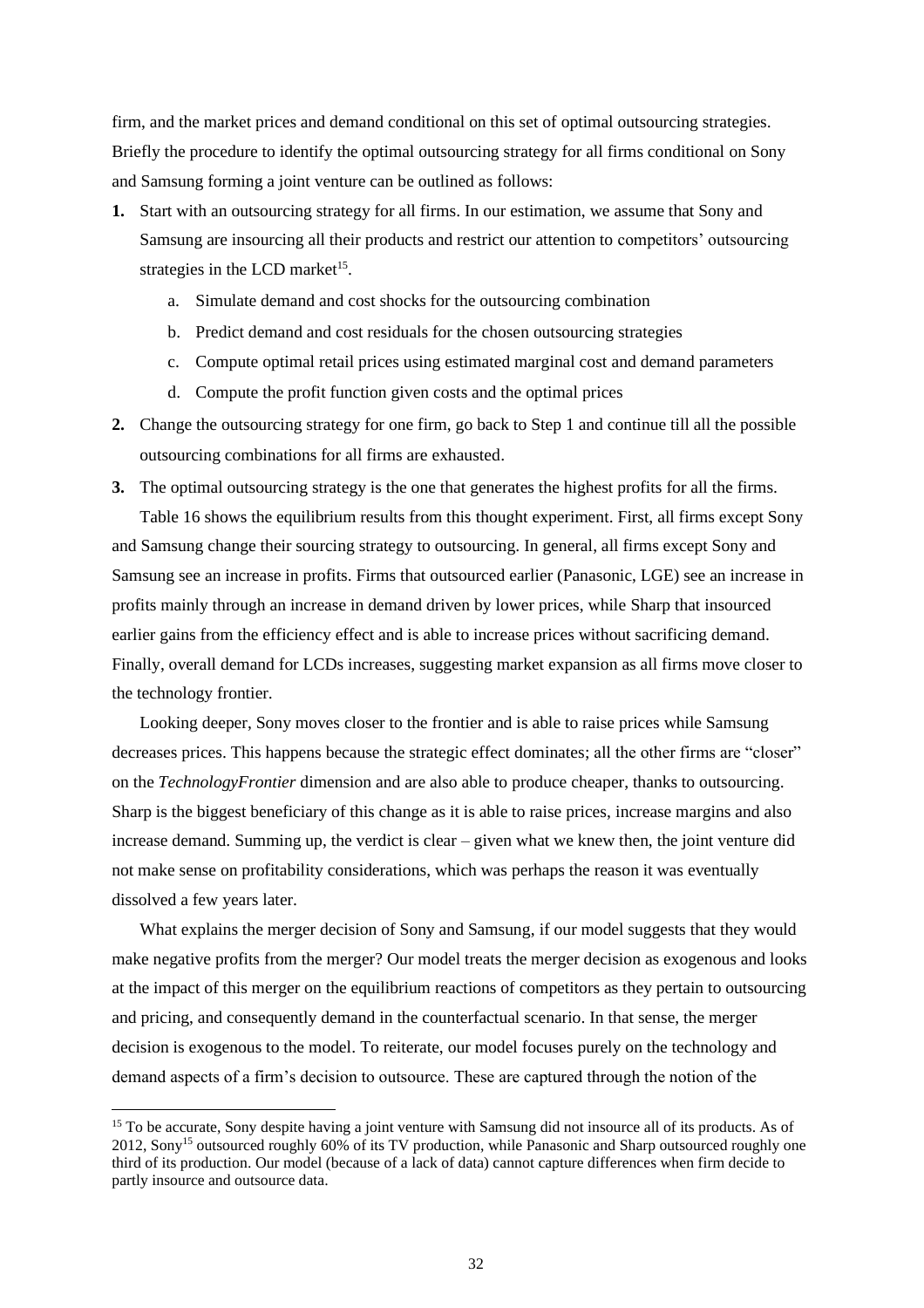technology frontier, as well as the aura, efficiency, and strategic effects. However, a large literature, particularly in strategy, has suggested a variety of determinants of mergers, of which technology aspects are but one (Hussey 1999; Jensen 2005; Harford et al. 2012; Moeller, Schlingemann, and Stulz 2005; Dong et al. 2006). As far as failures of mergers are concerned, the major factors are misaligned incentives and managerial hubris, both of which often lead to mergers destroying value (Roll 1986; Schmidt and Fowler 1990). It is quite possible that these factors could have been at play in the merger we have discussed. In fact, the uncertainty in predictions on merger analysis has led to calls from the FTC advocating further studies on post-merger analysis (Farell et al. 2009, Feinstein 2014).

#### **CONCLUSION**

Core component outsourcing is a pervasive phenomenon in technology markets. Yet, surprisingly little empirical research exists on the performance implications of such outsourcing. As Jiang et al. (2008, p. 1281) note, "in an age in which management carefully weighs the costs and benefits of every discretionary investment dollar, finding evidence of the results of outsourcing is critical." Further, the limited work that does exist offers inconclusive and seemingly contradictory evidence. In part, the apparent contradiction is because different studies focus on different dimensions of performance: for example, some examine performance on cost reduction, whereas others examine performance on the technological front. Moreover - and of particular relevance to marketing - the important role of consumer and competitor response to outsourcing decisions is never explicitly considered.

In this paper, we develop a framework that reconciles the tradeoffs between the various performance dimensions of outsourcing, such as cost reductions and technological performance, while factoring in consumer and competitor response. By combining unique data on outsourcing decisions (and their various performance consequences) with a rich econometric model, we show in the context of the flat panel TV industry that a firm's position on the technological frontier creates an aura effect which leads to positive spillovers on a firm's entire product range. Thus, being on the technological frontier brings tangible benefits by increasing consumers' willingness to pay for other products in the firm's product line. Separately, we find that i) outsourcing decreases a firm's ability to be on the technological frontier, but at the same time ii) decreases production costs significantly. This suggests a trade-off that the firm has to resolve when making its outsourcing decisions.

This paper contributes to the literature on outsourcing in three ways. First, we are among the few papers to quantify the impact of outsourcing on firm profitability and consumer choice. More importantly, we are the only paper that explicitly considers the impact of outsourcing on consumer decision making. We model the link between outsourcing and profitability explicitly, by endogenizing the outsourcing decision, and making it depend on firm profitability. Second, we explicitly model the role of competition. To the best of our knowledge, we are the first paper to specifically incorporate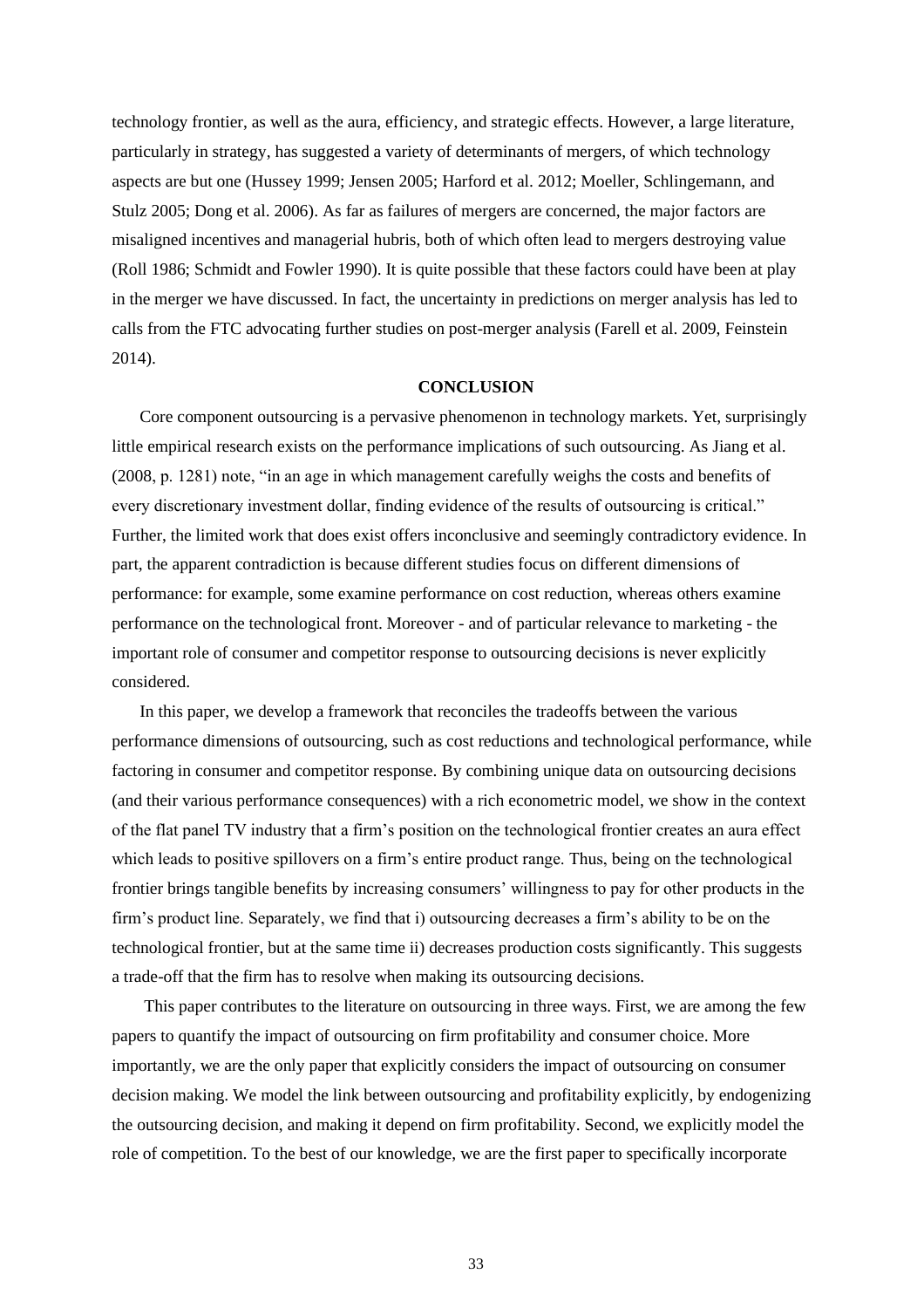competitor response and its impact on outsourcing strategies. Finally, we are among the first to examine the phenomenon of outsourcing by building up from the micro foundations of utility maximizing consumers and profit maximizing firms. The resultant econometric model lets us conduct a number of thought experiments that are useful in answering managerially relevant questions.

Our paper is an attempt at tackling some of the many dimensions of the phenomenon of outsourcing. Our attempt clearly suffers from many limitations, which in turn can hopefully further research on the topic. One, we have not modeled the retailer's role in the distribution of TVs; we unfortunately have no data on retail sales, which precludes such an exploration. Two, we have not modeled consumer dynamics, which could be important given the rapid pace of technology and price change in this industry. Similarly, our model does not allow for learning by doing. This requires a fairly long data series, something we do not have. Three, our model conditions outsourcing decisions on an exogenously determined product line. While there are good reasons for it in our context (e.g., the difficulty of making decisions on a hypothetical set of products that *could be chosen*), it is fair to say that product line choice is definitely an endogenous decision for a firm, and should be modeled in future research. Four, we make the assumption that outsourcing decisions are made first, leading to a realization of the technology frontier. It is, in almost any real-world situation, impossible to unambiguously observe the sequence in which the outsourcing and technology frontier decisions are made. A possible direction for future research could therefore be to build a broader conceptual framework wherein firms decide the sequence, based on firm-specific factors and their strategic objectives. One could then examine the consequences of heterogeneity in the sequence with which firms make these decisions, i.e., outsourcing followed by technology frontier or the other way round. This is very likely impossible using field data, but could perhaps be done using economic games in a laboratory. Finally, there could be other reasons for core component outsourcing, such as geographic proximity, country of origin effects, and regulatory incentive. Modeling these other possible reasons requires a dataset that is rich enough and a structural model that is tractable enough to accommodate all these features.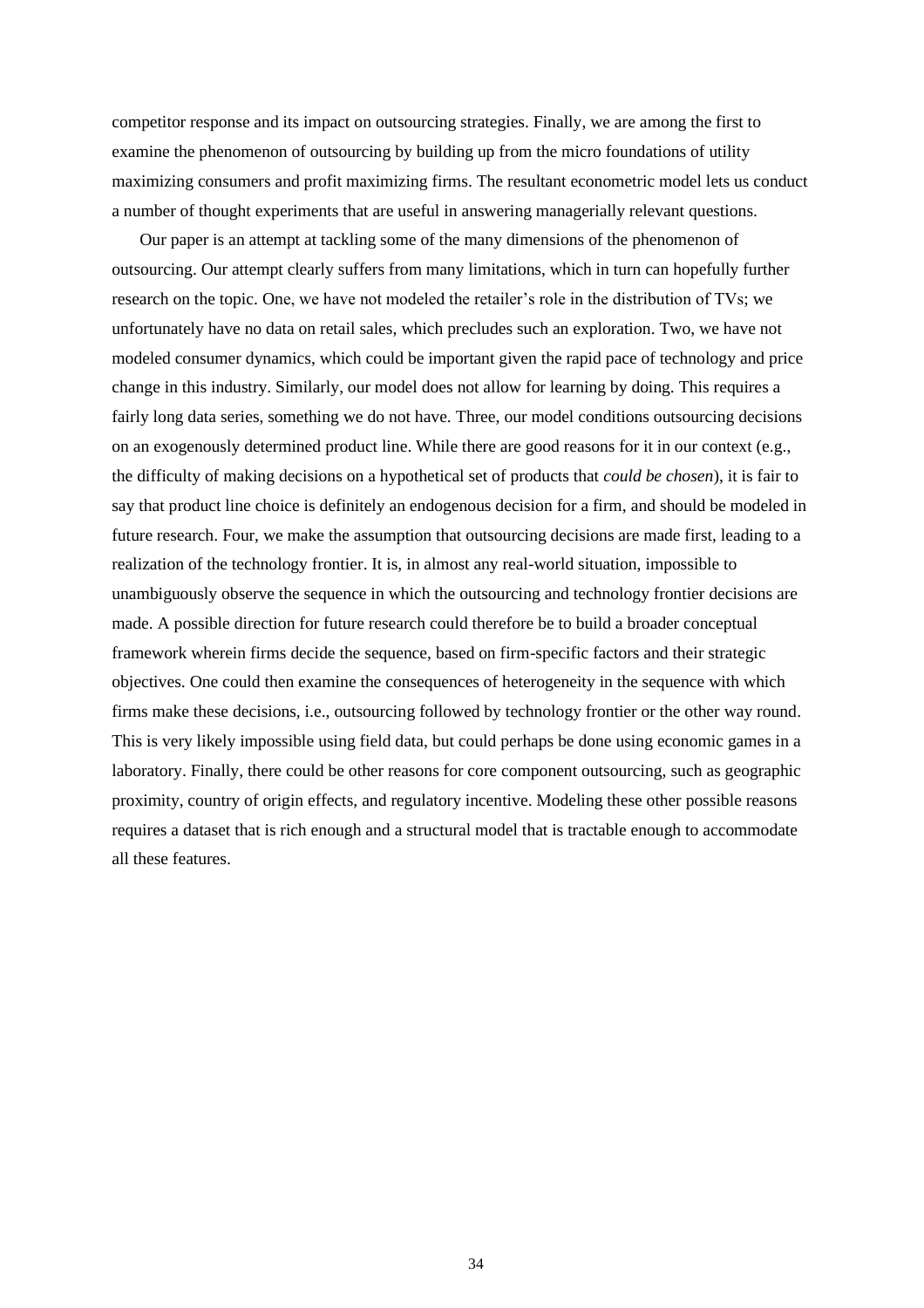| <b>Variable</b> | <b>Description</b> | <b>Mean</b> | <b>Std Dev</b> | <b>Minimu</b>    | <b>Maximu</b> |
|-----------------|--------------------|-------------|----------------|------------------|---------------|
|                 |                    |             |                | m                | m             |
| Price           | \$/unit            | 3321.42     | 2764.36        | 326.75           | 12558.08      |
|                 | Dummy              |             |                |                  |               |
| <b>LCD</b>      | 1 if LCD           | 55.15       | 74.75          | .001             | 410.62        |
|                 | 0 if Plasma        |             |                |                  |               |
| <b>Size</b>     | Inches             | 38.40       | 14.53          | 15               | 62            |
| Technology      | Ratio:             |             |                |                  |               |
| Frontier        | Max Size in        | 52"         | 24.5           | 32               | 80            |
|                 | Quarter            |             |                |                  |               |
|                 | Dummy              |             |                |                  |               |
|                 | 1 if Core          |             |                |                  |               |
| Outsourcing     | Component          | .47         | .46            | $\boldsymbol{0}$ | $\mathbf{1}$  |
|                 | Outsourced         |             |                |                  |               |
|                 | 0 otherwise        |             |                |                  |               |
| Sony            | Dummy              | 22.02       | 33.40          | .03              | 135           |
| Samsung         | Dummy              | 29.89       | 50.47          | .01              | 218.73        |
| Panasonic       | Dummy              | 28.11       | 30.28          | .48              | 133           |
| Sharp           | Dummy              | 83.34       | 82.89          | $\mathbf{1}$     | 283.60        |
| Philips         | Dummy              | 56.24       | 78.36          | .06              | 272           |
| Toshiba         | Dummy              | 18.13       | 20.64          | .25              | 69.14         |
| <b>TTE</b>      | Dummy              | 10.09       | 15.32          | .00              | 46.38         |
| <b>LGE</b>      | Dummy              | 23.51       | 33.24          | .04              | 132.56        |
| North America   | Dummy              | 32.32       | 59.08          | .00              | 410.62        |
| Europe          | Dummy              | 42.89       | 65.38          | .01              | 378.29        |
| Japan           | Dummy              | 34.73       | 54.38          | .01              | 283.60        |
| $Q$ 4-04        | Dummy              | 33.87       | 56.07          | .01              | 283.60        |
| $Q1-05$         | Dummy              | 29.17       | 49.34          | .01              | 241.78        |
| $Q2-05$         | Dummy              | 35.81       | 58.85          | .03              | 334.37        |
| $Q3-05$         | Dummy              | 48.90       | 74.12          | .001             | 410.62        |

|  |  |  | <b>Table 1: Variable Description and Descriptive Statistics</b> |  |
|--|--|--|-----------------------------------------------------------------|--|
|--|--|--|-----------------------------------------------------------------|--|

*Note*: For brand and quarter dummies, the numbers represent the number of units sold (in 000's) with Dummy =1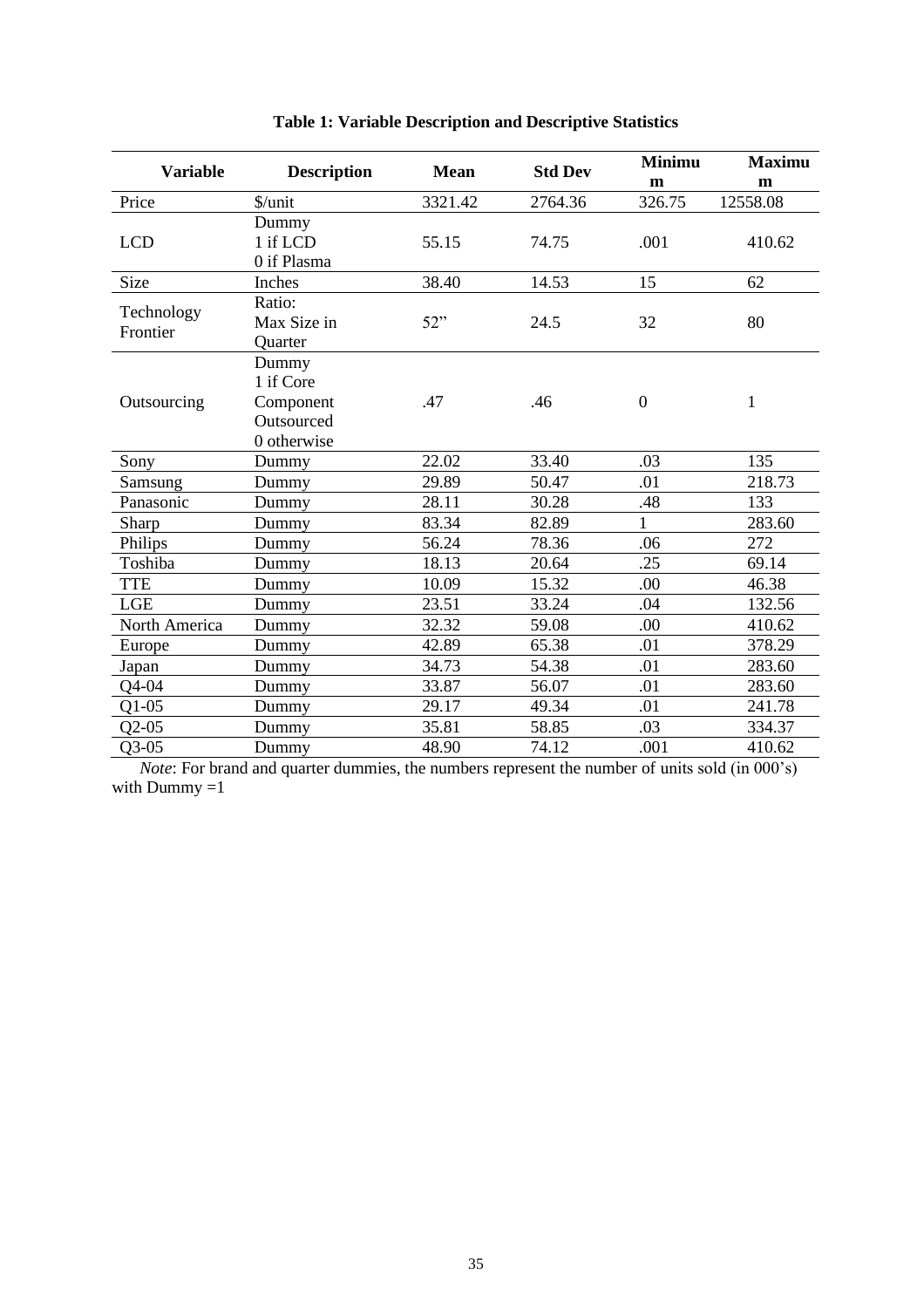| Country                                     | $74-04$ | 01-05 | $O2-05$ | O3-05 |
|---------------------------------------------|---------|-------|---------|-------|
| North America                               |         |       | эτ      | 39    |
| Europe<br>and the control of the control of |         |       | эс      | υc    |
| Japan                                       | ت       |       | ∸       | ت     |

#### **Table 2: Number of Products by Market and Time**

### **Table 3: Variation in Market Shares across Technology and Time**

| Technology    | <b>Q4-04</b> | $Q1-05$ | $O2-05$ | $O3-05$ |
|---------------|--------------|---------|---------|---------|
| <b>Plasma</b> | 0.20         | 0.19    | 0.18    | 0.19    |
| LCD.          | 0.80         | 0.81    | 0.82    | 0.81    |

*Note:* For this table and the rest of this document, Period 1 refers to Q4 -2005, Period 2 to Q1- 2005, Period 3 to Q2- 2005, and Period 4 to Q3- 2005.

#### **Table 4: Variation in Number of Products across Brand, Technology and Time**

| <b>Brand</b> | Q4-04 | $Q1-05$ | $Q2-05$               | $Q3-05$ |
|--------------|-------|---------|-----------------------|---------|
| Sony         | 15    | 15      | 13                    | 14      |
| Samsung      | 11    | 9       | 11                    | 12      |
| Panasonic    | 15    | 15      | 16                    | 16      |
| Sharp        | 9     | 9       | 9                     | 10      |
| Phillips     | 10    | 10      | 10                    | 11      |
| Toshiba      | 8     |         |                       | 9       |
| <b>TTE</b>   | 4     | 2       | $\mathcal{D}_{\cdot}$ | 3       |
| <b>LGE</b>   | 10    | 10      | 10                    | 9       |
| Others       | 14    | 16      | 15                    | 17      |

# **Table 5: Variation in Core Component Outsourcing Across Time**

|                                 | $Q$ 4-04 | O <sub>1</sub> -05 | $O2-05$ | $O3-05$ |  |
|---------------------------------|----------|--------------------|---------|---------|--|
| % Core Component<br>Outsourcing | 49%      | 47%                | 45%     | 48%     |  |

*Note:* The percentage is over all products across all brands. There is no change in the outsourcing strategy for any product during our data period. The small differences in percentages shown above are due to the introduction and exits of products (e.g., an extra outsourced product would boost the percentage of outsourced overall in the data).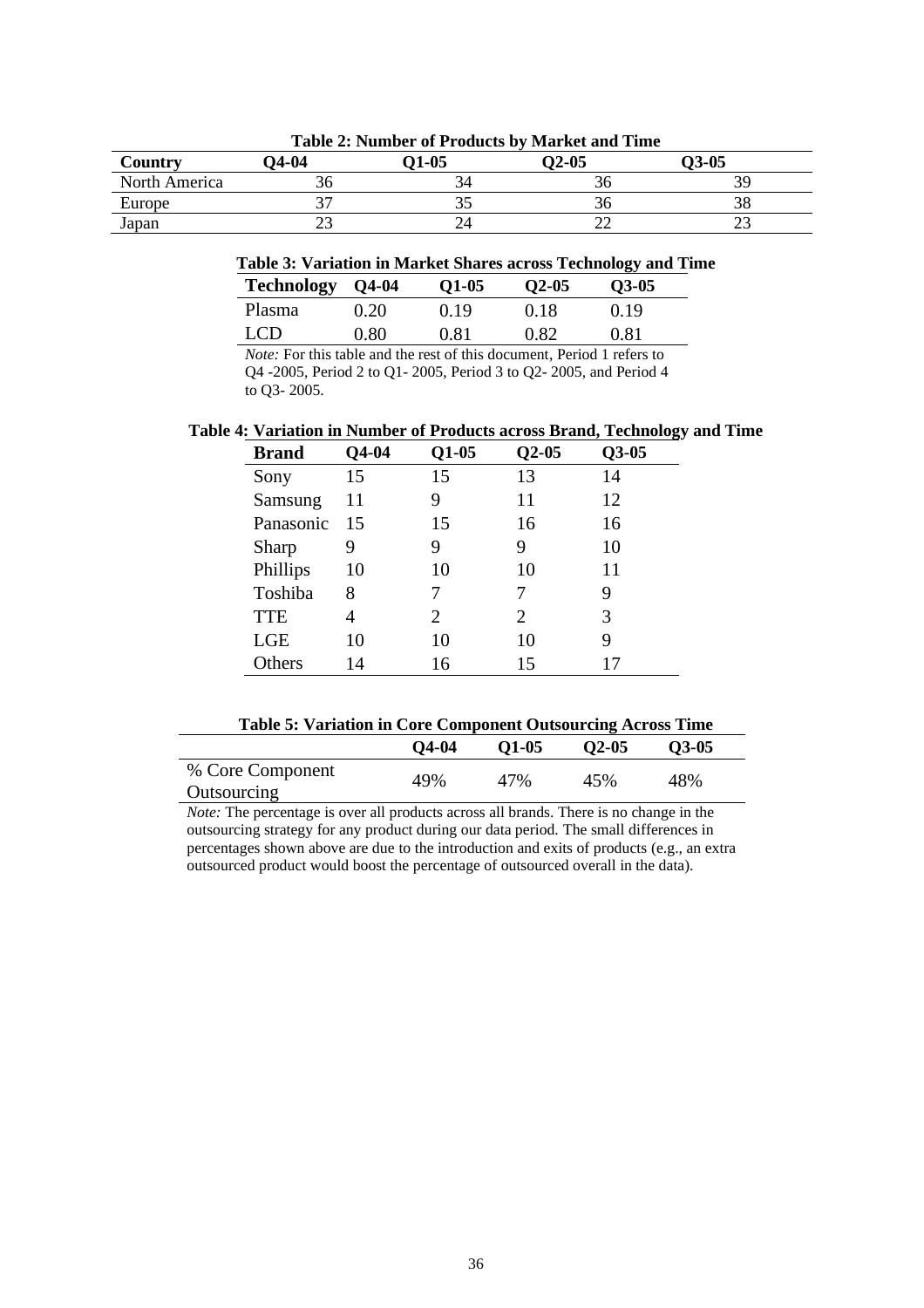| Table 6: Simultaneous Estimation Results (3SLS) |             |             |                         |                              |
|-------------------------------------------------|-------------|-------------|-------------------------|------------------------------|
|                                                 | Quantities  | Price       | Technology-<br>Frontier | Corecompone<br>ntOutsourcing |
| Variables                                       | Coefficient | Coefficient | Coefficient             | Coefficient                  |
|                                                 | (S.E)       | (S.E)       | (S.E)                   | (S.E)                        |
|                                                 | $-0.05**$   |             |                         |                              |
| Price                                           | $(5.3e-3)$  |             |                         |                              |
|                                                 | $3.57**$    | $-4.85**$   | $-21.52**$              | $-0.15**$                    |
| <b>LCD</b>                                      | (0.56)      | (1.21)      | (1.11)                  | (0.03)                       |
| lnSize                                          | $-0.53*$    | $7.46**$    |                         | $-3.5e-3**$                  |
|                                                 | (0.23)      | (1.64)      |                         | $(1e-3)$                     |
| TechnologyFrontier                              | $0.17**$    |             |                         |                              |
|                                                 | (0.03)      |             |                         |                              |
| CoreComponentOutsourcing                        |             | $-4.85**$   | $-38.22**$              |                              |
|                                                 |             | (1.21)      | (2.07)                  |                              |
| <b>RawCosts</b>                                 |             | $4.5e-3$    |                         |                              |
|                                                 |             | $(4.11e-3)$ |                         |                              |
| Z(instruments)                                  |             | $0.70**$    |                         |                              |
|                                                 |             | (0.03)      |                         |                              |
| Z(outsourcing)                                  |             |             |                         | $0.71**$                     |
|                                                 |             |             |                         | (0.07)                       |
| <b>Brand Dummies (Included)</b>                 | Included    | Included    | Included                | Included                     |
| Region Dummies (Included)                       | Included    | Included    | Included                | Included                     |
| <b>Quarter Dummies (Included)</b>               | Included    | Included    | Included                | Included                     |
|                                                 | $-12.59**$  | $-21.09**$  | 95.94**                 | $0.70**$                     |
| Constant                                        | (1.76)      | (5.81)      | (2.84)                  | (0.70)                       |
| N                                               | 383         | 383         | 383                     | 383                          |
| R <sub>2</sub>                                  | 0.43        | 0.81        | 0.43                    | 0.49                         |
|                                                 |             |             |                         |                              |

Note: \*\*: significant at 1% level; \*: significant at 5% level

Endogenous variables: q(s/s0) Price TechnologyFrontier CoreComponentOutsourcing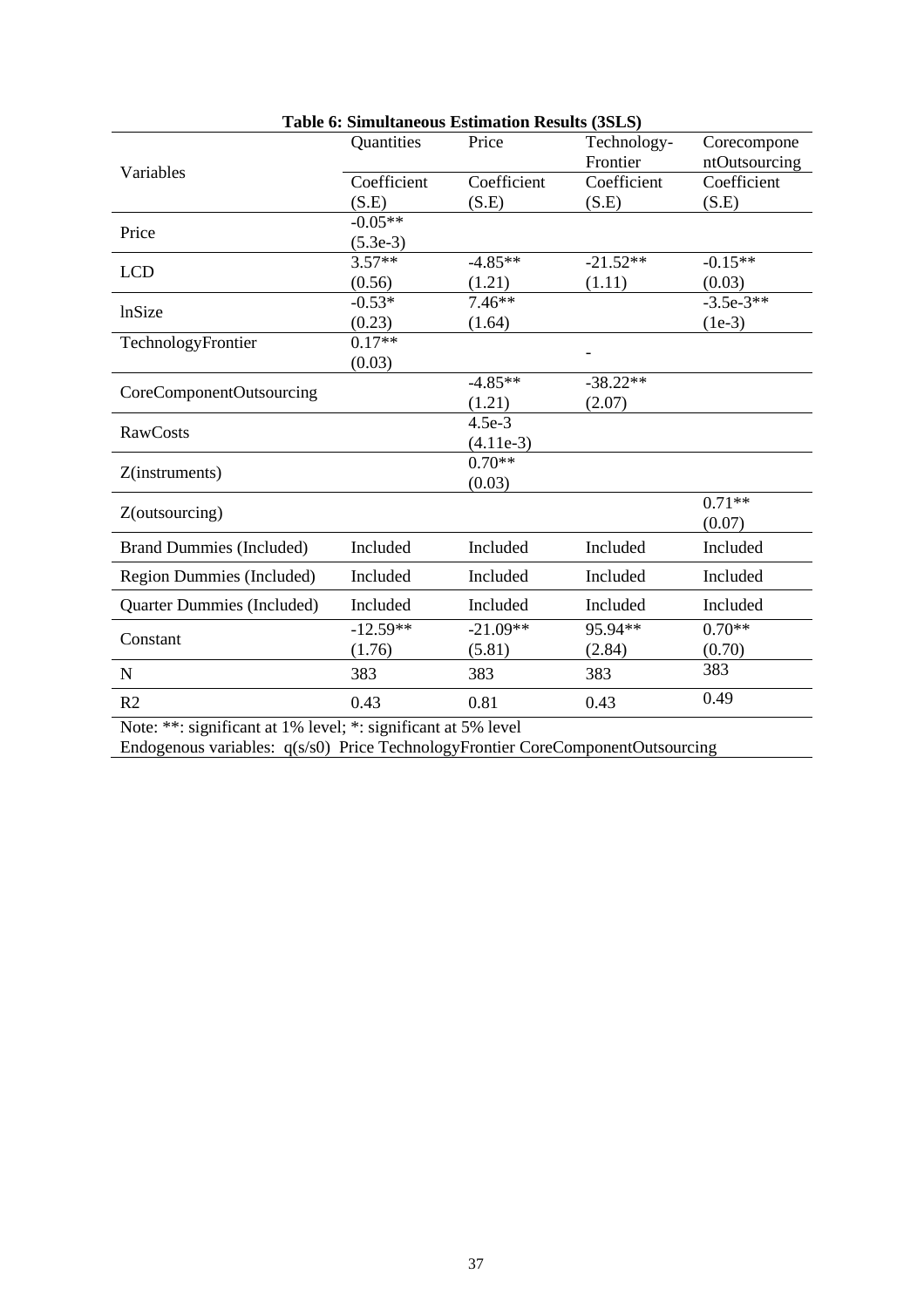|                    | <b>Table 7: Fixed Cost Results</b> |                    |  |
|--------------------|------------------------------------|--------------------|--|
| <b>Parameters</b>  | <b>Results</b>                     | 95% CI             |  |
| Constant           | 455                                | [282.6 627.23]     |  |
| Technology (PDP)   | $-178.1$                           | $[-349.51 - 6.6]$  |  |
| Related Experience | $-453.6$                           | $[-569.7 - 377.7]$ |  |
|                    | 185                                |                    |  |

|  |  | Table 8: Outsourcing and Technology Frontier (Random Coefficients) |  |  |  |
|--|--|--------------------------------------------------------------------|--|--|--|
|--|--|--------------------------------------------------------------------|--|--|--|

| Variable               | Coefficient      | <b>Std. Error</b> |
|------------------------|------------------|-------------------|
| Outsourcing            | $-23.70^{\circ}$ | 13.09             |
| LCD                    | $-17.24**$       | 0.68              |
| <b>Brand Dummies</b>   | Included         |                   |
| <b>Quarter Dummies</b> | Included         |                   |
| Constant               | 76.44**          | 2.68              |

| <b>Random – Effects Parameters</b> |                                    |      |
|------------------------------------|------------------------------------|------|
| Grouped by Brand                   |                                    |      |
| Sd(Outsourcing)                    | 24.93**                            | 2.38 |
| Log Likelihood                     | $-1191.52$                         |      |
|                                    | 57                                 |      |
| LR test vs. linear regression:     | chi2 = 172.76 Prob > chi2 = $0.00$ |      |

*Note*: §: significant at 10% level \*: significant at 5% level; \*\*: significant at 1% level

| <b>Table 9: Cost Estimates (Random Coefficients)</b> |                                           |                   |  |  |
|------------------------------------------------------|-------------------------------------------|-------------------|--|--|
| <b>Variable</b>                                      | <b>Coefficient</b>                        | <b>Std. Error</b> |  |  |
| Outsourcing (product)                                | $-698.53**$                               | 182.91            |  |  |
| PercentOutsourcing                                   | $-1563.49$                                | 1607              |  |  |
| PercentOutsourcing^2                                 | 627.32                                    | 1516              |  |  |
| <b>LCD</b>                                           | 1190.35**                                 | 238.30            |  |  |
| Size                                                 | 129.48**                                  | 5.53              |  |  |
| <b>Brand Dummies</b>                                 | Included                                  |                   |  |  |
| <b>Region Dummies</b>                                | Included                                  |                   |  |  |
| <b>Time Dummies</b>                                  | Included                                  |                   |  |  |
| Constant                                             | $-3818.48**$                              | 430.60            |  |  |
| <b>Random - Effects Parameters</b>                   |                                           |                   |  |  |
| Grouped by Brand                                     |                                           |                   |  |  |
| Sd(Outsourcing)                                      | $1e-3$                                    | 0.16              |  |  |
| Log Likelihood                                       | $-3222.75$                                |                   |  |  |
| N                                                    | 383                                       |                   |  |  |
| LR test vs. linear regression:                       | $Prob > chi2 = 1$<br>$chi2 =$<br>$\Omega$ |                   |  |  |

Note: \*: significant at 5% level; \*\*: significant at 1% level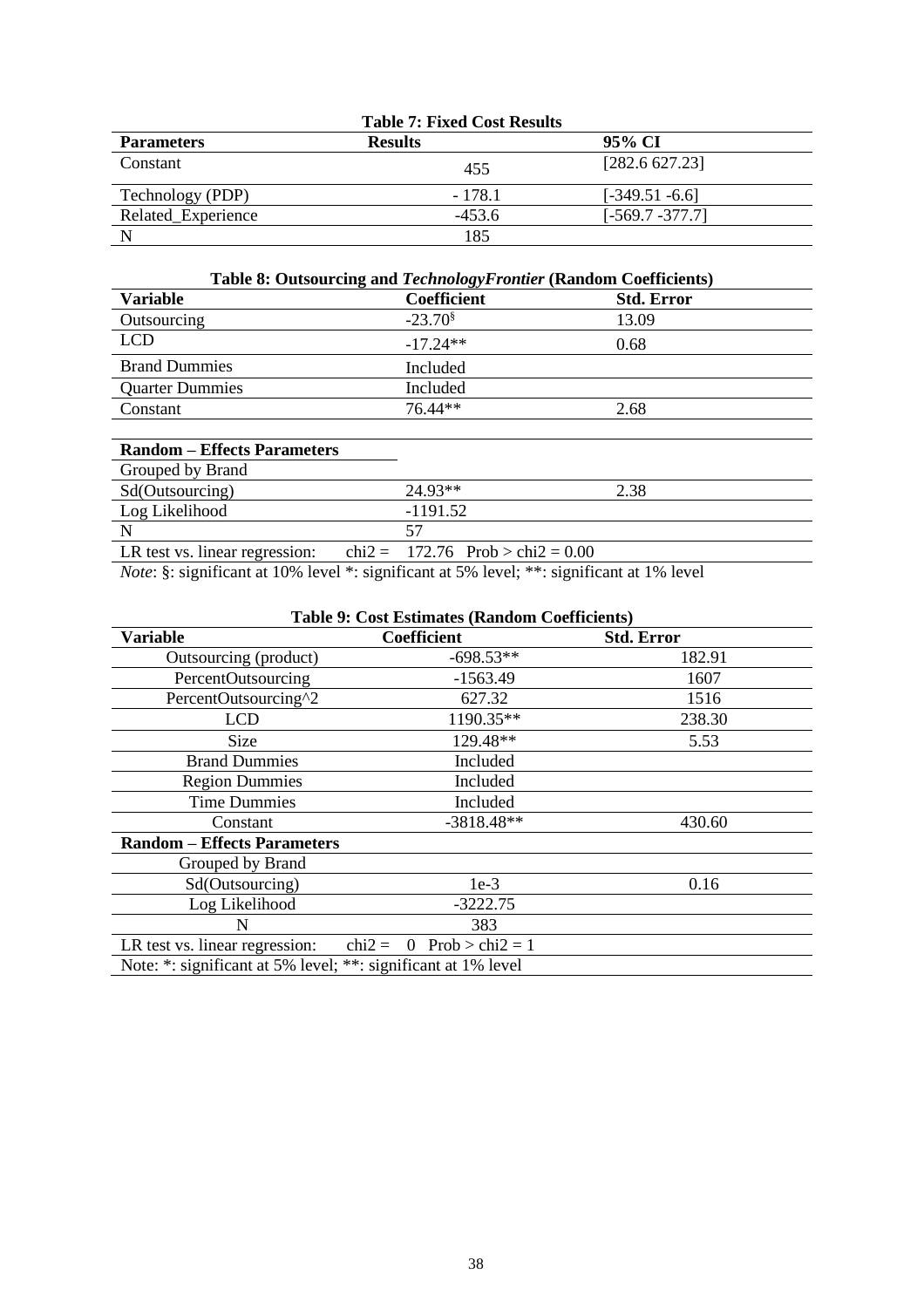| <b>Variables</b>                | <b>OLS</b>  |               | $Logit + IV$ |               | <b>RC</b> Logit+IV <sup>†</sup> |            |
|---------------------------------|-------------|---------------|--------------|---------------|---------------------------------|------------|
|                                 | Coefficient | Std.<br>Error | Coefficient  | Std.<br>Error | Coefficient                     | Std. Error |
| Price <sup>§</sup>              | $-0.03**$   | 4.7e-3        | $-0.04**$    | $5.6e-3$      | $-0.07**$                       | 5.8e-3     |
| <b>LCD</b>                      | $1.01**$    | 0.23          | $1.17**$     | 0.24          | $1.59**$                        | 0.32       |
| Size                            | $-0.04**$   | 0.01          | $-0.02*$     | 0.01          | $0.00*$                         | $9.3e-3$   |
| Technology<br>Frontier          | $0.05**$    | 8.7e-3        | $0.05**$     | 8.8e-3        | $0.04**$                        | $9.0e-3$   |
| <b>Brand Dummies</b>            | Included    |               | Included     |               | Included                        |            |
| <b>Region Dummies</b>           | Included    |               | Included     |               | Included                        |            |
| <b>Time Dummies</b>             | Included    |               | Included     |               | Included                        |            |
| Constant                        | $-4.51$     | .64           | $-5.08$      | .66           | $-3.61$                         | .91        |
| <b>Unobserved Heterogeneity</b> |             |               |              |               |                                 |            |
| Price                           |             |               |              |               | $0.03**$                        | 1.7e-3     |
| TechnologyFrontier              |             |               |              |               | $0.03**$                        | 0.01       |
| <b>LCD</b>                      |             |               |              |               | 1.38**                          | 0.35       |
| Size                            |             |               |              |               | 0.00                            | 0.02       |
| Constant                        |             |               |              |               | $-11.22**$                      | 0.20       |
| N                               | 383         |               |              |               |                                 |            |

### **Table 10: Demand Estimates**

*Note*: \*\*: significant at 1% level, † RC Logit+ IV represents a random coefficients logit model with instruments for price and controls for unobserved heterogeneity. § Price variable scaled by a factor of 100.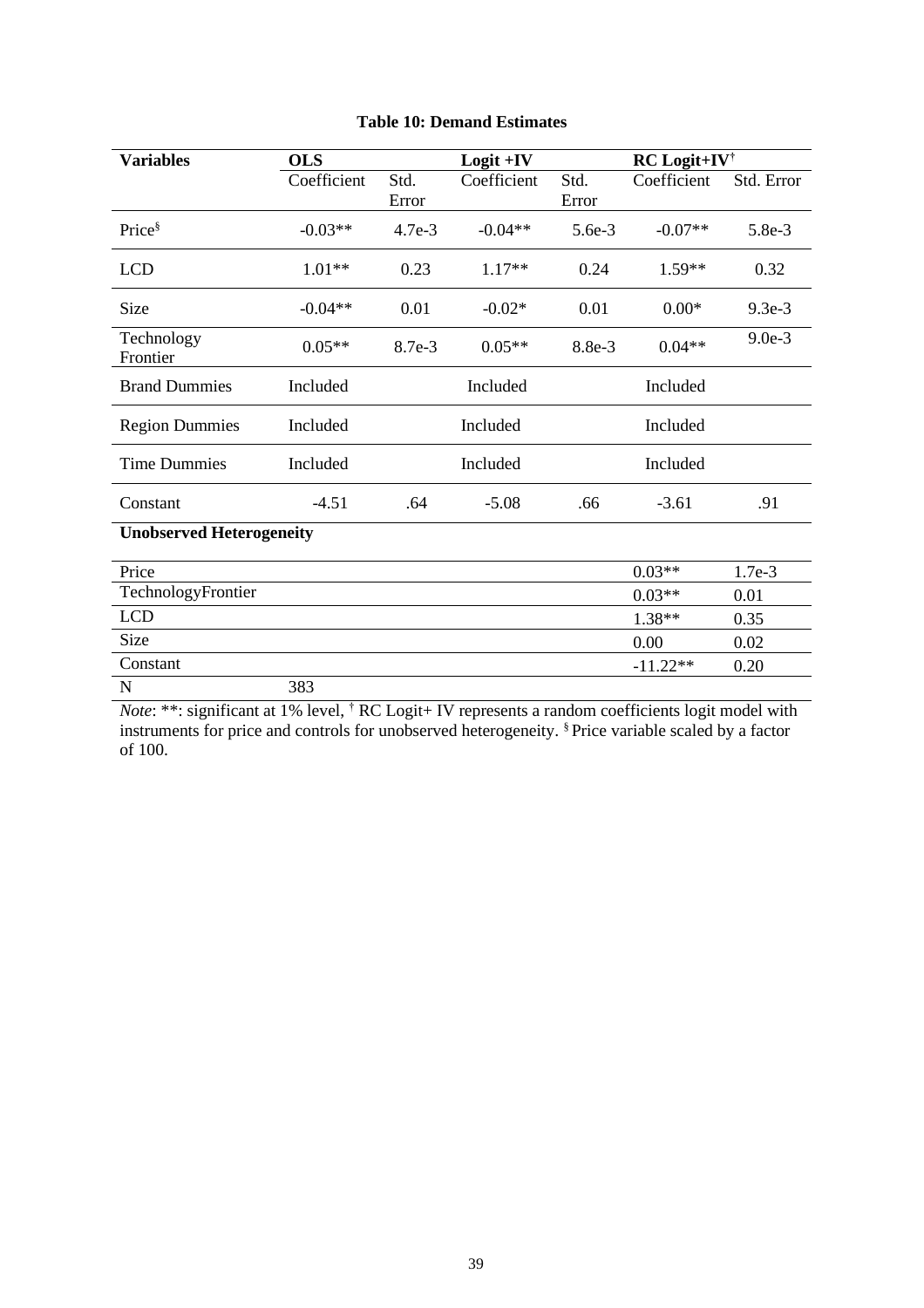|                |             |            | Table 11: Base Case Equilibrium (LCD) |           |                      |               |
|----------------|-------------|------------|---------------------------------------|-----------|----------------------|---------------|
| <b>Brand</b>   | Outsourcing | Technology | Wholesale                             | Margins   | <b>Quantity Sold</b> | Profits       |
|                |             | Frontier   | Price $(\$)$                          | $(p-c)/p$ | (thousands)          | (\$ millions) |
| Sony           |             | 46         | 1888.51                               | 0.46      | 1434.38              | 2601.52       |
| <b>Samsung</b> | 0.40        | 46         | 1810.46                               | 0.42      | 2160.75              | 3400.07       |
| Panasonic      |             | 32         | 1542.54                               | 0.61      | 1705.31              | 3106.57       |
| <b>Sharp</b>   | 0.10        | 60         | 3214.31                               | 0.13      | 2230.03              | 2989.30       |
| Philips        |             | 42         | 2970.33                               | 0.11      | 2363.04              | 4031.84       |
| Toshiba        |             | 42         | 1883.81                               | 0.33      | 563.29               | 799.98        |
| <b>TTE</b>     |             | 36         | 997.71                                | 0.95      | 208.02               | 369.46        |
| LGE            |             | 42         | 1771.93                               | 0.29      | 1377.25              | 1711.77       |

# **Table 11: Base Case Equilibrium (LCD)**

### **Table 12: All Firms Outsource (LCD)**

| <b>Brand</b>   | Outsourcing | Technology | Wholesale    | <b>Margins</b> | <b>Quantity Sold</b> | <b>Profits</b> |
|----------------|-------------|------------|--------------|----------------|----------------------|----------------|
|                |             | Frontier   | Price $(\$)$ | $(p-c)/p$      | (thousands)          | (\$ millions)  |
| Sony           |             | 46         | 1861.33      | 0.46           | 1563.72              | 2780.21        |
| <b>Samsung</b> |             | 40         | 1600.31      | 0.60           | 1894.66              | 3284.83        |
| Panasonic      |             | 32         | 1516.91      | 0.61           | 1851.56              | 3304.69        |
| <b>Sharp</b>   |             | 50         | 2890.75      | 0.24           | 1803.16              | 2697.77        |
| Philips        |             | 42         | 2763.18      | 0.18           | 2026.18              | 3630.96        |
| Toshiba        |             | 42         | 1859.52      | 0.33           | 613.12               | 849.96         |
| <b>TTE</b>     |             | 36         | 977.03       | 0.96           | 225.85               | 396.74         |
| LGE            |             | 42         | 1439.52      | 0.57           | 1078.25              | 1599.33        |
|                |             |            |              |                |                      |                |

*Note*: Firms in bold are those that produced in-house in the base case.

### **Table 13: All Firms Move to In-house Production (LCD)**

| <b>Brand</b>     | Outsourcing | Technology | Wholesale    | <b>Margins</b> | <b>Quantity Sold</b> | Profits       |
|------------------|-------------|------------|--------------|----------------|----------------------|---------------|
|                  |             | Frontier   | Price $(\$)$ | $(p-c)/p$      | (thousands)          | (\$ millions) |
| <b>Sony</b>      |             | 58         | 2225.54      | 0.25           | 1815.38              | 2851.74       |
| Samsung          |             | 54         | 1965.54      | 0.34           | 2269.71              | 3431.31       |
| <b>Panasonic</b> |             | 44         | 1882.07      | 0.33           | 2091.48              | 3317.13       |
| Sharp            |             | 60         | 3268.41      | 0.12           | 2022.75              | 2663.59       |
| Philips          |             | 54         | 3147.51      | 0.07           | 2387.09              | 3736.64       |
| <b>Toshiba</b>   |             | 54         | 2233.96      | 0.14           | 694.04               | 836.34        |
| <b>TTE</b>       |             | 48         | 1326.46      | 0.48           | 269.36               | 408.80        |
| LGE              |             | 54         | 1799.53      | 0.30           | 1274.52              | 1610.12       |

*Note*: Firms in bold are those that were outsourced in the base case.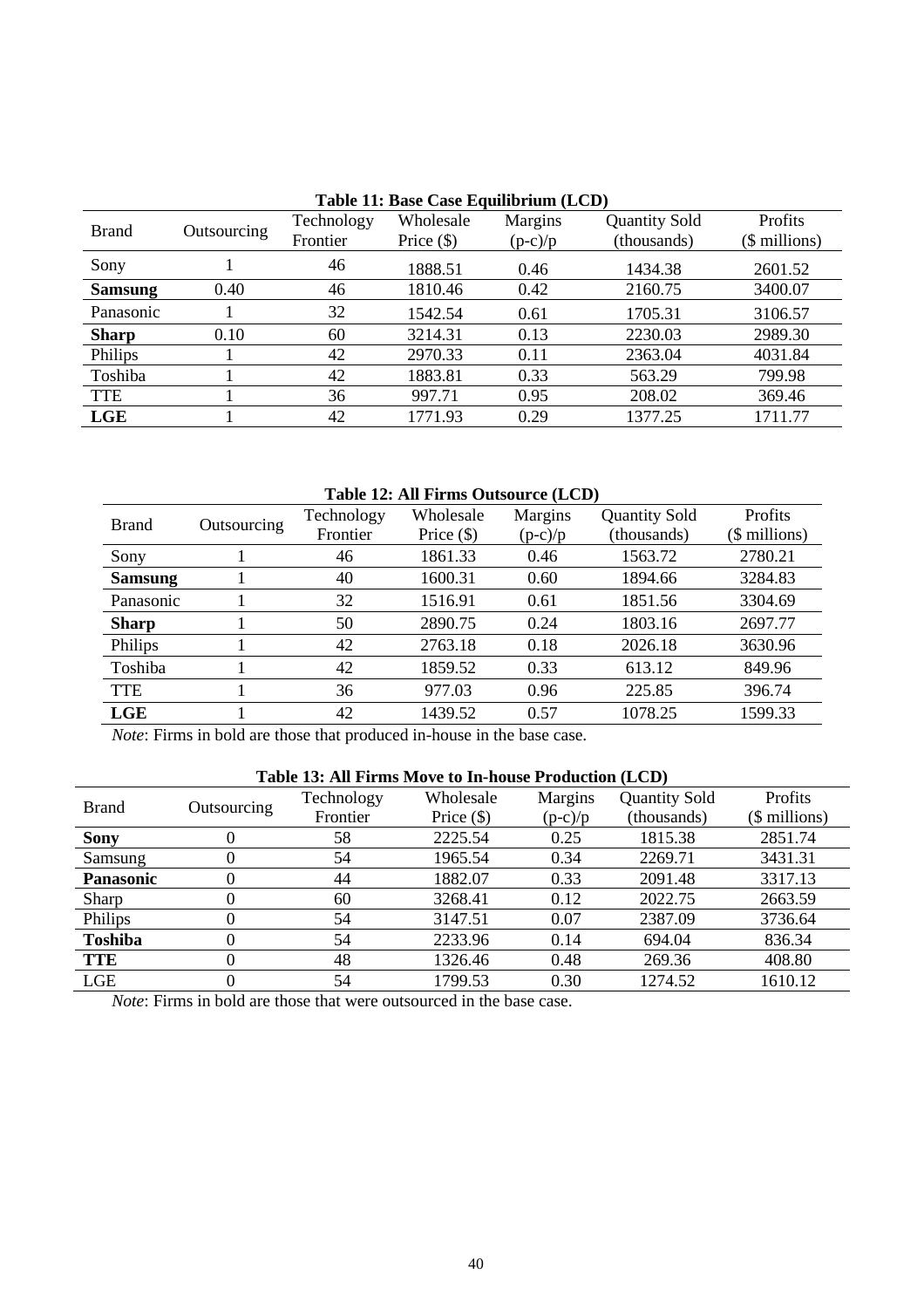| Curr-               |                        |                           |                      | Change in                           |                          |                                         |
|---------------------|------------------------|---------------------------|----------------------|-------------------------------------|--------------------------|-----------------------------------------|
| ent<br>Fronti<br>er | Technology<br>Frontier | Wholesale<br>Price $(\$)$ | Margins<br>$(p-c)/p$ | <b>Quantity Sold</b><br>(thousands) | Profits<br>(\$ millions) | Technology<br>Frontier<br>(competition) |
| 1.0                 | $-17\%$                | $-378$                    | 12%                  | $-219.6$                            | 34                       | $-24%$                                  |
| 0.8                 | $-24%$                 | $-365$                    | 24%                  | $-313.4$                            | $-109$                   | $-21%$                                  |
| 0.7                 | $-27%$                 | $-369$                    | 26%                  | $-161.8$                            | $-35$                    | $-20%$                                  |
| 0.5                 | $-20%$                 | $-365$                    | 28%                  | $-239.9$                            | $-12$                    | $-23%$                                  |

# **Table 14: When should firms outsource?**

### **Table 15: When should firms outsource?**

| Current  |                  | Effects     |                          |
|----------|------------------|-------------|--------------------------|
| Frontier | Strategic Effect | Aura Effect | <b>Efficiency Effect</b> |
| 1.0      | 1.13%            | $-0.85%$    | 18.33%                   |
| 0.8      | 1.09%            | $-1.19\%$   | 18.33%                   |
| 0.7      | 1.10%            | $-1.34%$    | 18.33%                   |
| 0.5      | 1.09%            | $-1.00\%$   | 18.33%                   |

| Table 16: Sony and Samsung (Joint Venture (LCD)) |             |            |              |                |                      |                |  |
|--------------------------------------------------|-------------|------------|--------------|----------------|----------------------|----------------|--|
| <b>Brand</b>                                     | Outsourcing | Technology | Wholesale    | <b>Margins</b> | <b>Quantity Sold</b> | <b>Profits</b> |  |
|                                                  |             | Frontier   | Price $(\$)$ | $(p-c)/p$      | (thousands)          | (\$ millions)  |  |
| Sony                                             | 0           | 58         | 1940.65      | 0.44           | 1313.11              | 2333.04        |  |
| Samsung                                          | 0           | 58         | 1700.04      | 0.50           | 1550.01              | 3251.63        |  |
| Panasonic                                        |             | 32         | 1597.15      | 0.41           | 2123.13              | 3678.66        |  |
| Sharp                                            |             | 50         | 3413.00      | 0.14           | 2537.25              | 3084.12        |  |
| Philips                                          |             | 42         | 3005.76      | 0.11           | 2793.41              | 3829.27        |  |
| Toshiba                                          |             | 42         | 2313.50      | 0.21           | 723.38               | 1012.76        |  |
| <b>TTE</b>                                       |             | 36         | 1340.72      | 0.67           | 332.02               | 610.38         |  |
| <b>LGE</b>                                       |             | 38         | 1199.22      | 0.34           | 1252.44              | 1388.49        |  |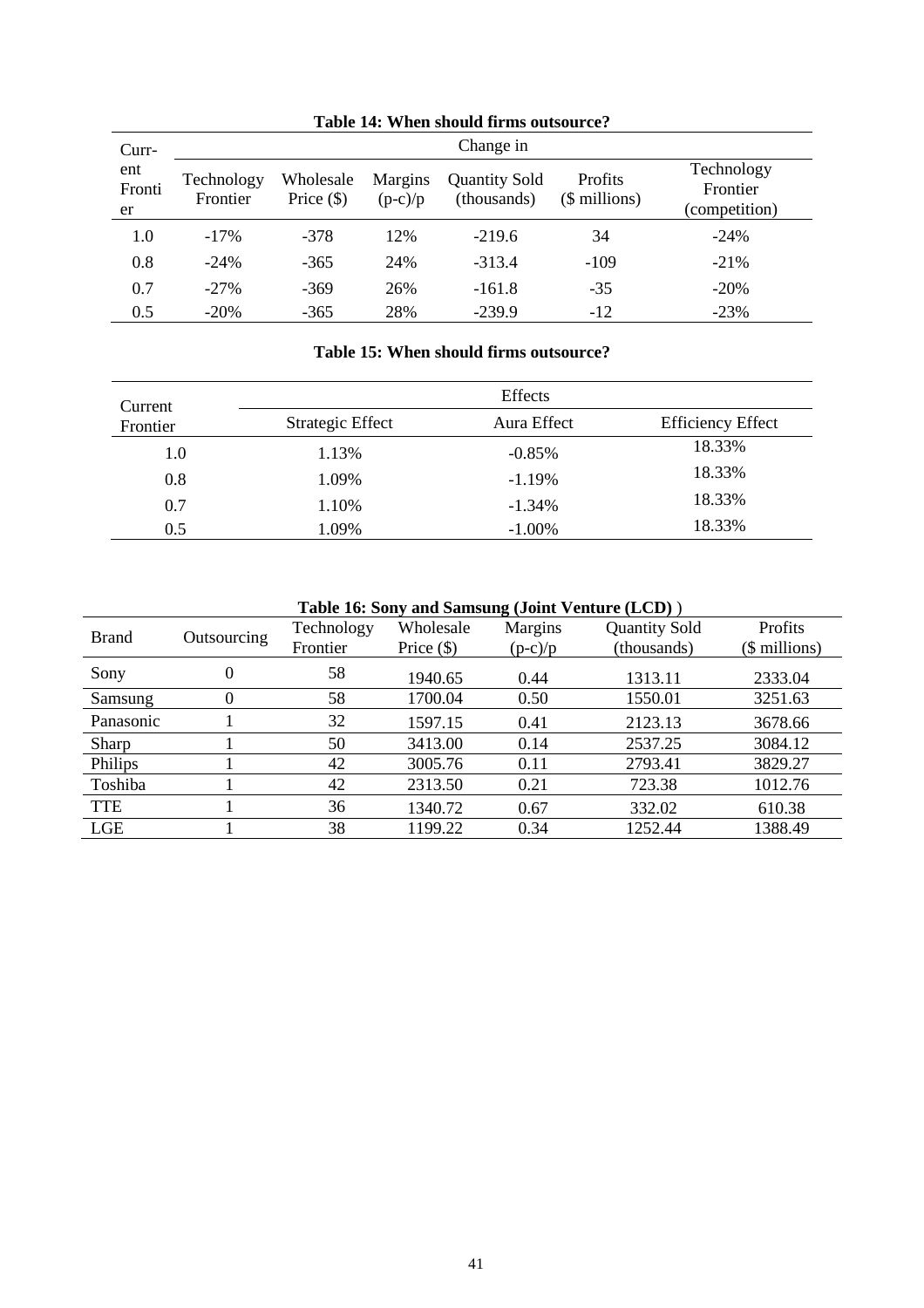



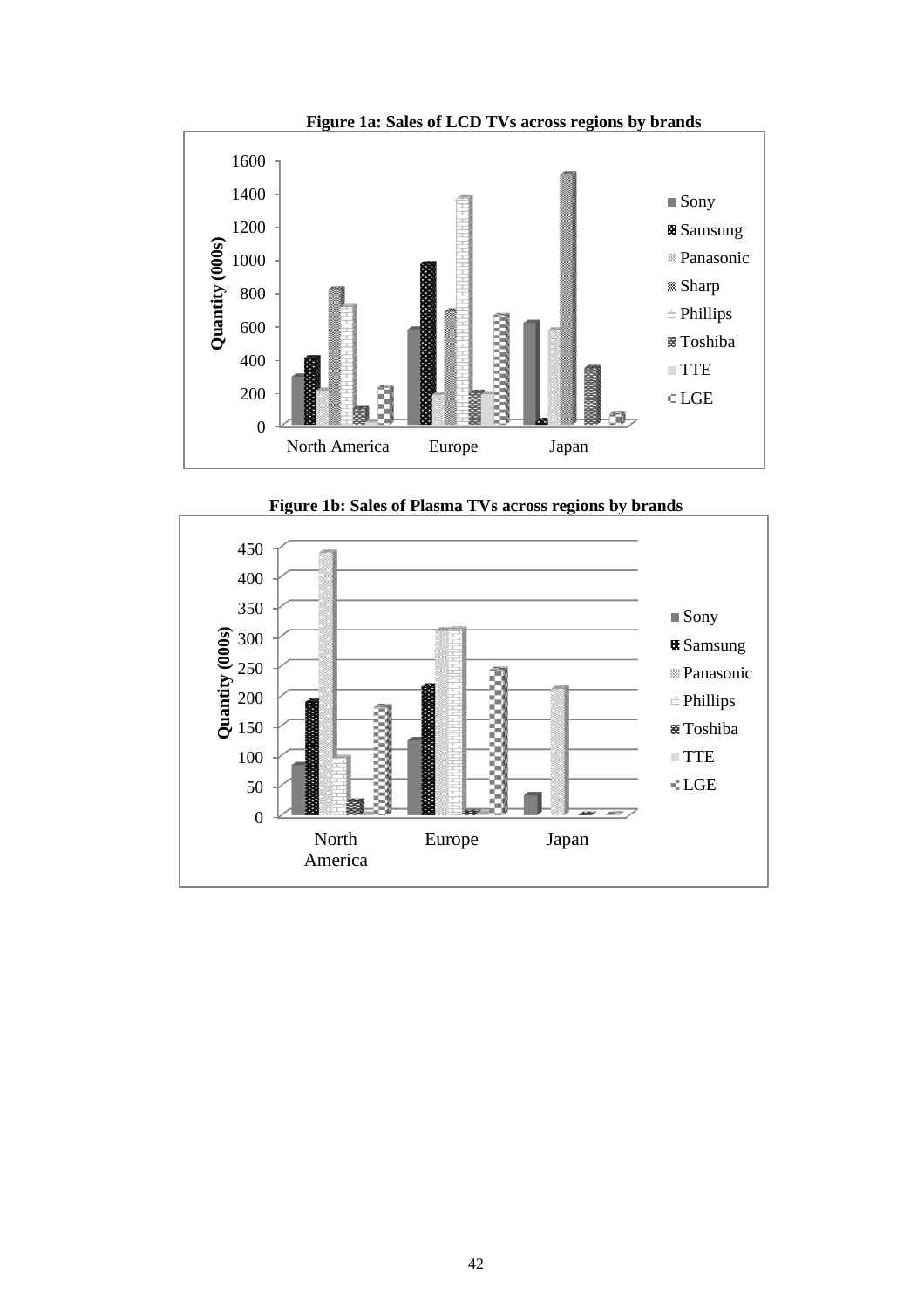| <b>Brand</b> | <b>Size</b> | <b>Resolution</b> | <b>OEM</b>   | <b>TFTLCD</b> Supplier1   | <b>DeInterlace Supplier</b>         | Timing |
|--------------|-------------|-------------------|--------------|---------------------------|-------------------------------------|--------|
| Samsung      | 15"         | <b>XGA</b>        | Samsung      | <b>BOE Hydis, Samsung</b> | <b>Trident, Pixelworks, Genesis</b> |        |
|              | 17"         | 1280x1024         | Samsung      | Samsung,                  | <b>Trident, Genesis</b>             |        |
|              | 17"         | 1280x768          | Samsung      | Samsung,                  | <b>Trident, Pixelworks</b>          |        |
|              | 20"         | <b>SVGA</b>       | Samsung      | AUO.                      | <b>Genesis</b>                      |        |
|              | 20"         | <b>VGA</b>        | Samsung      | <b>CMO</b> , Samsung      |                                     |        |
|              | 26"         | 1280x768          | Samsung      | AUO,Samsung               |                                     |        |
|              | 26"         | 1366x768          | Samsung      | Samsung,                  |                                     |        |
|              | 32"         | 1280x768          | Samsung      | AUO,CMO                   | <b>Trident</b>                      |        |
|              | 37"         | 1366x768          | Samsung      | Sharp,                    |                                     |        |
|              | 40"         | 1366x768          | Samsung      | Samsung,                  | <b>Genesis</b>                      |        |
|              | 46"         | 1920x1080         | Samsung      | Samsung,                  | <b>Genesis</b>                      |        |
| Sharp        | 13"         | <b>VGA</b>        | Sharp        | Sharp,                    | <b>Renesus</b>                      |        |
|              | 15"         | <b>XGA</b>        | Sharp        | Sharp,                    | <b>Genesis, Renesus</b>             |        |
|              | 20"         | <b>XGA</b>        | <b>Sharp</b> | Sharp,                    | <b>Pixelworks</b>                   |        |
|              | 22"         | 854x480           | <b>Sharp</b> | Sharp,                    | <b>Genesis, Renesus</b>             |        |
|              | 26"         | 1366x768          | <b>Sharp</b> | Sharp,                    | <b>Genesis</b>                      |        |
|              | 30"         | 1280x768          | Sharp        | Sharp,                    | <b>Pixelworks</b>                   |        |
|              | 32"         | 1366x768          | <b>Sharp</b> | Sharp.                    | <b>Sharp</b>                        |        |
|              | 37"         | 1366x768          | Sharp        | Sharp,                    | <b>Genesis</b>                      |        |
|              | 45"         | 1920x1080         | Sharp        | Sharp,                    |                                     |        |
|              | 65"         | 1920x1080         | Sharp        | Sharp,                    |                                     |        |
| Sony         | 14"         | <b>VGA</b>        | Amtran       | CMO,                      | Sonv                                |        |
|              | 15"         | <b>VGA</b>        | Amtran       | CMO,                      | <b>Pixelworks</b>                   |        |
|              | 17"         | 1280x768          | Sony         | <b>CMO</b> , Samsung      | <b>Trident</b>                      |        |
|              | 19"         | 1280x768          | Sony         | Samsung,                  | Sony                                |        |
|              | 21"         | <b>XGA</b>        | Sony         | Hitachi.                  | Sony                                |        |
|              | 23"         | 1366x768          | Sony         | Samsung,                  | Sony                                |        |
|              | 26"         | 1280x768          | <b>Sony</b>  | LPL.Samsung               | <b>Sony, Trident</b>                |        |
|              | 27"         | 1280x720          | Sony         | CMO.                      | Sony                                |        |
|              | 30"         | 1280x768          | Sony         | CMO.                      | <b>Sony, Trident</b>                |        |
|              | 32"         | 1366x768          | Sony         | Samsung, Hitachi          | Sony                                |        |
|              | 40"         | 1366x768          | Sony         | Samsung,                  | Sony                                |        |
|              | 42"         | 1366x768          | Sony         | Samsung,                  | Sony                                |        |
|              | 46"         | 1920x768          | Sony         | Samsung.                  | <b>Sony</b>                         |        |

## **Figure 2: Supply Chain Information** (Production Information for Q1-05, LCD Products)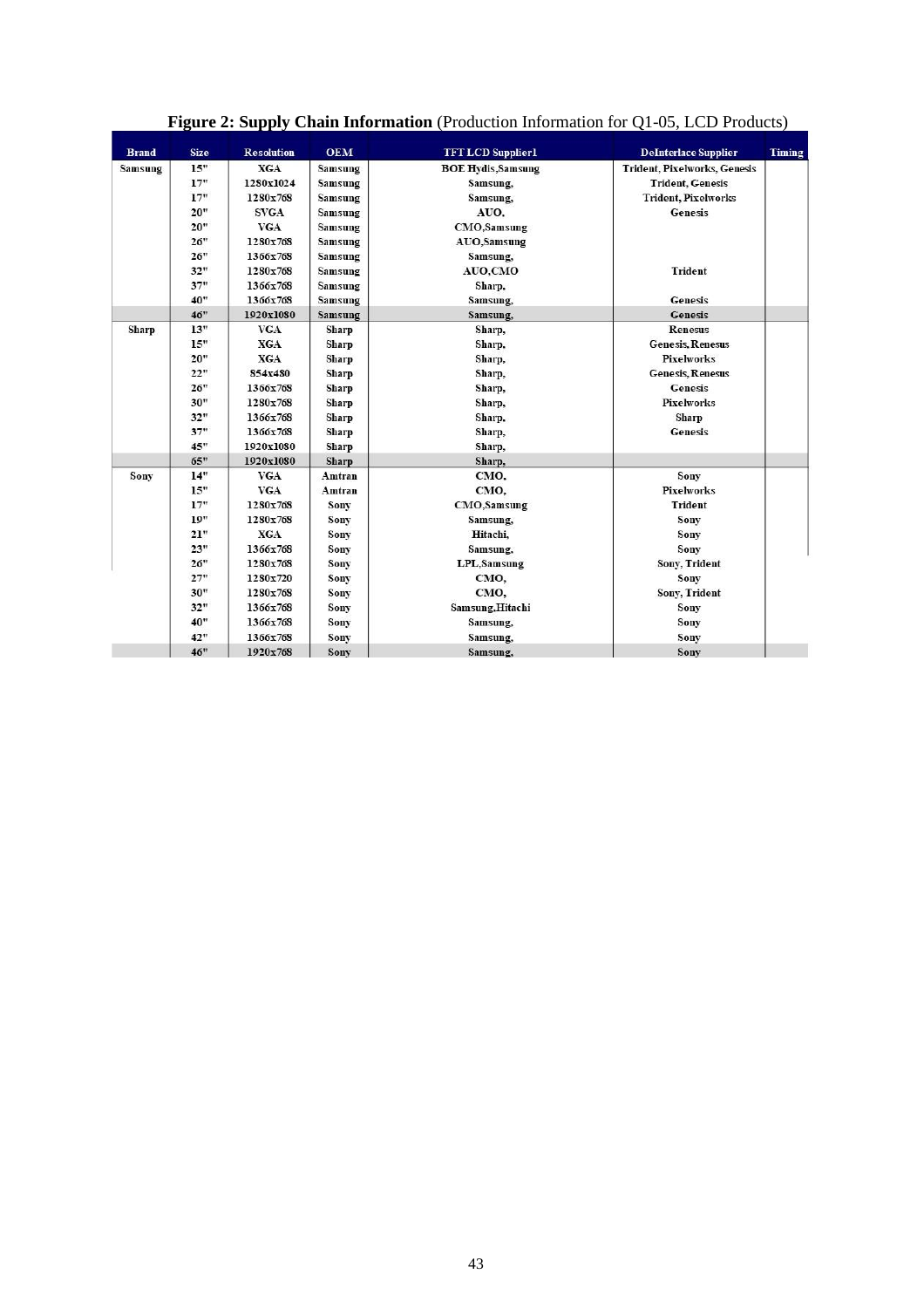**Figure 3a:** *TechnologyFrontier* **by brands (LCD)**





**Figure 3b:** *TechnologyFrontier* **by brands (Plasma)**

*Note*: Outsourcing is a scale from 0-1 with 1 representing complete outsourcing of all core components.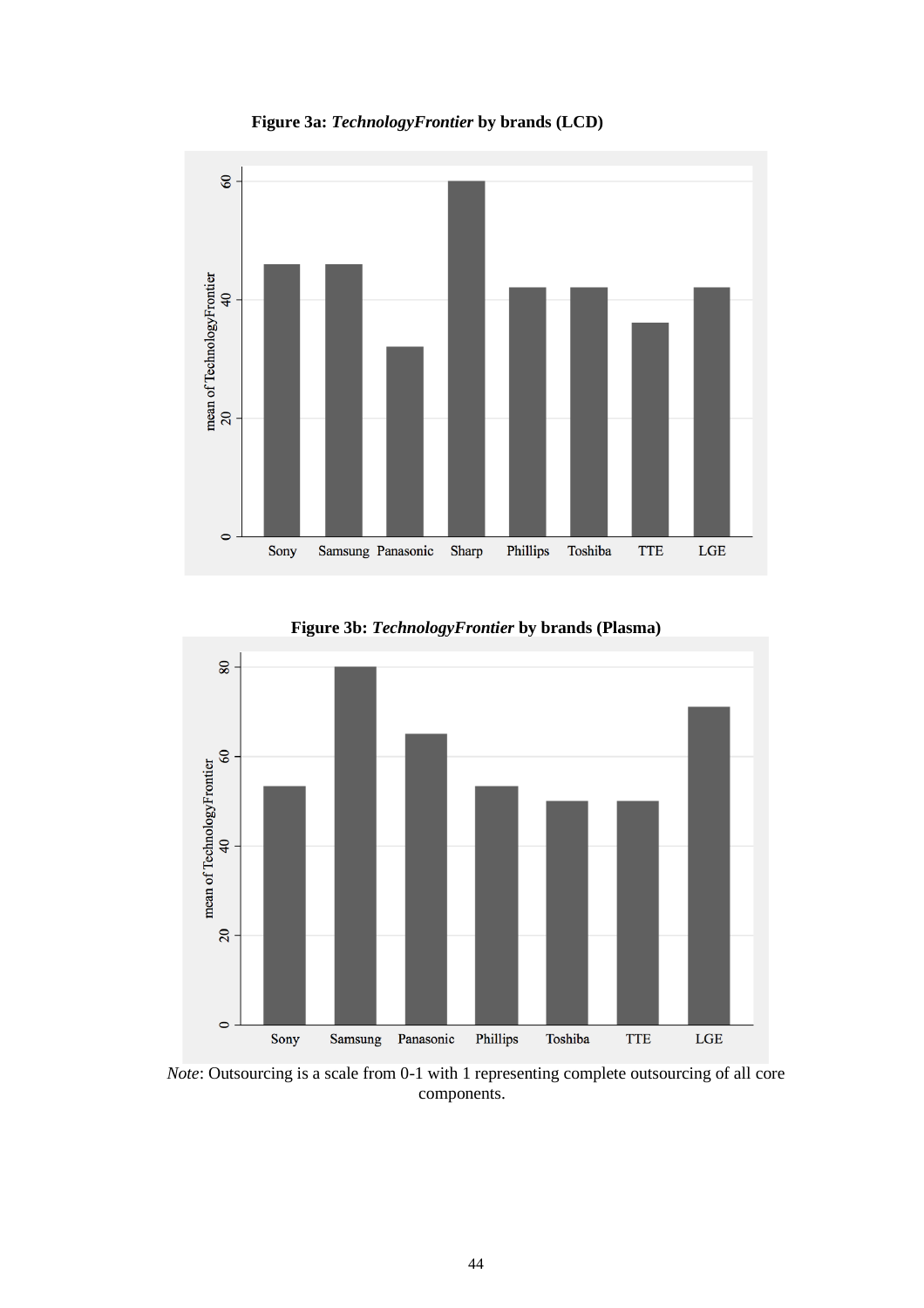



**Figure 4b: Core Component Outsourcing and Technology Frontier (max. size)**

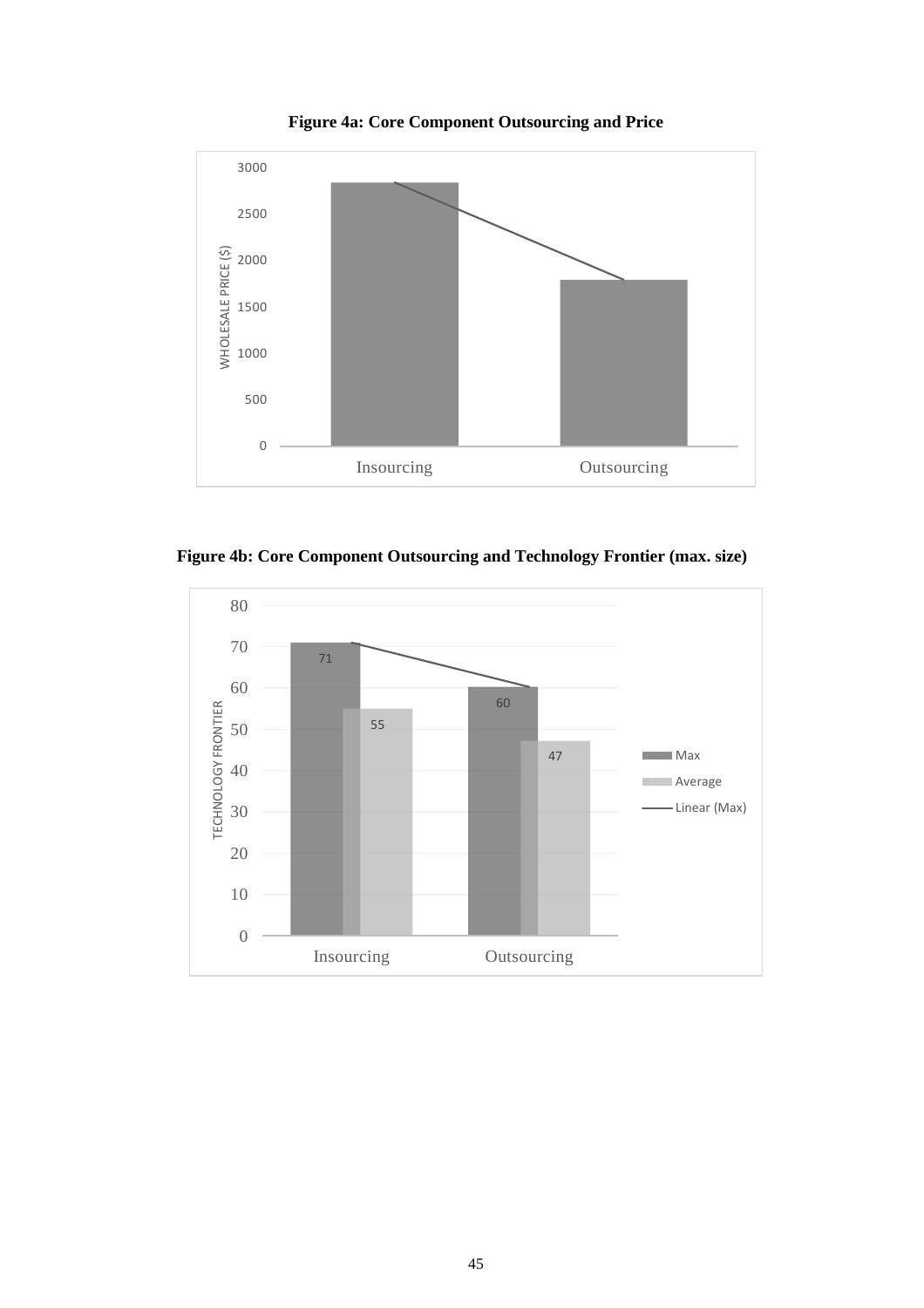### **Figure 5: Flowchart of Model and Estimation**

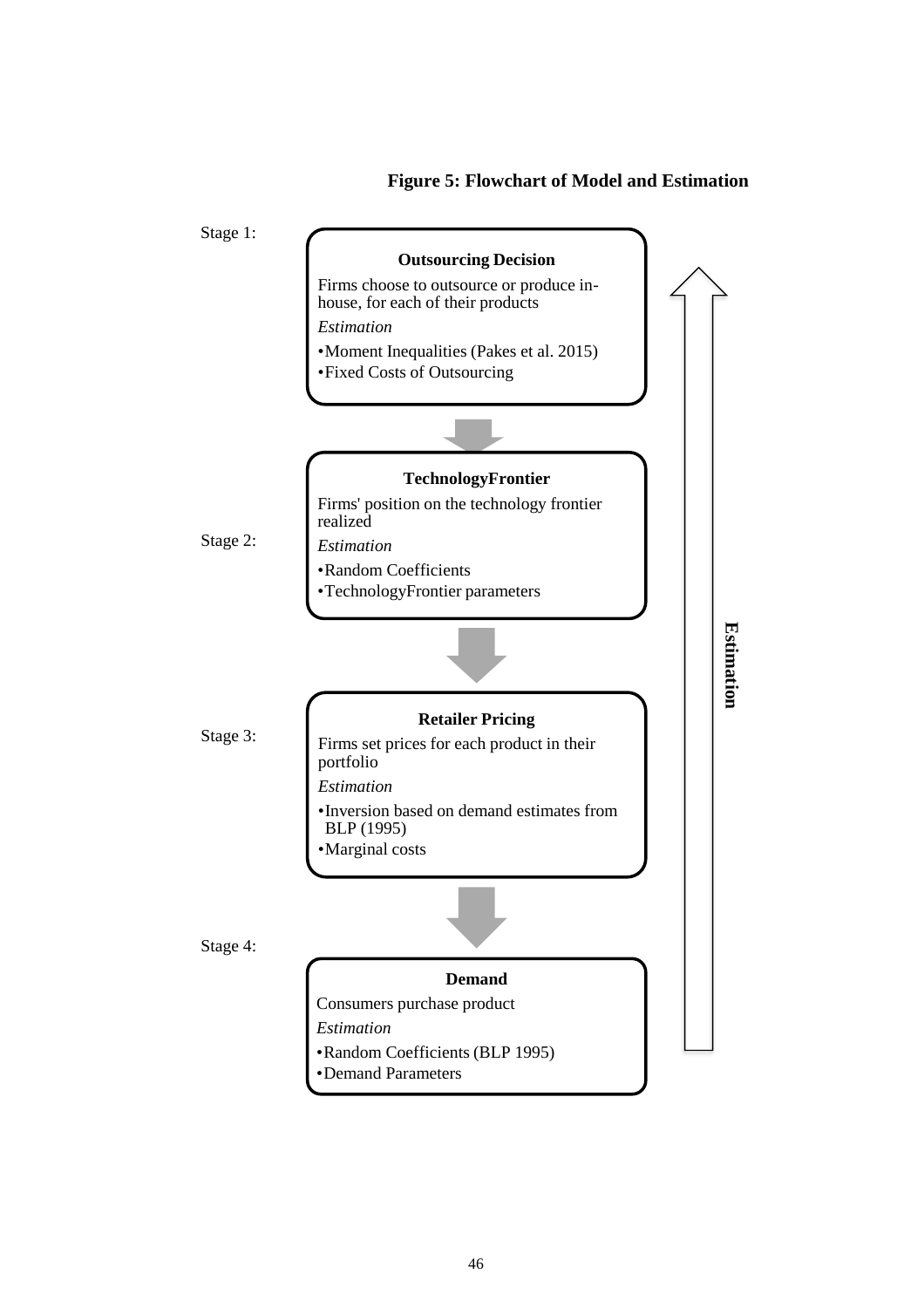#### **References**

Afuah, A. 2001. Dynamic boundaries of the firm: are firms better off being vertically integrated in the face of a technological change? *Academy of Management Journal*. 44 1211-1228.

Anderson, P., M.L. Tushman. 1990. Technological Discontinuities and Dominant Designs: A Cyclical Model of Technological Change. *Administrative Science Quarterly*. 35 604-633.

Anderson, J., & Weitz, B. A. (1986). Make-or-buy decisions: vertical integration and marketing productivity, *Sloan Management Review*, Spring, 3-19.

Bengston, L. 2008. Outsourcing manufacturing and its effect on engineering firm performance. *Int. J. Technology Management*. 44(3/4).

Berry, S., J. Levinsohn, A. Pakes. 1995. Automobile Prices in Market Equilibrium. *Econometrica*. 63(4) 841-890.

Bettis, R.A., S.P. Bradley, G. Hamel. 1992. Outsourcing and Industrial Decline. *The Executive*. 6(1) 7-22.

Bresnahan, Timothy F. "Studies of Individual Industries" in R. Schmalensee and R. Willig, eds., *Handbook of Industrial Organization*, New York: North-Holland, 1989

Bresnahan, Timothy F, Peter C. Reiss. 1991. Entry and Competition in Concentrated Markets *Journal of Political Economy*. 99(5) 977-1009.

BusinessWeek. 2010. Sony and Samsung's Strategic Split. *Bloomberg.*

Chesbrough, H.W., D.J. Teece. 1996. Organizing for Innovation. *Harvard Business Review*. 74(1) 65-73.

Christensen, C. 1997. The Innovator's Dilemma. Harvard Business School Press, Boston.

Crawford Gregory S, Ali Yurukuglu. 2012. The Welfare Effects of Bundling in Multichannel Television Markets *American Economic Review*. 102(2) 643-685.

Cohen W, Levinthal, D. 1990. Absorptive capacity: a new perspective on learning and innovation. *Administrative Science Quarterly*. 35(128-152).

D'Aveni, R.A., D.J. Ravenscraft. 1994. Economies of integration versus bureaucracy costs: Does vertical integration improve performance? *Academy of Management Journal*. 37 1167–1206.

Dacin, Peter A., D. C. Smith. 1994. The Effect of Brand Portfolio Characteristics on Consumer Evaluations of Brand Extensions. *Journal of Marketing Research*. 31(2) 229-242.

Del Rio, A.B., R. Vazquez, V. Iglesias. 2001. The role of the brand name in obtaining differential advantages. *Journal of Product and Brand Management*. 10(7) 452-465.

*DisplaySearch*. 2005, 2007, 2009, 2010. *Quarterly TV electronics Report*. City.

Dong, M., D. Hirshleifer, S. Richardson, S.H. Teoh. Does investor misvaluation drive the takeover market? *Journal of Finance*. 61 (2006), pp. 725-761

Tofel, Kevin C. 2005, August 30<sup>th</sup> . LG Plasma Plant Opens Thursday. *Engadget*.

Eizenberg, Alon. 2014. Upstream Innovation and Product Variety in the U.S. Home PC

Market, *The Review of Economic Studies*, Volume 81, Issue 3, July, Pages 1003–

1045, <https://doi.org/10.1093/restud/rdu004>

EPA US. 2006. Preliminary Television Market and Industry Research (for ENERGY STAR® TV Specification Revision)

Farrell, Joseph, Paul A. Pautler, and Michael G. Vita. 2009. Economics at the FTC: Retrospective Merger Analysis with a Focus on Hospitals. *Review of Industrial Organization*. 35 (4): 369–85. doi:10.1007/s11151-009-9231-2.

Feinstein, Deborah L. 2014. The Forward-Looking Nature of Merger Analysis Advanced Antitrust U.S. *Speech.* San Francisco.

Fichman, R.G., C.F. Kemerer. 1997. The Assimilation of Software Process Innovations: An Organizational Learning Perspective. *Management Science*. 43(10) 1345-1363.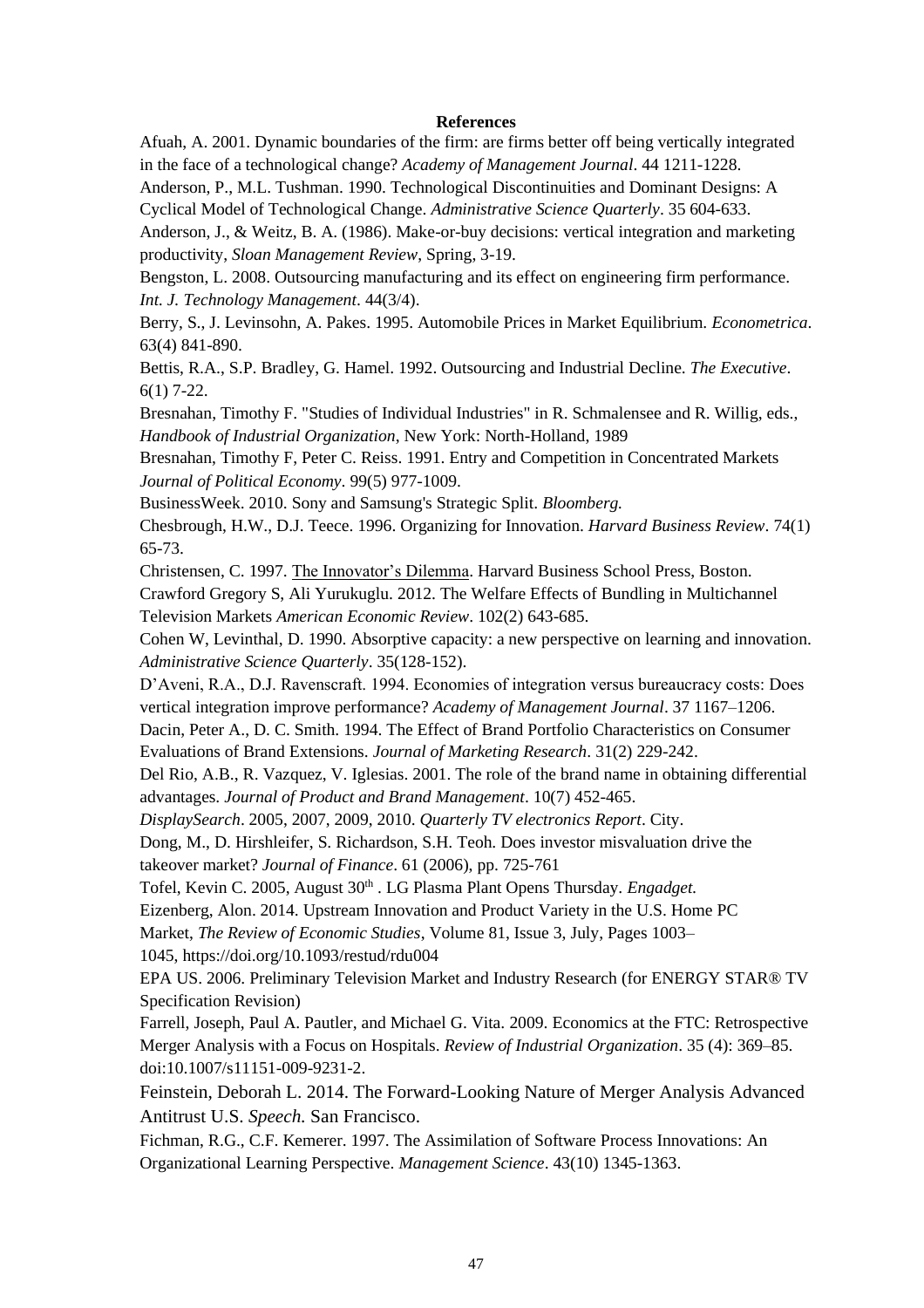Gentzkow, Matthew and Jesse M. Shapiro, 2010. What Drives Media Slant? Evidence from US Daily Newspapers. *Econometrica*. 78, no. 1 (January), 35-71.

Gilley, K.M., A. Rasheed. 2000. Making more by doing less: An analysis of outsourcing and its effects on firm performance. *Journal of Management*. 26(4) 763-790.

*Global Industry Analysts*. 2020. *Global Flat Panel Displays (FPDs) Industry Report*. ID: 862285 Harford, Jarrod, Mark Humphery-Jenner and Ronan Powell. 2012. The sources of value destruction in acquisitions by entrenched managers. *Journal of Financial Economics*, Volume 106, Issue 2, Pages 247-261.

Hart, J.A. 2008. *Flat Panel Displays*. National Academies Press, City.

Hausman, J.A. 1997. *Valuation of New Goods Under Perfect and Imperfect Competition*. City.

Helper S, Sako M. 1995. Supplier relations in Japan and in the United States: Are they converging? *Sloan Management Review.* (Spring) 77–84.

Ho Katherine, Justin Ho, Julie Holland Mortimer. 2012. The Use of Full-line Forcing Contracts in the Video Rental Industry. *American Economic Review.* 102(2) 686–719.

Hussey, D. 1999. Some thoughts on acquisition and merger. *Strat. Change*. 8: 51-60.

doi[:10.1002/\(SICI\)1099-1697\(199901/02\)8:1<51::AID-JSC407>3.0.CO;2-C](https://doi.org/10.1002/(SICI)1099-1697(199901/02)8:1%3C51::AID-JSC407%3E3.0.CO;2-C)

Ihlwan, Moon. 2010, Jan 7<sup>th</sup>. Sony and Samsung's Strategic Split. *Bloomberg BusinessWeek*.

Ihlwan, Moon. 2005, September 11th . War Of The Screens. *Bloomberg BusinessWeek*.

iSuppli. 2011. Electronics Contract Manufacturing Market Growth Slows in 2011. Press Release. www.iSuppli.com.

Jacoby, J., J. Olsen, R.A. Haddock. 1971. Price, Brand Name and Product Composition Characteristics as Determinants of Perceived Quality. *Journal of Applied Psychology*. 56(6) 570- 579.

Jensen, M.C. 2005. Agency costs of overvalued equity. *Financial Management*. 34 (2005), pp. 5- 19.

Jiang, B., Frazier, G.V., Prater, E.L. 2008. Outsourcing effects on firms' operational performance: An empirical study. *International Journal of Operations & Production Management*. 26(12) 1280-1300.

Keller, K.L. 1998. *Strategic Brand Management: Building, Measuring and Managing Brand Equity*. Prentice-Hall, Upper Saddle River,NJ.

Keller, K.L. 2001. Building customer-based brand equity. *Marketing Management*. 19(July/August) 15-19.

Lee, Robin. 2013. Vertical Integration and Exclusivity in Platform and Two-Sided Markets. *Forthcoming, American Economic Review*.

Leiblein, M.J, J. Reuer and Frederic Dalsace. 2002. Do Make or Buy Decisions Matter? The Influence of Organizational Governance on Technological Performance. *Strategic Management Journal.* 23 817-833.

Levinthal, D.A. 1998. The Slow Pace of Rapid Technological Change: Gradualism and Punctuation in Technological Change. *Industrial and Corporate Change*. 7 217-247.

Murray, Michael P. 2006. Avoiding Invalid Instruments and Coping with Weak Instruments. *The Journal of Economic Perspectives*. 20(4) 111-132

Moeller, S.B., F.P.Schlingemann and R.M. Stultz. 2005. Wealth Destruction on a Massive Scale? A Study of Acquiring‐Firm Returns in the Recent Merger Wave. *The Journal of Finance*. 60: 757-782. doi[:10.1111/j.1540-6261.2005.00745.x](https://doi.org/10.1111/j.1540-6261.2005.00745.x)

Monteverde, K. 1995. Technical Dialog As an Incentive for Vertical Integration in the Semiconductor Industry. *Management Science*. 41(10) 1624-1638.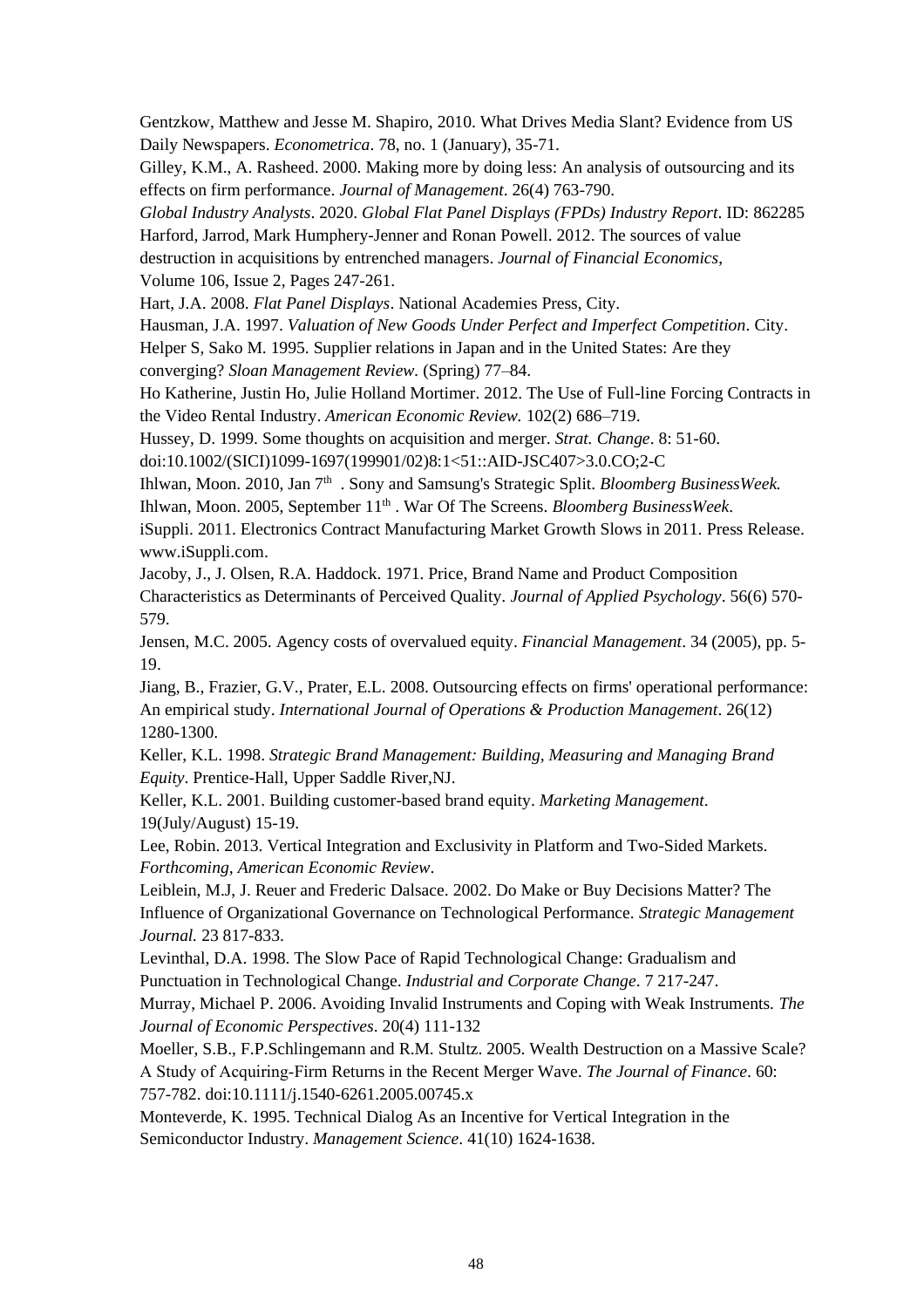Nevo, A. 2001. Measuring Market Power in the Ready to Eat Cereal Industry. *Econometrica*. 69(2) 307-342.

Nishiguchi T. 1994. Strategic Industrial Sourcing: The Japanese Advantage. Oxford University Press:New York.

Pakes, Porter, Ho and Ishii. 2015, Moment Inequalities and Their Application. *Econometrica.*Vol 83 (1), Janurary, pp 315-334.

Prahalad, C.K. and Hamel, G. 1990. The core competence of the corporation. *Harvard Business Review*, Vol. 68 No. 3, pp. 79-91.

Quinn, J.B. 1992. Intelligent enterprise: A knowledge and service based paradigm for industry Free Press, New York.

Quinn, J.B., F.G. Hilmer. 1994. Strategic Outsourcing. *Sloan Management Review*. 35(4) 43. Ramstad, Evan. 2004, September 2nd . Taiwan's LCD Industry Faces Growing Consolidation Pressure. *The Wall Street Journal*.

Reiss, P. C. (2011). Descriptive, structural, and experimental empirical methods in marketing research. *Marketing Science* 30 (6), 950–964.

Roll, Richard (1986), "The Hubris Hypothesis of Corporate Takeovers," Journal of Business, 59 (2), 197–216.

Roodhooft, F. and Warlop, L. 1999. On the role of sunk costs and asset specificity in outsourcing decisions: a research note, *Accounting, Organizations and Society*, Vol. 24 No. 4, pp. 363-9.

Rossi, Peter E. 2014 .Even the Rich Can Make Themselves Poor: A Critical Examination of the Use of IV Methods in Marketing. *Marketing Science*, 33 (5), 655–72.

Schmidt, Dennis R. and Karen L. Fowler (1990), "Post Acquisition Financial Performance and Executive Compensation," Strategic Management Journal, 11 (7), 559–69.

[Seim,](https://bepp.wharton.upenn.edu/profile/712/) K. 2006, An empirical model of firm entry with endogenous product-type choices, *The Rand Journal of Economics*, 37 (3), 619.

Sony. 2005. S-LCD begins shipment of 7<sup>th</sup> generation TFT LCD panels for LCD TVs. *Press release*

Stock, James H. and Motohiro Yogo. 2005. "Testing for Weak Instruments in IV Regression", in Identification and Inference for Econometric Models: A Festschrift in Honor of Thomas

Rothenberg, Donald W. K. Andrews and James H. Stock, eds. Cambridge University Press, 80- 108.

Stock, James H., Jonathan H. Wright, and Motohiro Yogo. 2002. A Survey of Weak Instruments and Weak Identification in Generalized Method of Moments, *Journal of Business and Economic Statistics*. 20(4) 518-29

Sullivan,M. 1990. Measuring Image Spillovers in Umbrella-Branded Products. *The Journal of Business*. 63(3) 309-329.

Sun, B., & Shibo, L. (2011). Learning and Acting on Customer Information: A Simulation-Based Demonstration on Service Allocations with Offshore Centers. *Journal of Marketing Research*, 48(1), 72–86.

Taub, Eric A. 2004, November 29th. Signs of a Glut and Lower Prices on Thin TV's. The *New York Times*

Teece, D.J. 1987. Capturing Value from Knowledge Assets: The New Economy, Markets for Know-How and Intangible Assets. City.

Teece, D.J. 1996. Firm organization, industrial structure, and technological innovation. *Journal of Economic Behavior & Organization*. 31(2) 193-224.